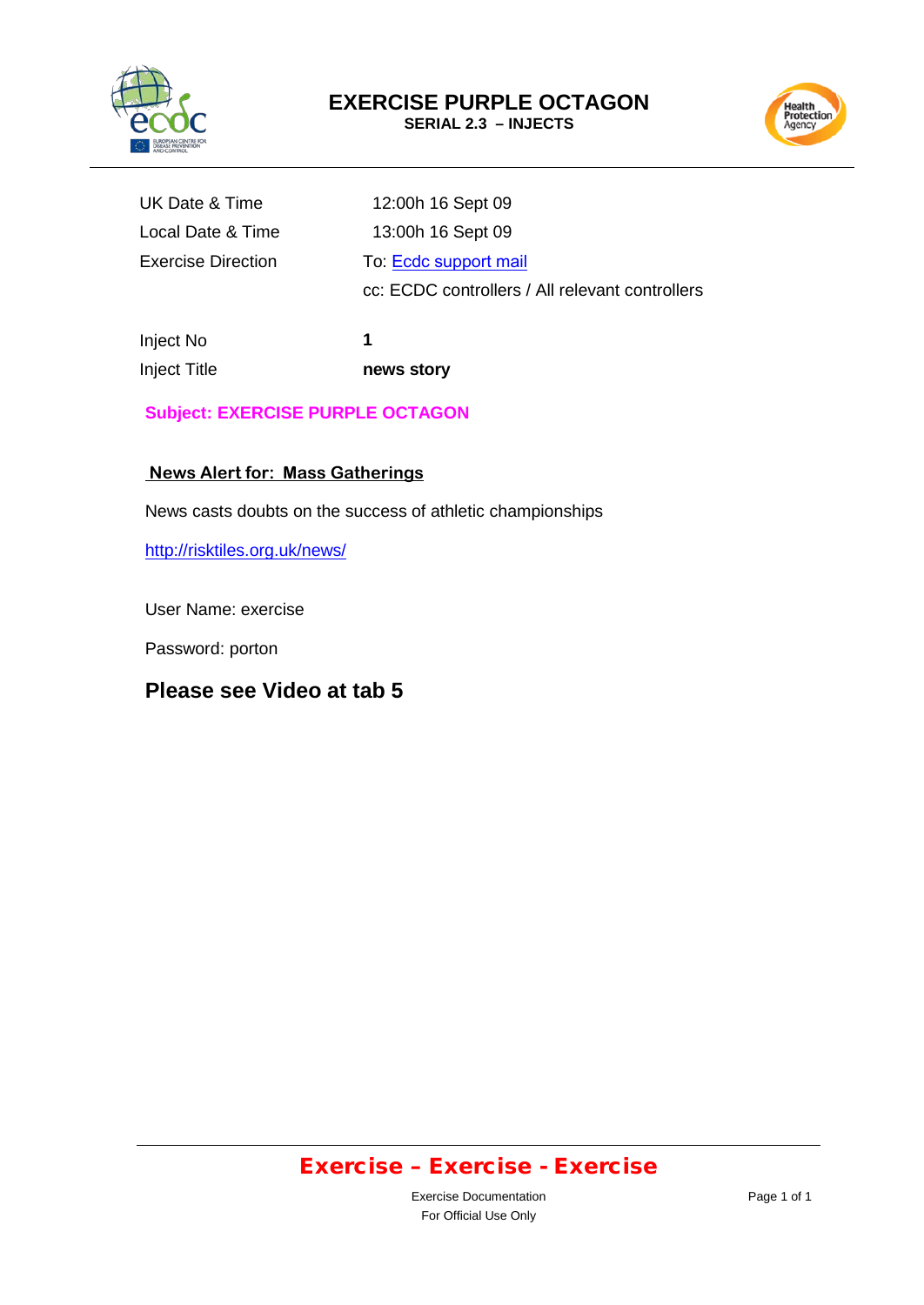



| Inject No                 | 1а                                              |
|---------------------------|-------------------------------------------------|
|                           | cc: ECDC Controllers / All relevant controllers |
| <b>Exercise Direction</b> | To: NL / P / PL / GR / UK / ZA / SANCO C3       |
| Local Date & Time         | 1300h 16 September 2009                         |
| UK Date & Time            | 1200h 16 September 2009                         |

The Exercise DVD should now be shown to all players either via disk (sent previously) or webstream.

Web Stream link

#### <http://risktiles.org.uk/news/>

Inject Title **DVD** 

User Name: exercise

Password: porton

#### **PLEASE SEE EXERCISE VIDEO AT WNN – TAB 5 - PLAY VIDEO**

# Exercise – Exercise - Exercise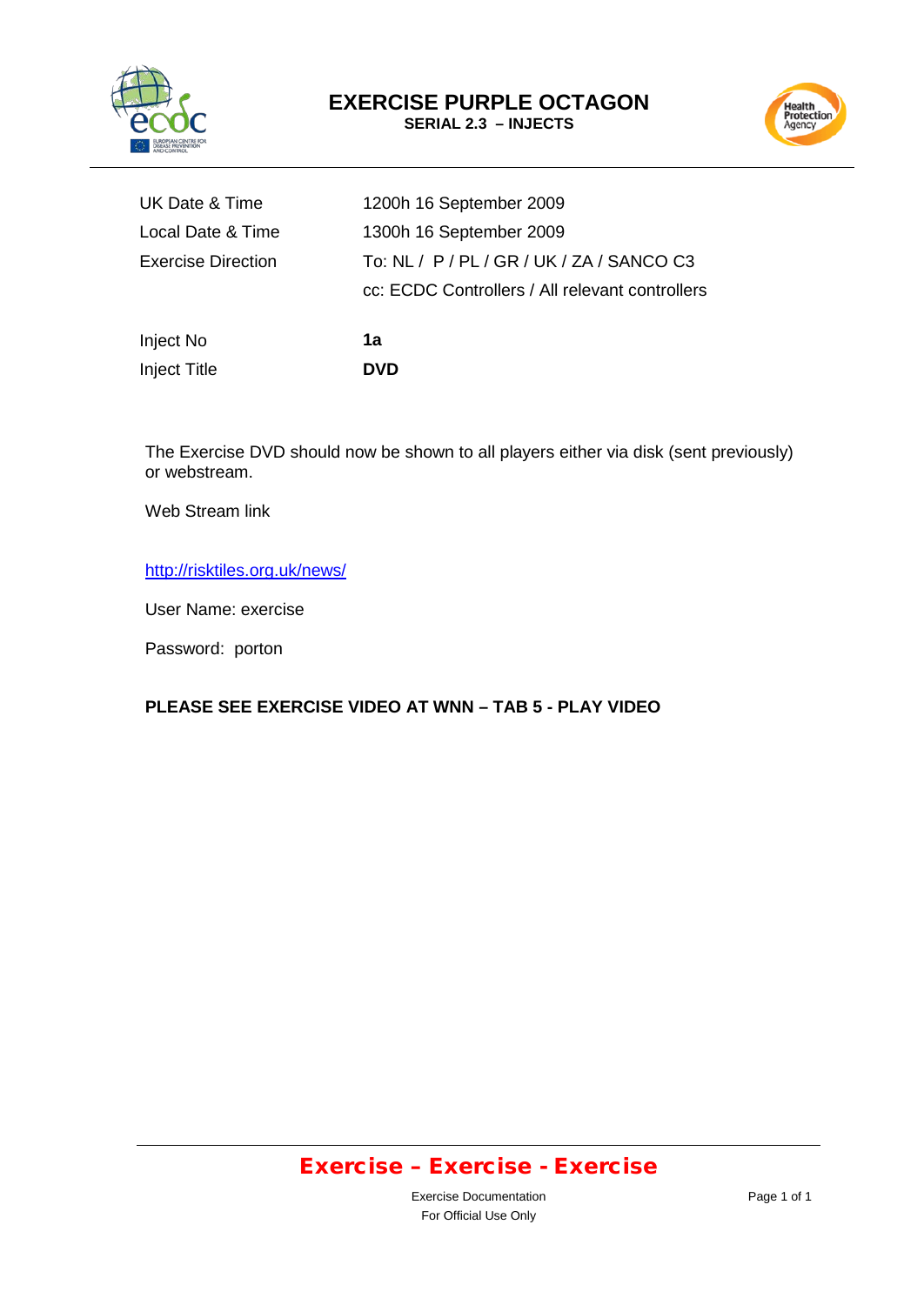



| UK Date & Time      | 1200h 16 September 2009                                                |
|---------------------|------------------------------------------------------------------------|
| Local Date & Time   | 1300h 16 September 2009                                                |
| Exercise Direction  | To: NL / ECDC (support / Damien) / P / PL / GR / UK /<br>ZA / SANCO C3 |
|                     | cc: ECDC Controller /All relevant controllers                          |
| Inject No           | 1b                                                                     |
| <b>Inject Title</b> | <b>DVD Transcript</b>                                                  |

The Exercise DVD should now have been shown to all players either via disk (sent previously) or web stream. The transcript below should now be made available to all players.

| <b>Ver</b> | <b>Audio</b>                                                                                                                                                                                                                                                                                                                                                                                                                                    | <b>Video</b>                                  | <b>Duration</b> | Total  |
|------------|-------------------------------------------------------------------------------------------------------------------------------------------------------------------------------------------------------------------------------------------------------------------------------------------------------------------------------------------------------------------------------------------------------------------------------------------------|-----------------------------------------------|-----------------|--------|
| 1.1        | In Spotlight on European Sport tonight<br>we bring you news that the condition of<br>Canada's 100 metre Gold Medallist and<br>new junior world record holder, has<br>worsened at Hospital of Amsterdam. A<br>spokes-man for the hospital said that<br>her condition was 'giving cause for<br>concern'. There is still no information<br>on the cause of her illness and the<br>spokesman said that further tests would<br>be carried out today. | Anchorman<br>in studio                        | 1'20''          | 1'20'' |
|            | The 18 year old athlete thrilled crowds<br>at the World Junior Athletics a week<br>ago, with her spectacular finish, beating<br>her US and Jamaican rivals into<br>second and third place and breaking<br>the junior world record. Canadian fans<br>were devastated when she had to<br>withdraw from the 4 by 100 relay on the<br>last day of the games, due to a<br>respiratory illness and breathing<br>difficulties.                         | 2 stills - fade<br>from one into<br>the other |                 |        |
|            | Sports commentators are asking today<br>whether this marks a reemergence of<br>the H1N1 virus in Europe, sparking                                                                                                                                                                                                                                                                                                                               |                                               |                 |        |

# Exercise – Exercise - Exercise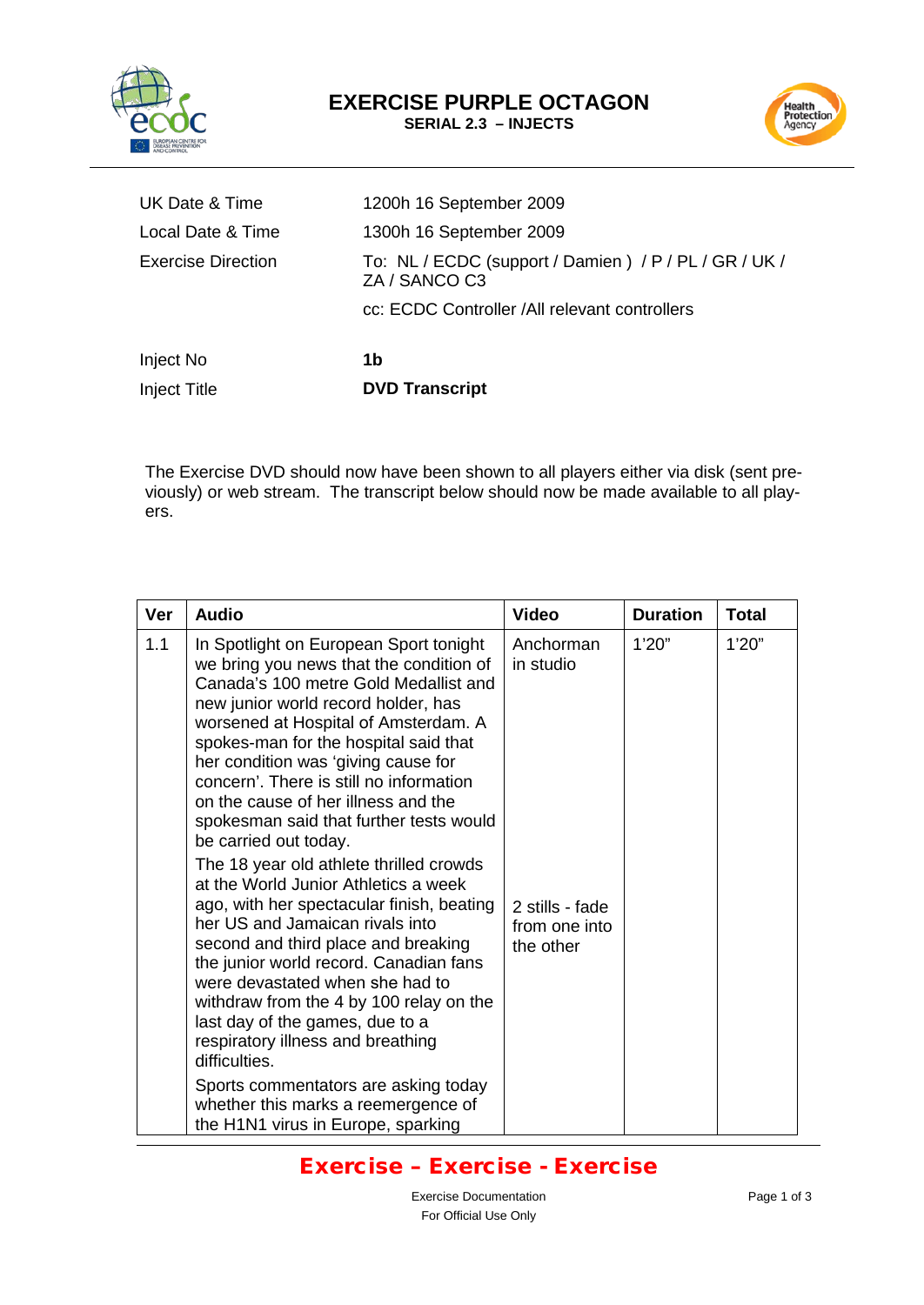

#### **EXERCISE PURPLE OCTAGON SERIAL 2.3 – INJECTS**



| fears that members of other teams may<br>have been infected. All athletes used<br>university accommodation during their<br>stay in the Netherlands. During the<br>spring and summer young people in<br>colleges, universities and boarding<br>schools were particularly hard hit by the<br>virus.<br>Questions are already being asked<br>about whether any special measures<br>should be taken in advance of the host-<br>ing of the Word Junior Para-athletics<br>championships in the same facilities<br>and venues later this month to prevent<br>any further outbreaks.<br>In other sports news England staged a<br>comeback from previous poor form by<br>beating Holland in a football friendly | Still of<br>Amsterdam<br>University |  |
|--------------------------------------------------------------------------------------------------------------------------------------------------------------------------------------------------------------------------------------------------------------------------------------------------------------------------------------------------------------------------------------------------------------------------------------------------------------------------------------------------------------------------------------------------------------------------------------------------------------------------------------------------------------------------------------------------------|-------------------------------------|--|
|                                                                                                                                                                                                                                                                                                                                                                                                                                                                                                                                                                                                                                                                                                        | Fade to black                       |  |

### Exercise – Exercise - Exercise

For Official Use Only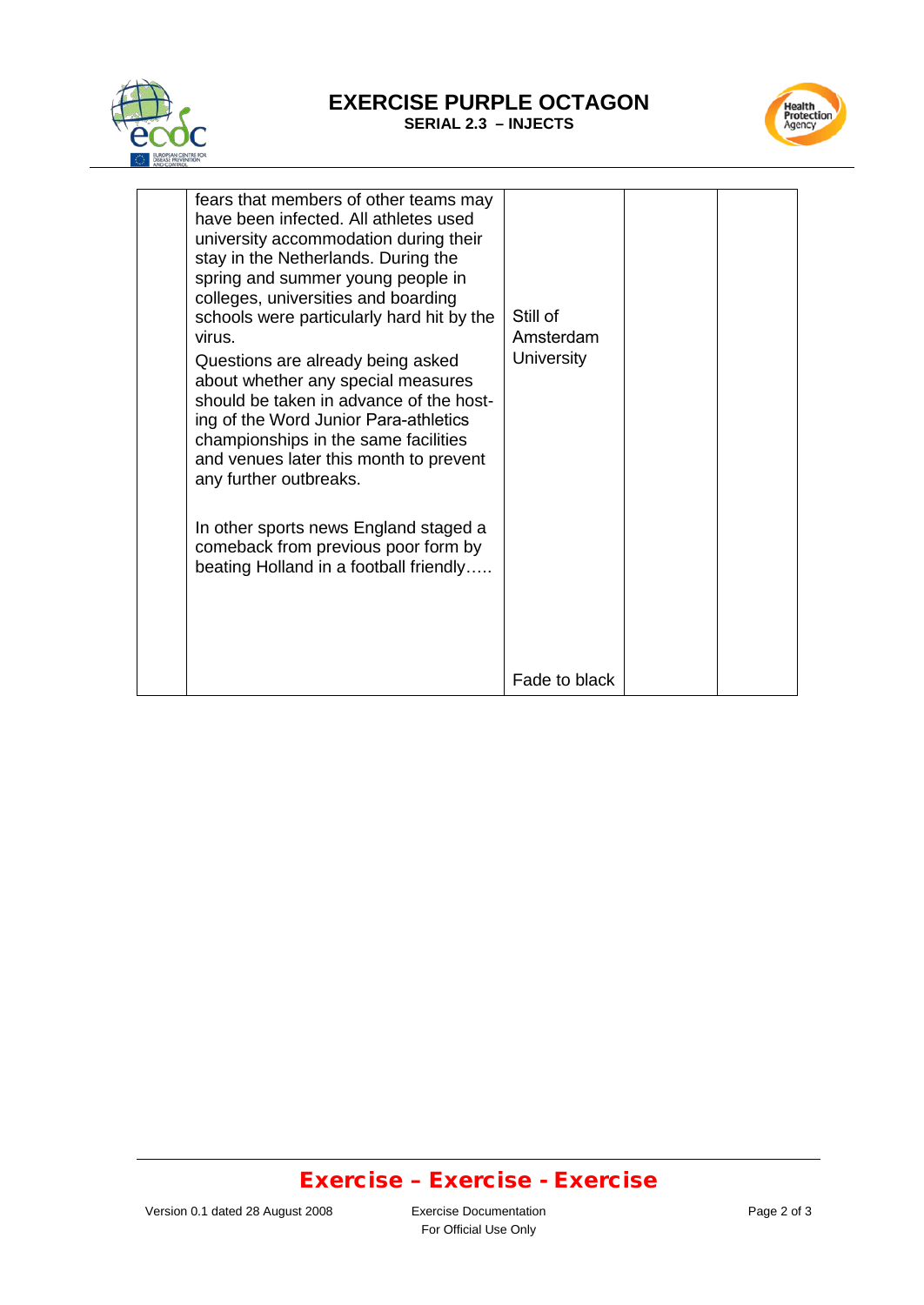

# **EXERCISE PURPLE OCTAGON**

**SERIAL 2.3 – INJECTS**



Exercise Direction

UK Date & Time 1200h 16 Sept 09 Local Date & Time 1300h 16 Sept 09 To john.doe[@ecdc.europa.eu](mailto:damian.phillips@ecdc.europa.eu) cc: ECDC Controllers

Inject No Inject Title

**1c Internet link - News**

**Subject: EXERCISE PURPLE OCTAGON 1c**

**Internet News Alert for: Mass Gatherings**

News casts doubts on the success of athletic

[championships](http://risktiles.org.uk/news/) http://unknown.org.uk/news/

User Name: exercise

Password: porton

### **Please see Video at tab 5**

### Exercise – Exercise - Exercise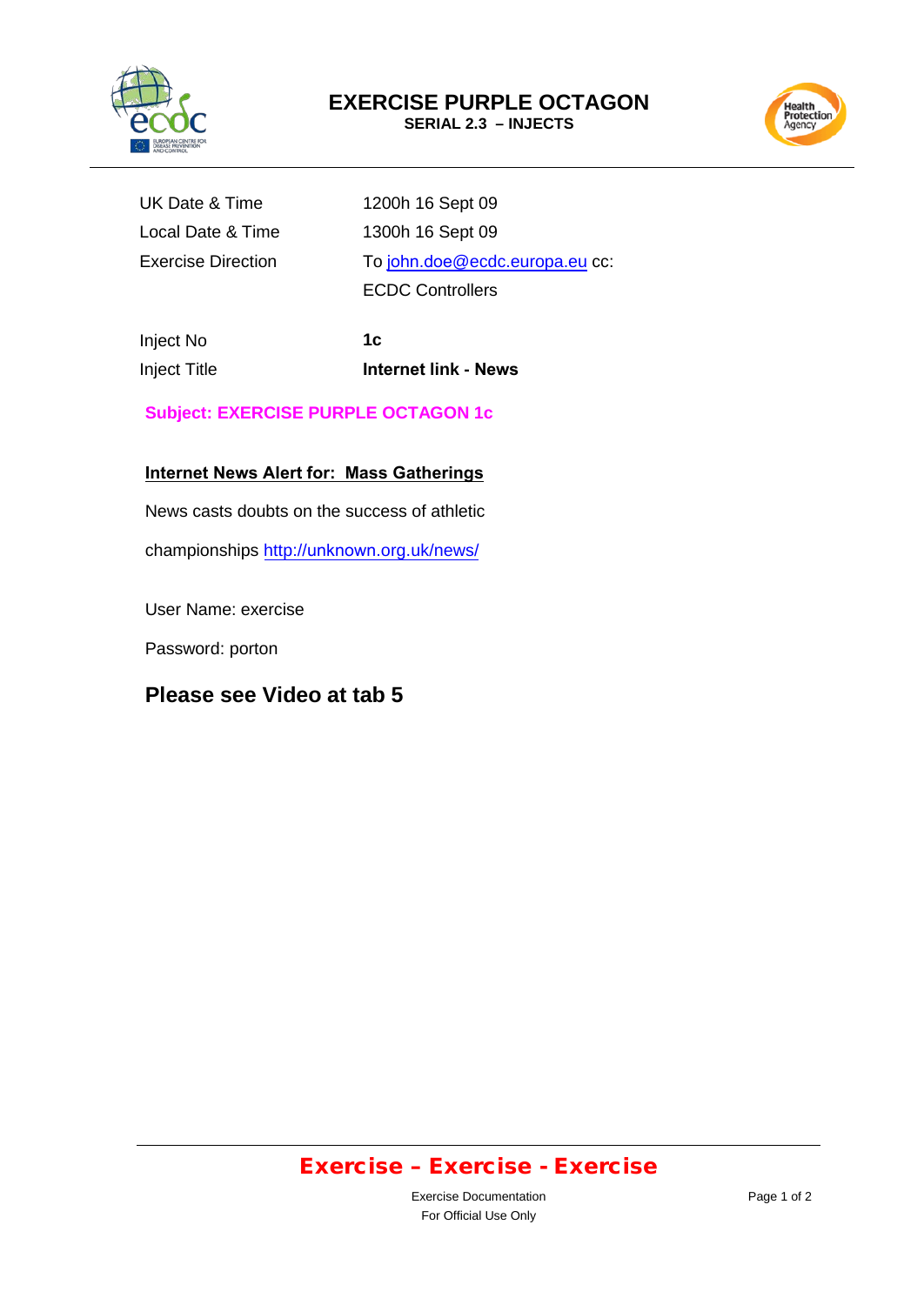



| UK Date & Time     | 12.30h 16 Sept 09    |
|--------------------|----------------------|
| Local Date & Time  | 13.30h 16 Sept 09    |
| Exercise Direction | To: doe@rivm.nl      |
|                    | cc: ECDC Controllers |
|                    |                      |

Inject No Inject Title **2a Initial information to Holland - EMAIL**

#### **Subject: EXERCISE PURPLE OCTAGON 2a**

#### **Report from public health service of Amsterdam**

Dr John Doe from Amsterdam's Hospital reported the overnight deterioration of 4 patients at 1000h 16 Sept 09. ? community acquired Pneumonia

Patient details:

| 1. | Canadian athlete        | 18 YO Female Canadian National<br>DOB: 7/7 2001<br>Admitted 11 Sept 09<br>Breathing difficulties. Chest Infection<br>Deteriorated to Pneumonia admitted ICU<br>Accommodation - University | Amsterdam<br>5-11 September 09 |
|----|-------------------------|-------------------------------------------------------------------------------------------------------------------------------------------------------------------------------------------|--------------------------------|
| 2. | 2 <sup>sd</sup> Patient | 60 YO Male – Greek National<br>Admitted 13 Sept 09<br>Flu symptoms<br>Accommodation - Unknown                                                                                             |                                |
| 3. | 3 <sup>rd</sup> Patient | 49 YO Male – Polish National (Tourist)<br>Admitted on 15 Sept 09<br>Fever / Diarrhoea<br>Accommodation - Hotel                                                                            | Amsterdam                      |

### Exercise – Exercise - Exercise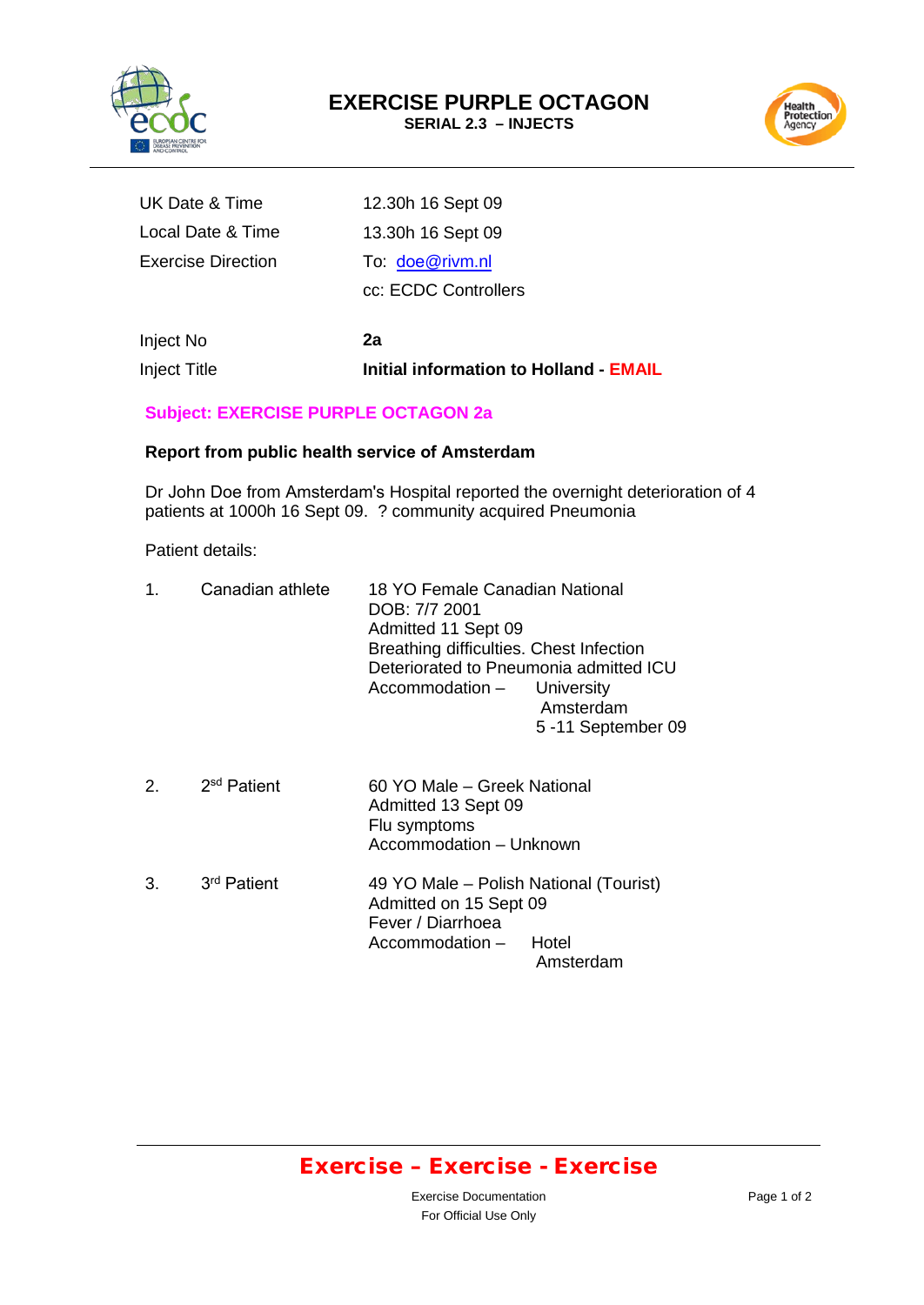



4. 4<sup>th</sup> Patient

45 YO Female – Polish National (Tourist) Admitted on 15 Sept 09 Fever / Vomiting Wife of previous patient above<br>Accommodation - Hotel  $Accommodation -$ Amsterdam (same of previous patient)

**Action**

**Please issue EWRS message informing of the occurrence using Purple Octagon EWRS Test Site**

EWRS:<https://ewrstest.ecdc.europa.eu/>

Log in: purple8\_nl1

Password: delta@3

### Exercise – Exercise - Exercise

For Official Use Only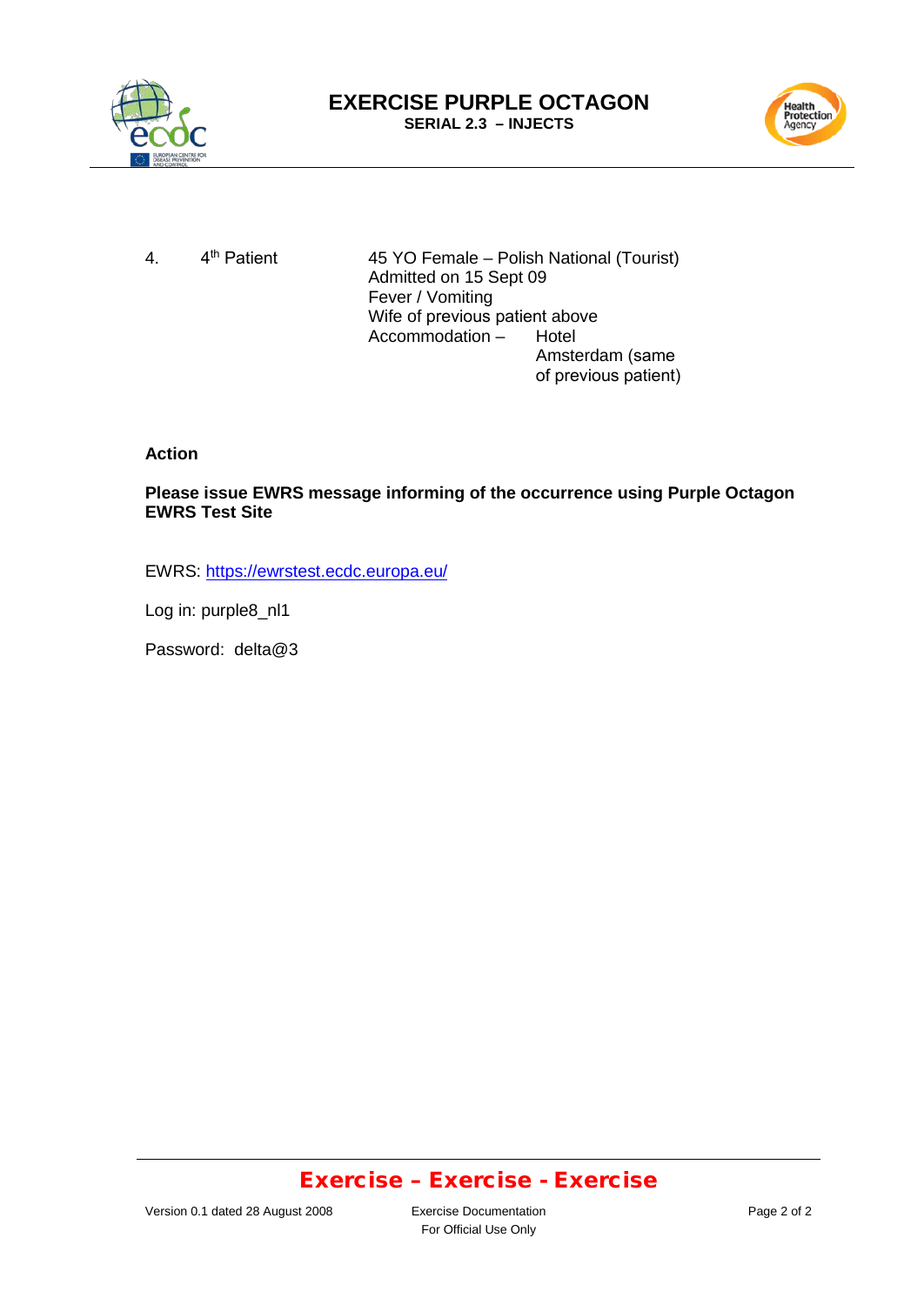

Health<br>Protection<br>Agency

| Inject Title              | Possible importation of disease - IHR 2005 Annex 9 |
|---------------------------|----------------------------------------------------|
| Inject No                 | 2b                                                 |
|                           | cc: ECDC Controllers / All relevant controllers    |
| <b>Exercise Direction</b> | To: $ZA/NL$                                        |
| Local Date & Time         | 16 Sept 09 - 1330                                  |
| UK Date & Time            | 16 Sept 09 - 1230                                  |
|                           |                                                    |

#### **Subject: EXERCISE PURPLE OCTAGON 2b**

START OF REPORT

from Pilot-in-Command Flight LUF4691 (Amsterdam - Johannesburg)

ETA Johannesburg 1430 (UTC/GMT + 2) 16/09/09

PAN-PAN-PAN alert received by ATC transit sector for Northern Routings into S. African airspace at 1315 (UTC/GMT +2)

PIC requesting port health officers to be in attendance for arrival of flight.

Four (4) passengers from amongst a group of young athletes are acutely ill. All suffering from acute breathing problems. One requiring oxygen. Doctor on board from amongst the passengers has diagnosed a viral lung condition, probably H1N1 influenza.

Doctor advised PIC to continue to final destination as ETA is within two (2) hours and alternate landing options do not include destinations with major hospital facilities. Doctor advises that patients will need immediate transfer to a hospital with ITU facilities. Doctor further advises need for health screening of all passengers after landing.

END OF REPORT

Formal confirmation as per Annex 9 of the IHR 2005 to be forwarded on in due course for later confirmation.

### Exercise – Exercise - Exercise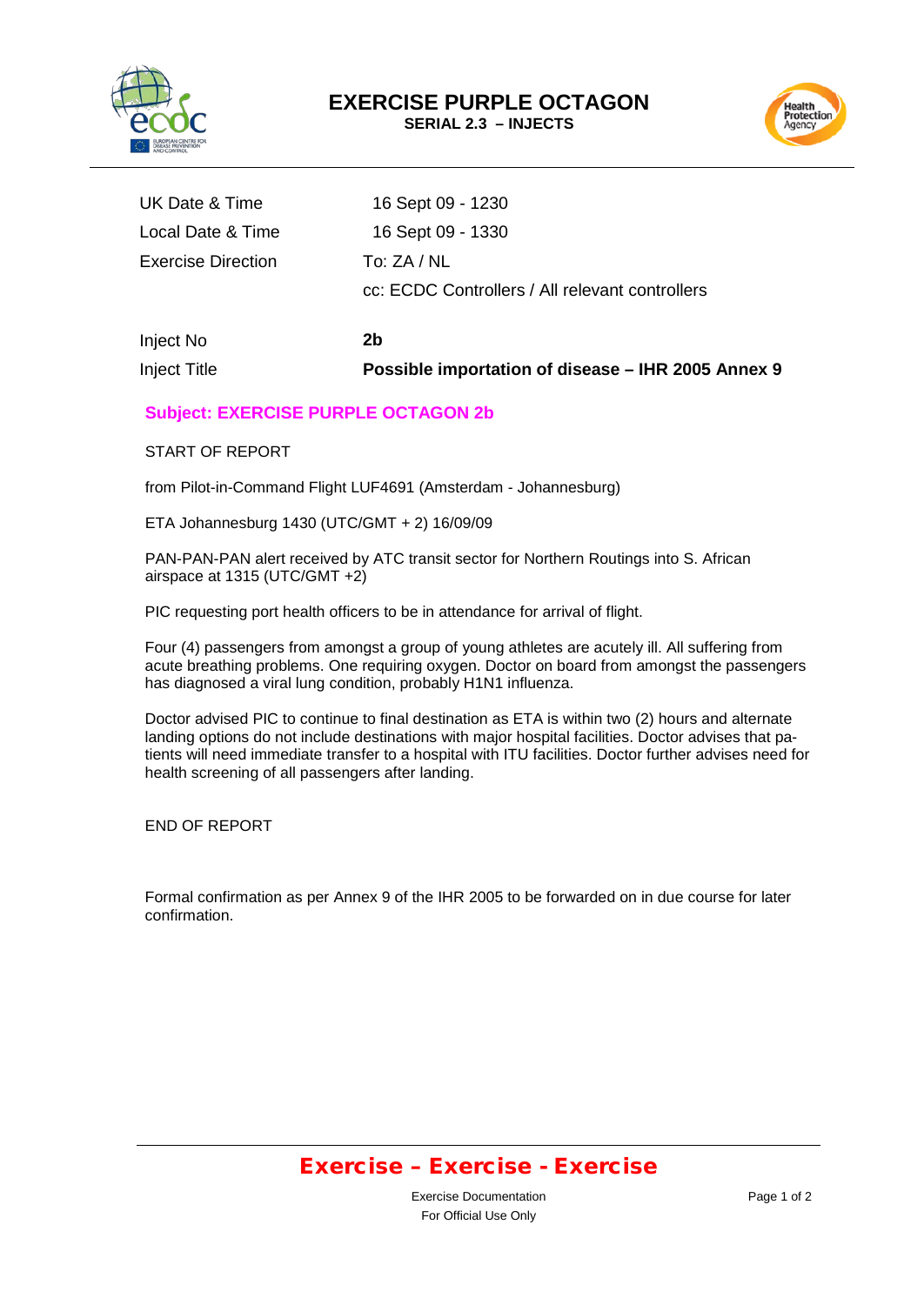



| Inject No          | 2с                                              |
|--------------------|-------------------------------------------------|
|                    | cc: ECDC Controllers / All relevant controllers |
| Exercise Direction | To: Poland                                      |
| Local Date & Time  | 13.30h 16 Sept 09                               |
| UK Date & Time     | 12.30h 16 Sept 09                               |

Inject Title **EWRS Poland - EMAIL**

#### **Subject: EXERCISE PURPLE OCTAGON 2c**

Information has been received from the following hospital reporting the admission of 3 Canadian tourists due to high fever unknown cause.

#### **Hospital of Łódź**, Poland

#### Patient details:

| <b>First Patient</b>  | DOB: 3, 7,1954<br>55 YO Male – Canadian national<br>Admitted 14 Sept 09<br>Breathing difficulties? chest infection                      |
|-----------------------|-----------------------------------------------------------------------------------------------------------------------------------------|
| <b>Second Patient</b> | DOB: 24.10 1996<br>12 YO Male - Canadian National<br>Admitted 15 Sept 09<br>Collapse<br>Patient has known bronchial hyperresponsiveness |
| <b>Third Patient</b>  | DOB: 02.8 60<br>49 YO Female – Canadian National<br>Fever<br>Admitted 15 Sept 09                                                        |

#### **Action**

#### **Please issue EWRS message informing of the occurrence using Purple Octagon EWRS Test Site**

**EWRS: [https://ewrstest.ecdc.europa.eu](https://ewrstest.ecdc.europa.eu/) Log in: purple8\_pl1 Password: omega@6**

### Exercise – Exercise - Exercise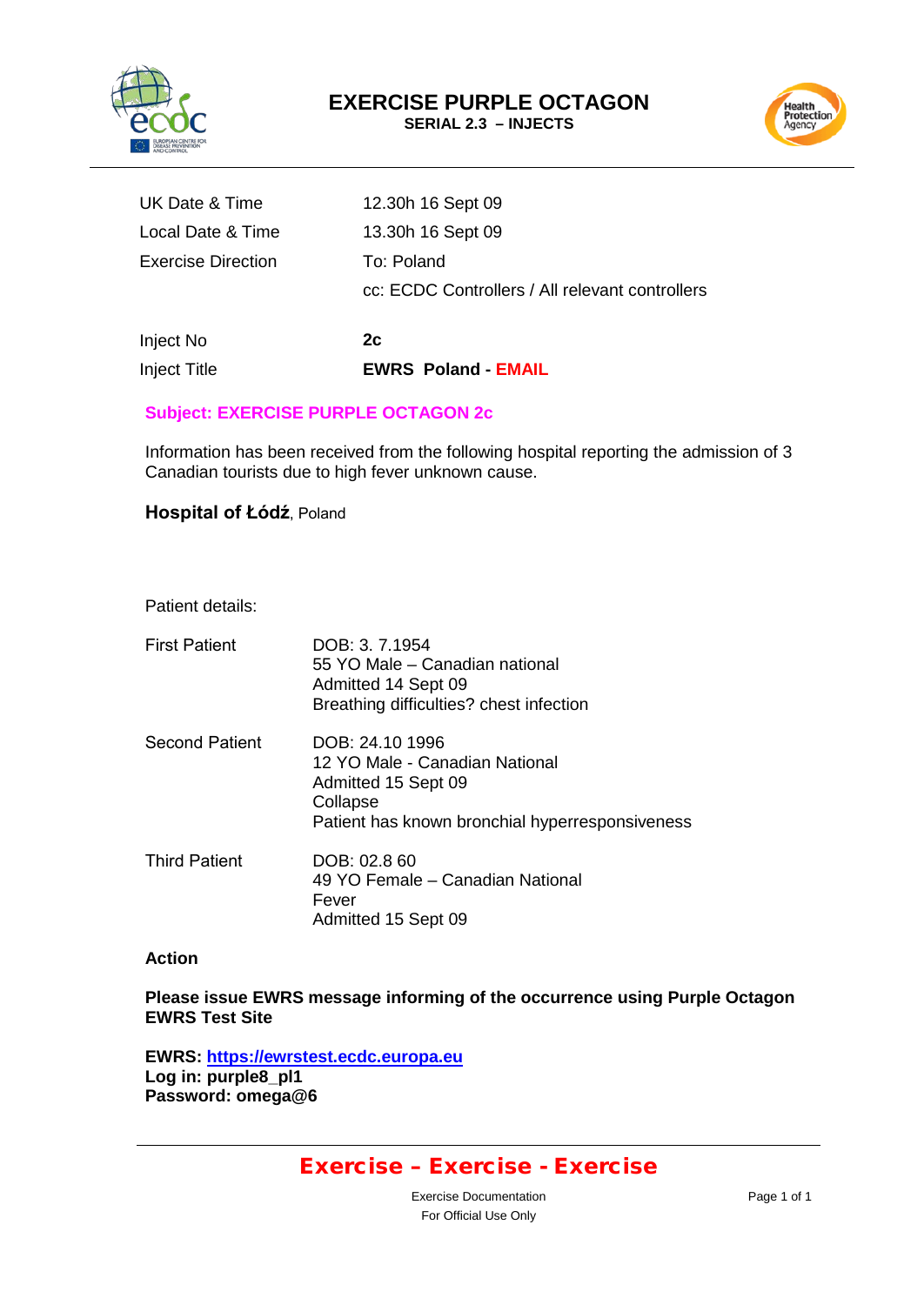



| Inject No                 | 2d                                                            |
|---------------------------|---------------------------------------------------------------|
| <b>Exercise Direction</b> | To: Greece<br>cc: ECDC Controllers / All relevant controllers |
|                           |                                                               |
| Greece                    | 1430h 16 Sept 09                                              |
| <b>ECDC</b>               | 13:3016 Sept 09                                               |
| Local Date & Time         |                                                               |
| UK Date & Time            | 12:3016 Sept 09                                               |
|                           |                                                               |

#### **Subject: EXERCISE PURPLE OCTAGON 2d**

Inject Title **EWRS – Greece - EMAIL**

Information has been received from the following hospital reporting the admission of 4 visiting South Africans from an official party due to unknown flu like symptoms/ respiratory disease:

Hospital of Athens Athens

No Patient details are available at present; these are being determined and will sent in a follow up email

#### **Action**

**Please issue EWRS message informing of the occurrence using Purple Octagon EWRS Test Site**

**EWRS: [https://ewrstest.ecdc.europa.eu](https://ewrstest.ecdc.europa.eu/)**

**Log In: purple8\_gr1**

**Password: sigma@7**

### Exercise – Exercise - Exercise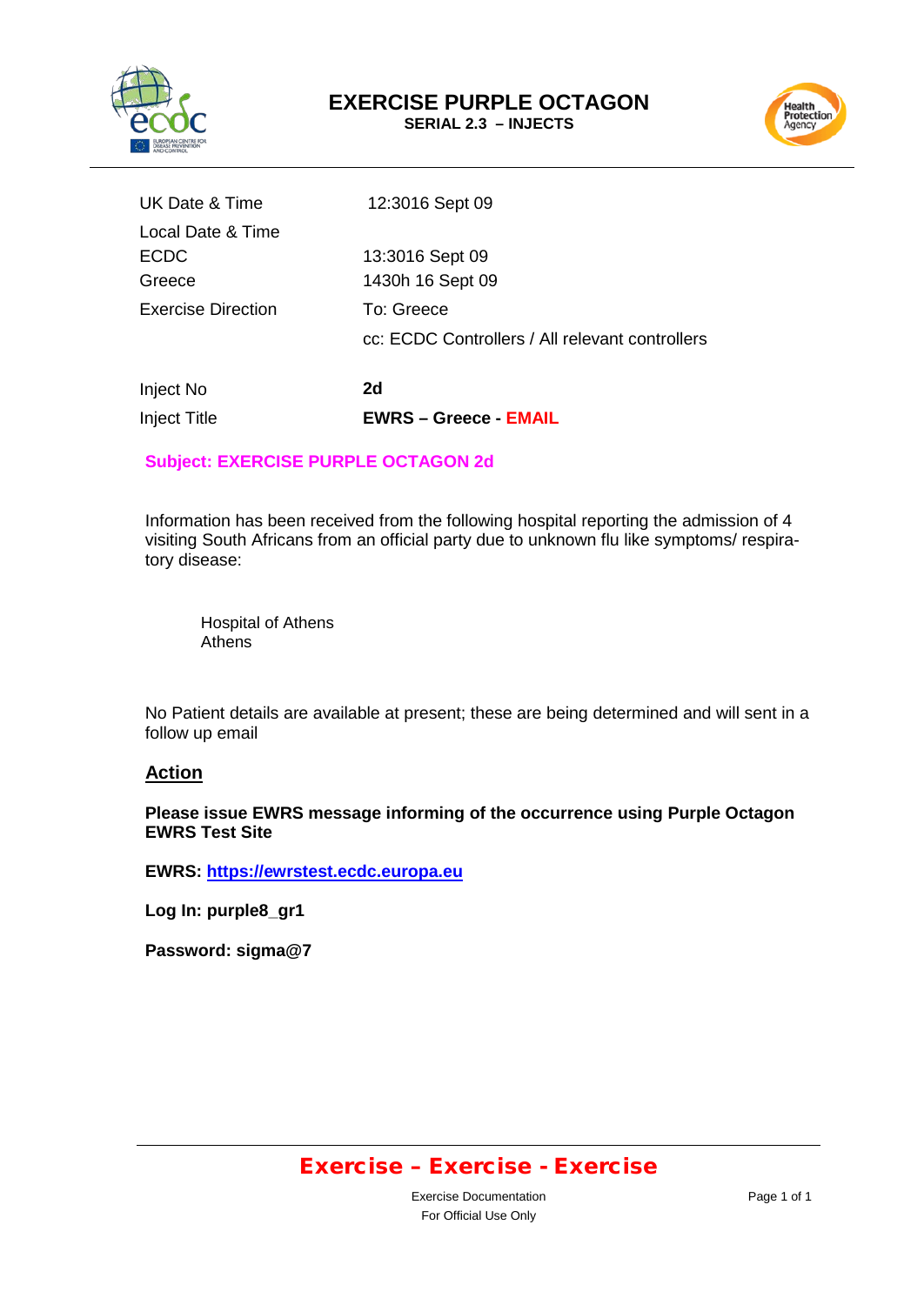



| Inject No          | 2е                                              |
|--------------------|-------------------------------------------------|
|                    | cc: ECDC Controllers / All relevant controllers |
| Exercise Direction | To: Portugal                                    |
| Local Date & Time  | 1230h 16 Sept 09                                |
| UK Date & Time     | 1230h 16 Sept 09                                |

# **Subject: EXERCISE PURPLE OCTAGON 2e**

Inject Title **EWRS – Portugal - EMAIL**

Information has been received from the following hospital reporting the admission of 3 Chinese tourists from an official party within the last 24 hours, due to unknown flu like symptoms/ respiratory disease. Testing for H1N1 currently negative, continuing to test for other / new strain

Hospitais Lisboa, Portugal

Patient Details:

- 1. First Patient DOB: 4 /3/1991 18 YO Female Chinese citizen Admitted 15 Sept 09 Breathing difficulties? Chest Infection Deteriorated to? Pneumonia
	- 2. Second Patient DOB: 24.10 1958 50 YO Male Chinese Citizen Admitted 16 Sept 09 Respiratory infection
	- 3. Third Patient DOB: 12.01.1960 49 YO Female Chinese Citizen Admitted 16 Sept 09 Fever / respiratory difficulties

#### **Action**

**Please issue EWRS message informing of the occurrence using Purple Octagon EWRS Test Site**

### Exercise – Exercise - Exercise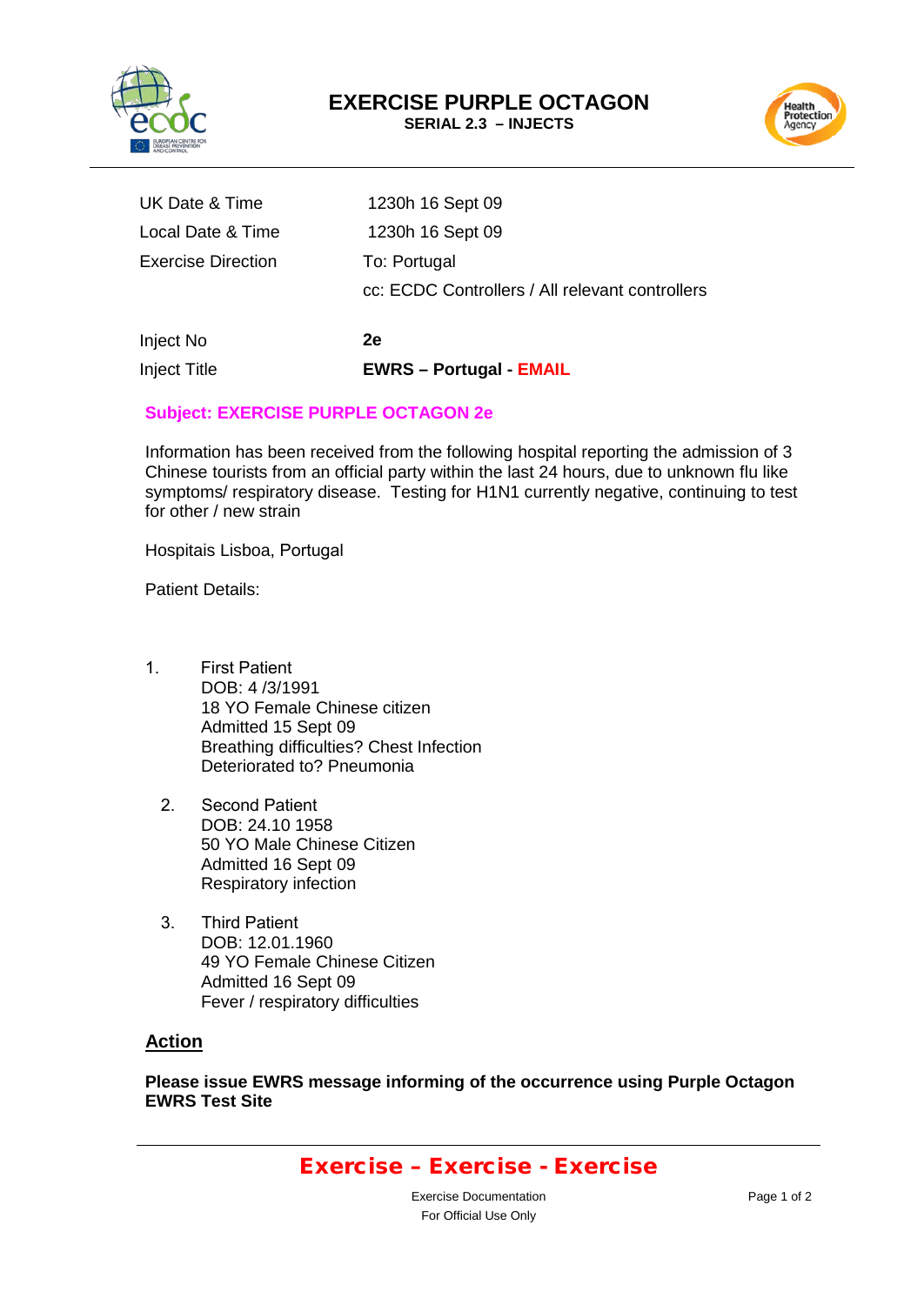



**EWRS: [https://ewrstest.ecdc.europa.eu](https://ewrstest.ecdc.europa.eu/)**

**Log In: purple8\_pt1**

**Password: beta@49**

### Exercise – Exercise - Exercise

For Official Use Only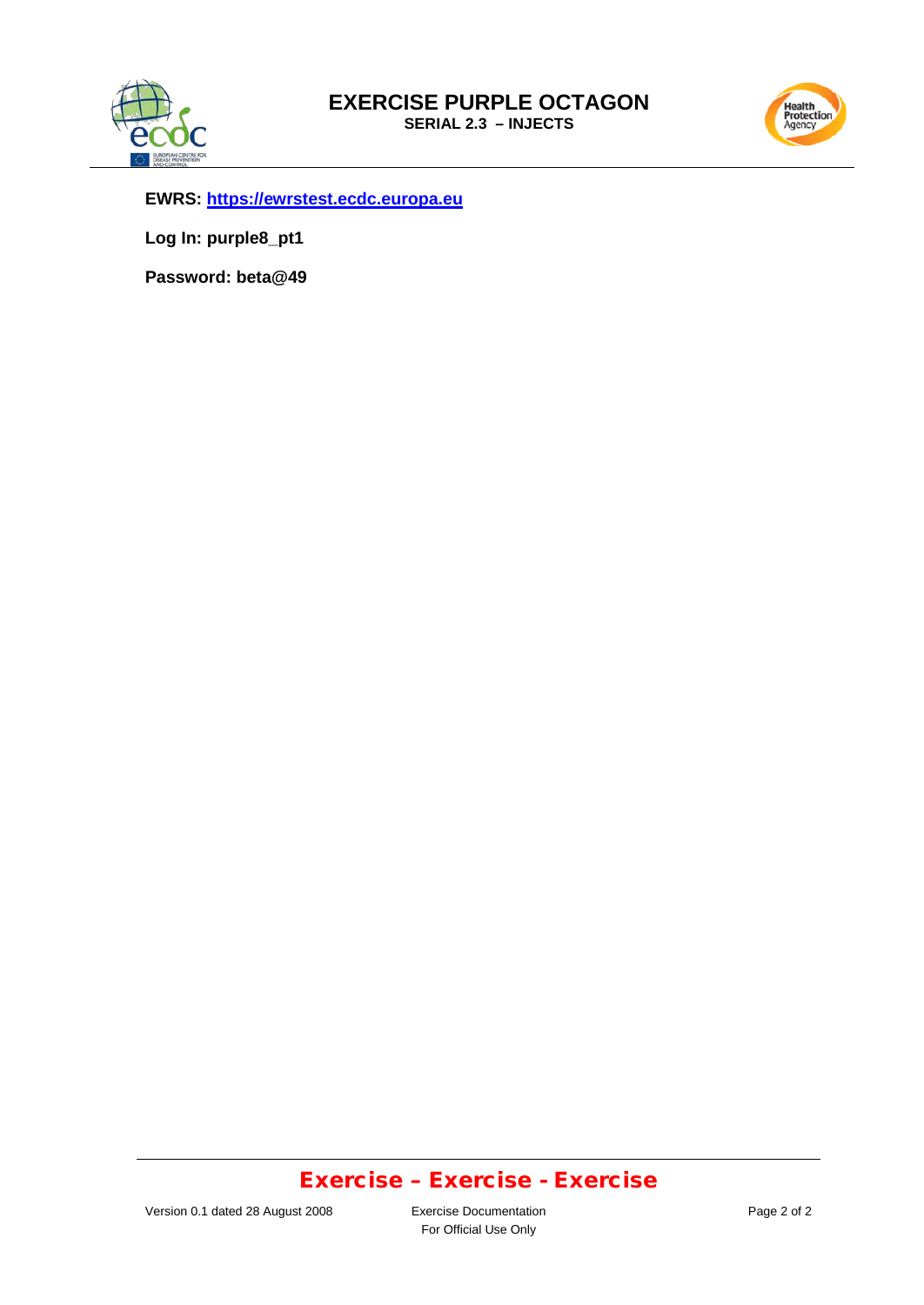



| Inject No                 | 2f                              |
|---------------------------|---------------------------------|
|                           | CC:                             |
| <b>Exercise Direction</b> | To: HPU East Midlands - TELECON |
| Local Date & Time         | 12:30h 16 Sept 09               |
| UK Date & Time            | 12:30h 16 Sept 09               |

Inject Title **Telecon – HPU Duty Desk**

**Subject: EXERCISE PURPLE OCTAGON 2f** 

From: Duty clinician at Leicester' hospital - Dr John Doe

LRI are reporting the admission of 5 cases of respiratory related infection / general illness within the last 36 hours. The group all have links to Loughborough University. Currently testing / interviews are on going.

Patient details will be sent in a follow up email

We are contactable via XXXXX XXXXXX

### Exercise – Exercise - Exercise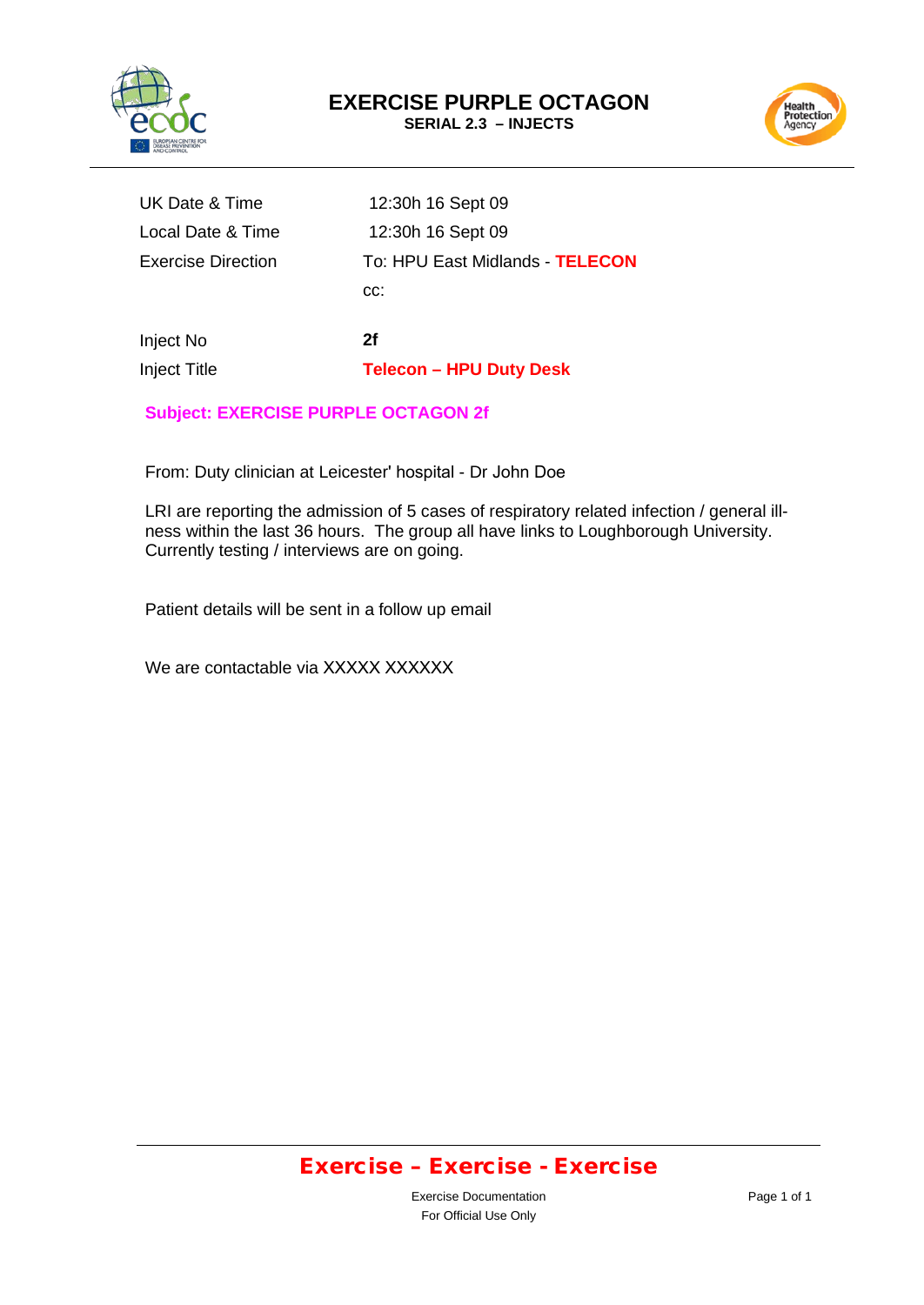



| <b>Inject Title</b>       | <b>HPU East Midlands - EMAIL (To follow Telephone call)</b> |
|---------------------------|-------------------------------------------------------------|
| Inject No                 | 2g                                                          |
|                           | cc: ECDC Controllers / All relevant controllers             |
| <b>Exercise Direction</b> | To: UK                                                      |
| Local Date & Time         | 12:40h 16 Sept 09                                           |
| UK Date & Time            | 12:40h 16 Sept 09                                           |

#### **Subject: EXERCISE PURPLE OCTAGON 2g**

The Duty clinician at Leicester Hospital - Dr John Doe – called the HPU duty desk reporting the admission of 5 cases of respiratory related infection / general illness within the last 36 hours. The group all have links to Loughborough University. Currently testing / interviews are on going.

Patient details:

- 1. First patient DOB: 11.11.1959 49 YO Male Admitted 2350h – 14.09.09 Athletic coach Loughborough University
- 2. Second patient DOB: 1.9.1959 60 YO Male Admitted 0200h 15.9.09
- 3. Third patient DOB: 2.8.1991 18 YO Male student Admitted 0415h 15.9.09
- 4. Fourth patient DOB: 15.3.1959 50 YO Female Admitted 1210h 15.9.09 Staff member at Loughborough **University**
- 5. Fifth patient DOB: 17.2.1968 41 YO Male Admitted 1635h 15.9.09 Sports lecturer Loughborough University

### Exercise – Exercise - Exercise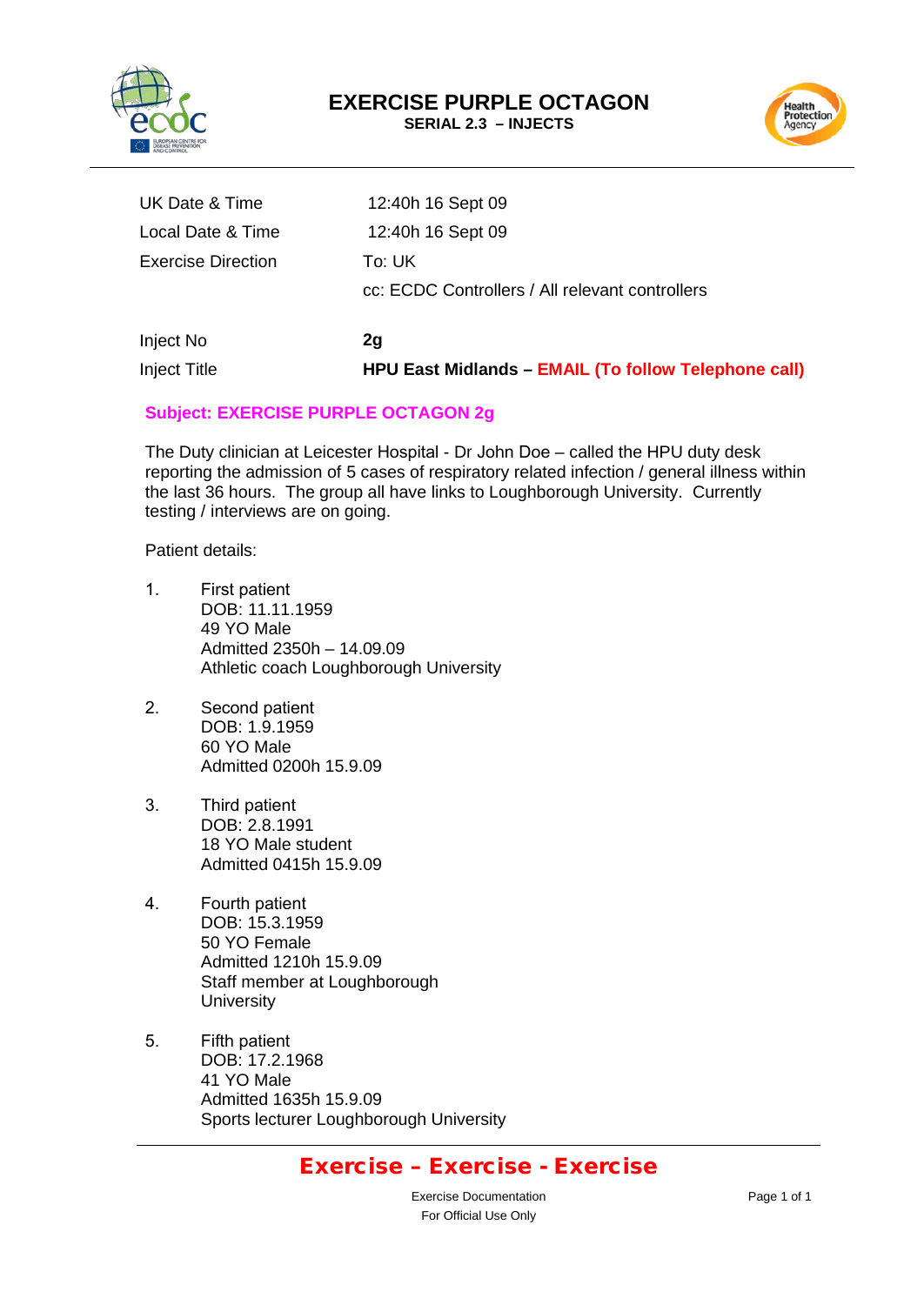

Health<br>Protection<br>Agency

| UK Date & Time            | 13:00 16 Sept 09                                |
|---------------------------|-------------------------------------------------|
| Local Date & Time         | 14:00 16 Sept 09                                |
| <b>Exercise Direction</b> | To: ZA                                          |
|                           | cc: ECDC Controllers / All relevant controllers |
|                           |                                                 |
| Inject No                 | За                                              |
| <b>Inject Title</b>       | ZA – initial report from team manager           |

#### **Subject: EXERCISE PURPLE OCTAGON 3a**

FROM : South African Team Manager – World Junior Athletic Team

During out tour of Europe we have been held up in Athens, Greece due to several of our athletes, family members and team coaches being taken ill.

We have had some of the family members complaining of feeling unwell since we left Amsterdam however over the last 24 hour we have had 4 members of the tour party admitted to hospital with diarrhoea / sickness, and some with respiratory problems and some flu like symptoms.

Unfortunately the team doctors returned to SA after the championships and we have to delay the tour here.

We are staying at the Athens Hotel, Athens. The patients have been admitted to:

Hospital of Athens Athens

The following have been taken ill:

- 1. First person (Female) Aged 51 Mother of team member
- 2. Second person (Male) Aged 17 **Athlete**
- 3. Third person (Female) Aged 54 Shot Putt Coach

### Exercise – Exercise - Exercise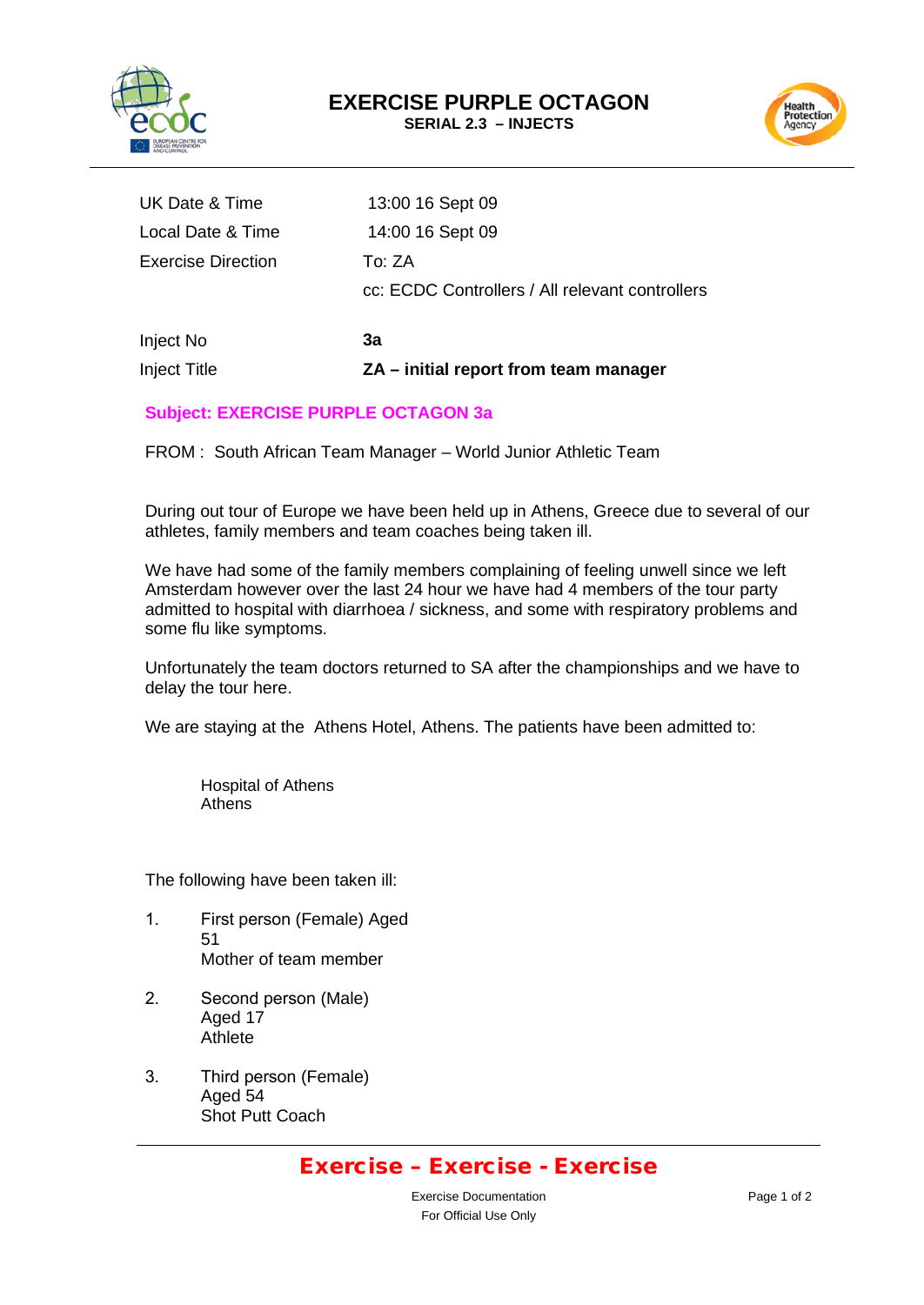



4. Fourth person (Male) Aged 31 Brother of team member

Communications with the hospital are difficult due to language barriers and patient confidentiality – none of those admitted have (adult) next of kin with them. I would be grateful if you can get us some news and advice from your contacts here in Europe and give me advice on steps I should take including:

- Any precautions I should be taking with the rest of the tour party (27 of us)
- Potential for delay here in Athens
- Possible cause

**Thanks** 

The Team Manager

### Exercise – Exercise - Exercise

For Official Use Only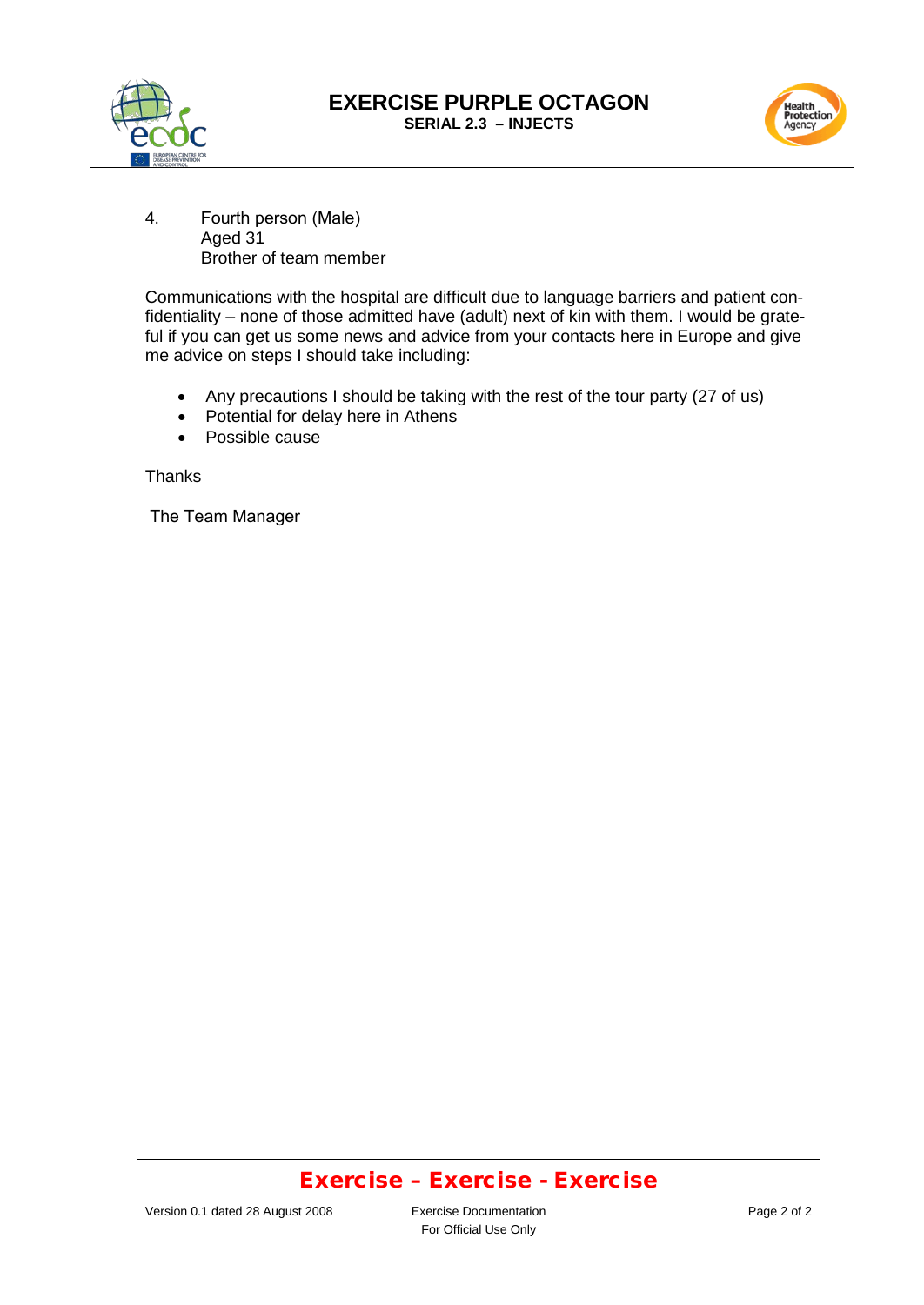



| UK Date & Time            | 1300h 16 Sept 09           |
|---------------------------|----------------------------|
| Local Date & Time         | 1400h 16 Sept 09           |
| <b>Exercise Direction</b> | <b>EWRS Message</b>        |
|                           | From: Excon-France to ECDC |

cc: ECDC Controllers

| Inject No    | 3b                            |
|--------------|-------------------------------|
| Inject Title | <b>France Initial Message</b> |

#### **Subject: EXERCISE PURPLE OCTAGON 3b**

| <b>Message Content:</b>  | Early Warning Level 2 |
|--------------------------|-----------------------|
| Syndrome / Disease:      | Unknown               |
| <b>Reporting Reason:</b> | B1                    |
| Country of Occurrence:   | France                |
| Date of Onset:           | 15 Sept 09            |

#### **Message**

Reporting a cluster of 2 travel-related respiratory infection. 3 French citizens returning from European travel admitted to :

HOSPITALIER UNIVERSITAIRE

PARIS

Currently under investigation

Attachments: None

Send mail

# Exercise – Exercise - Exercise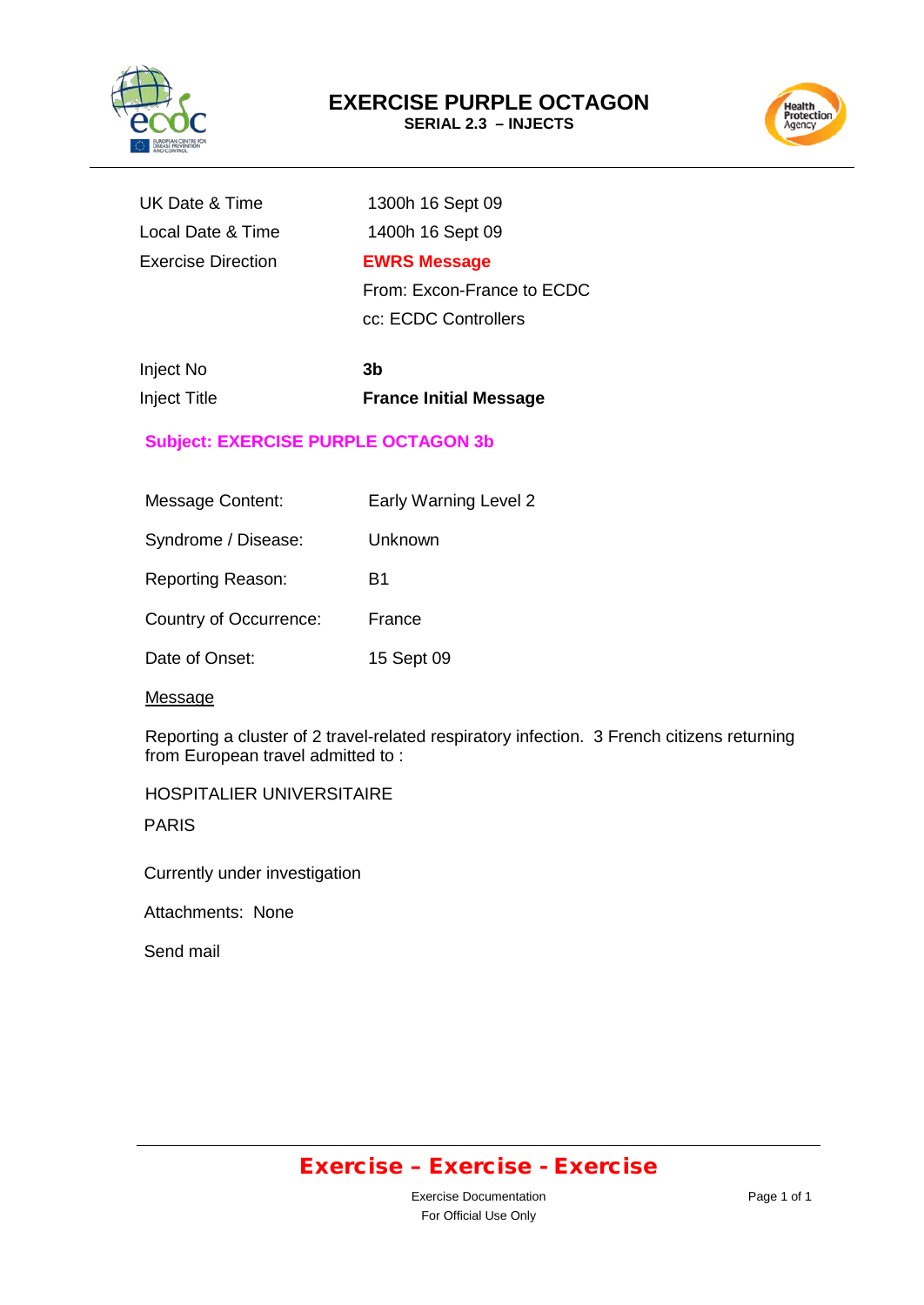



| UK Date & Time            | 13:00 16 Sept 09          |
|---------------------------|---------------------------|
| Local Date & Time         | 14:00 16 Sept 09          |
| <b>Exercise Direction</b> | <b>EWRS Message</b>       |
|                           | From: Excon-Italy to ECDC |

cc: ECDC Controllers

| Inject No           | 3c                           |
|---------------------|------------------------------|
| <b>Inject Title</b> | <b>Italy Initial Message</b> |

#### **Subject: EXERCISE PURPLE OCTAGON 3c**

| <b>Message Content:</b>  | Early Warning Level 2 |
|--------------------------|-----------------------|
| Syndrome / Disease:      | Unknown               |
| <b>Reporting Reason:</b> | B2                    |
| Country of Occurrence:   | Italy                 |
| Date of Onset:           | 15 Sept 09            |

#### **Message**

Reporting a cluster of ? travel related respiratory infection. 3 Italian citizens returning from European travel admitted to :

#### **Hospital of Florence Florence**

Attachments: None

Send mail

# Exercise – Exercise - Exercise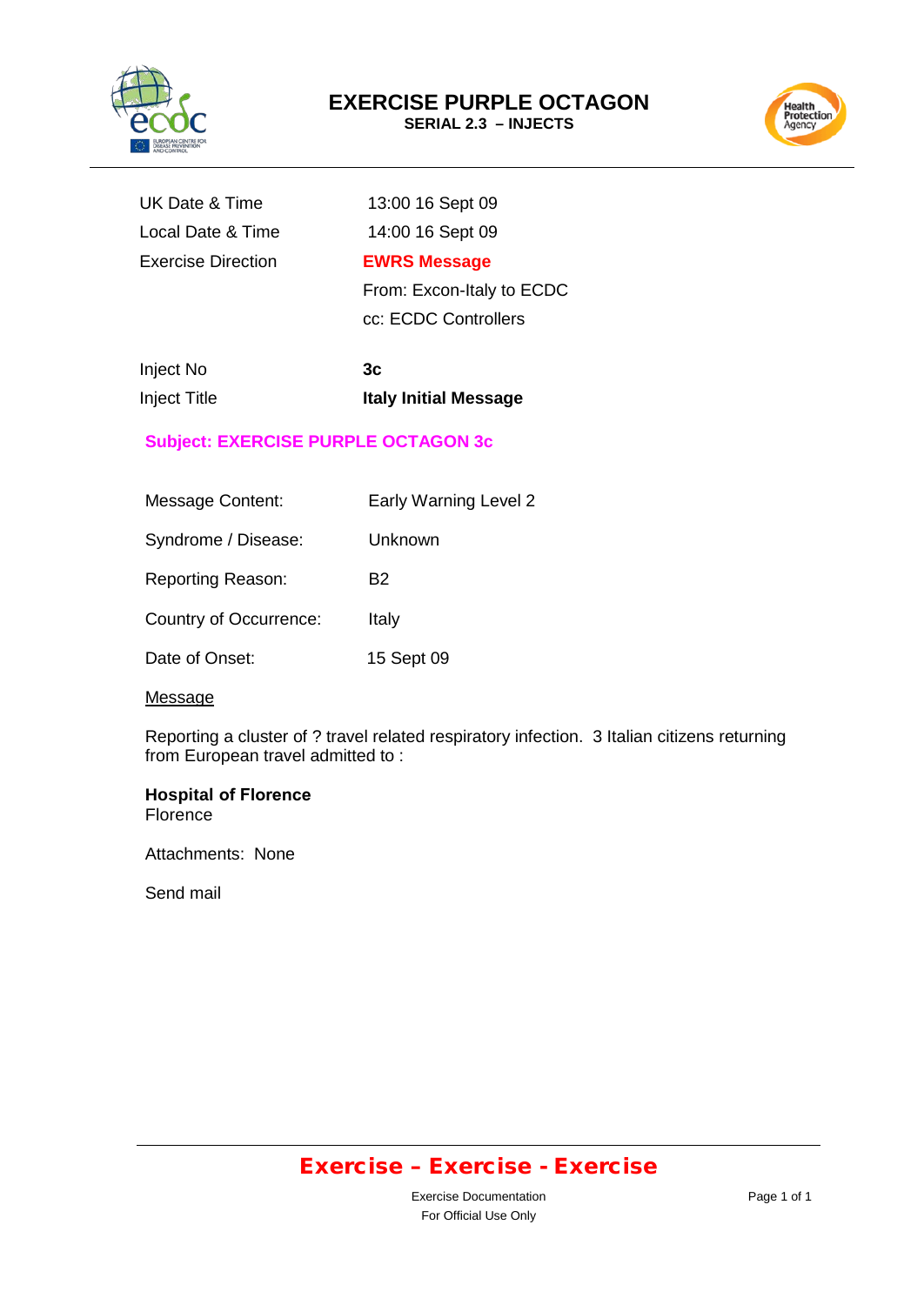



| UK Date & Time            | 1300h 16 Sept 09                                              |
|---------------------------|---------------------------------------------------------------|
| Local Date & Time         | 1400h 16 Sept 09                                              |
| <b>Exercise Direction</b> | To: Greece<br>cc: ECDC Controllers / All relevant controllers |
| Inject No                 | 3d                                                            |
| <b>Inject Title</b>       | ZA patient information to Greece EMAIL                        |

#### **Subject: EXERCISE PURPLE OCTAGON 3d**

Updated information from Hospital Athens

Patient details for the 4 South African nationals admitted over the last 36 hours. Testing for H1N1 currently negative, continuing to test for other / new strain

Patient Details:

- 1. First patient (Female) Aged 51 Mother of team member Breathing difficulties? chest infection
- 2. Second patient (Male) Aged 17 Athlete Fever and headache
- 3. Third patient (Female) Aged 54 Shot Putt Coach Patient has known bronchial hyper responsiveness
- 4. Fourth patient (Male) Aged 31 Brother of team member Fever

#### **Action**

**Please update your original EWRS message informing of the occurrence using Purple Octagon EWRS Test Site**

### Exercise – Exercise - Exercise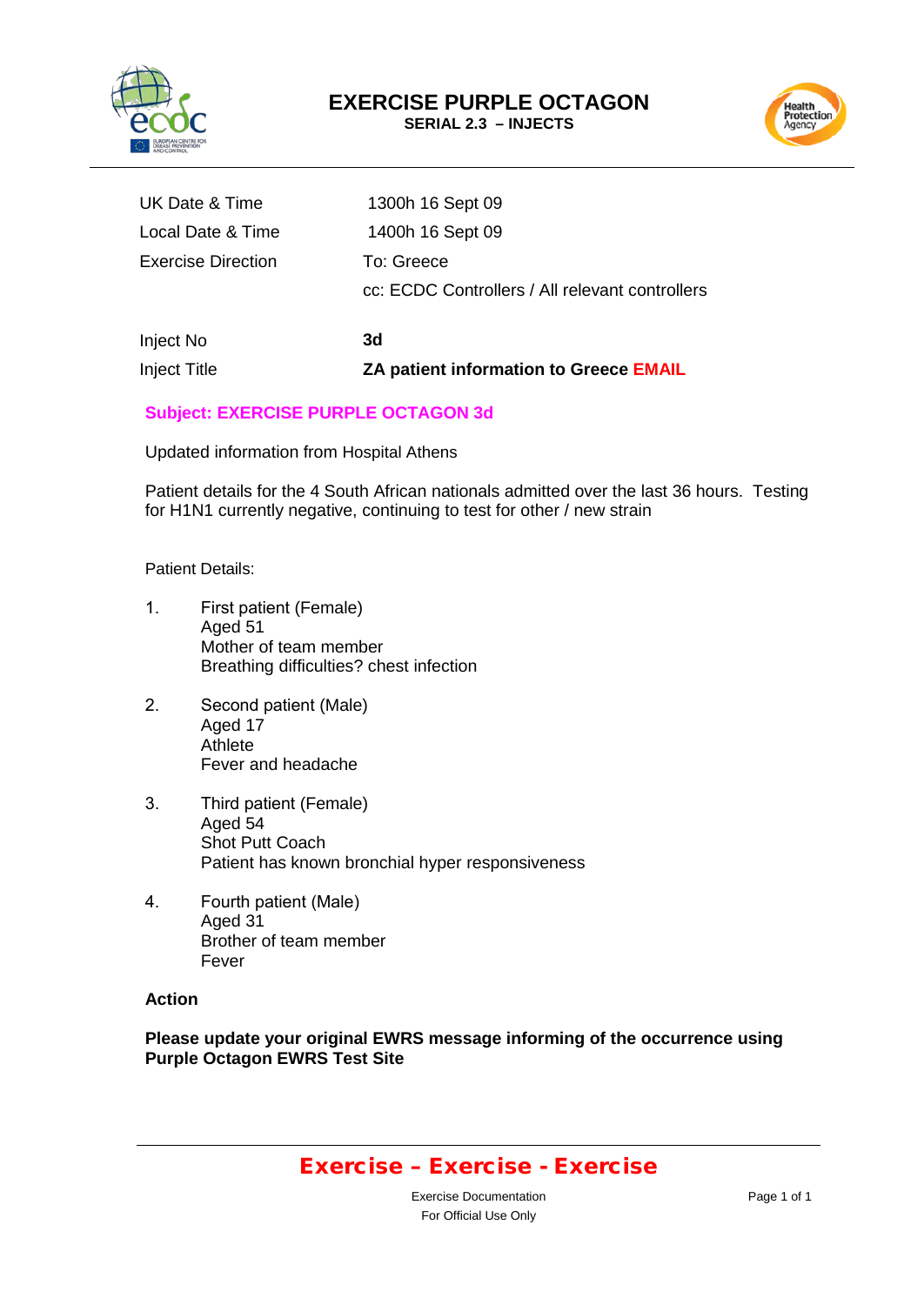



| Inject No          | 4э                                              |
|--------------------|-------------------------------------------------|
|                    | cc: ECDC Controllers / All relevant controllers |
| Exercise Direction | To: ZA                                          |
| Local Date & Time  | 1430h 16 Sept 09                                |
| UK Date & Time     | 1330h 16 Sept 09                                |

# Inject No **4a**

Inject Title **Information for internal contract tracing calls**

#### **Subject: EXERCISE PURPLE OCTAGON 4a**

FROM : South African Team Manager – World Junior Athletic Team

The following tour party personnel have returned to the Johannesburg district

- 1. First person Johannesburg +27 xxx xxx x88
- 2. Second person Johannesburg +27 xxx xxx x85
- 3. Third person Johannesburg +27 xxx xxx x85
- 4. Fourth person Johannesburg +27 xxx xxx x85

More information, by district will follow

The Team Manager

### Exercise – Exercise - Exercise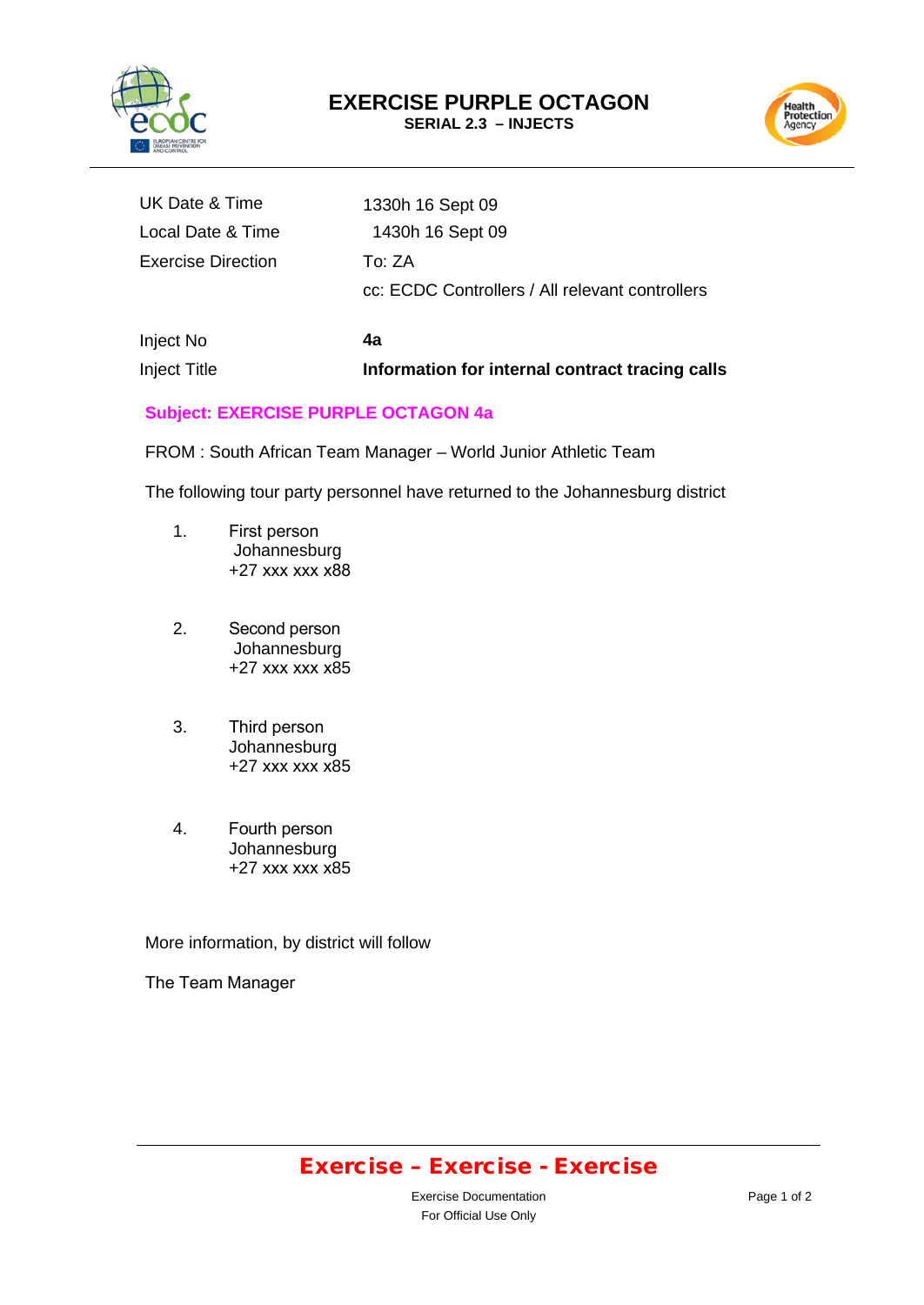# **EXERCISE PURPLE OCTAGON**







#### **Controller details DO NOT FORWARD TO PLAYERS!**

1. First person 18 YO male Athlete Well Accommodation: University

Amsterdam

- 2. Second person 55 YO female Mother of Athlete who accompanied him to Holland Has had a dry cough since her return to SA – currently unwell in bed Accommodation: Hotel Amsterdam +31 xx xxxxxx6
- 3. Third person 50 YO male Athletics Coach Well Accommodation: University Amsterdam
- 4. Fourth person 41 YO Male Team Official Well now but had diarrhoea / vomiting on return from Holland<br>Accommodation: University Accommodation: Amsterdam

### Exercise – Exercise - Exercise

For Official Use Only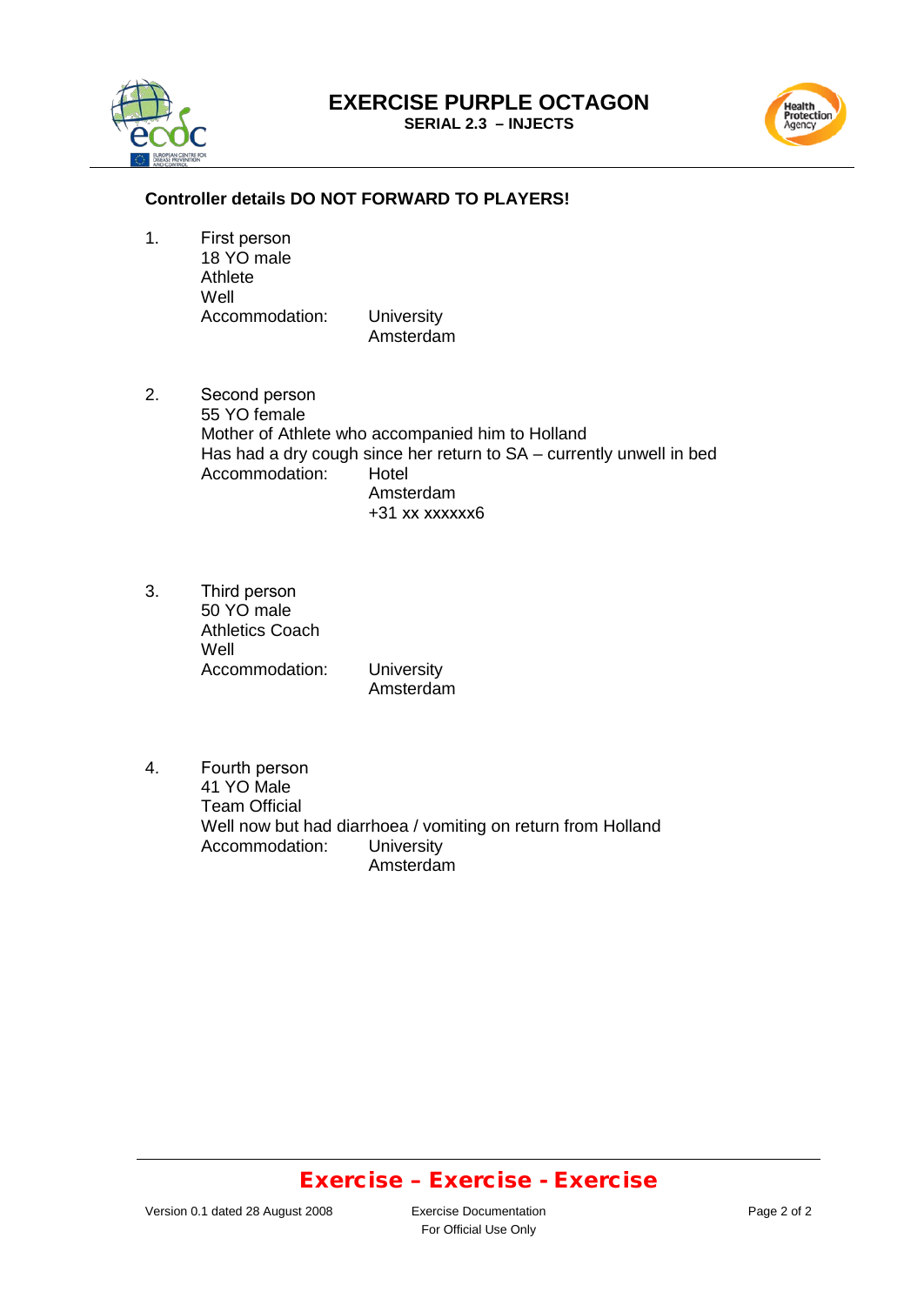



| UK Date & Time            | 1330h 16 Sept 09                                |
|---------------------------|-------------------------------------------------|
| Local Date & Time         |                                                 |
| <b>ECDC</b>               | 1430h 16 Sept 09                                |
| Greece                    | 1530h 16 Sept 09                                |
| <b>Exercise Direction</b> | To: Greece                                      |
|                           | cc: ECDC Controllers / All relevant controllers |
|                           |                                                 |

Inject No **4b**  Inject Title **Message to Greece – Press / internet messages EMAIL**

#### **Subject: EXERCISE PURPLE OCTAGON 4b**

#### **Please send the following email message to ECDC**

We have been informed through the national press that there are several instances of clusters of unknown respiratory disease outbreaks throughout Europe.

Do you have any confirmation of the press / internet stories? Can you confirm / deny a new strain of H1N1 has been detected?

We would be grateful for any update on any situation you are aware of.

Regards

Greece

### Exercise – Exercise - Exercise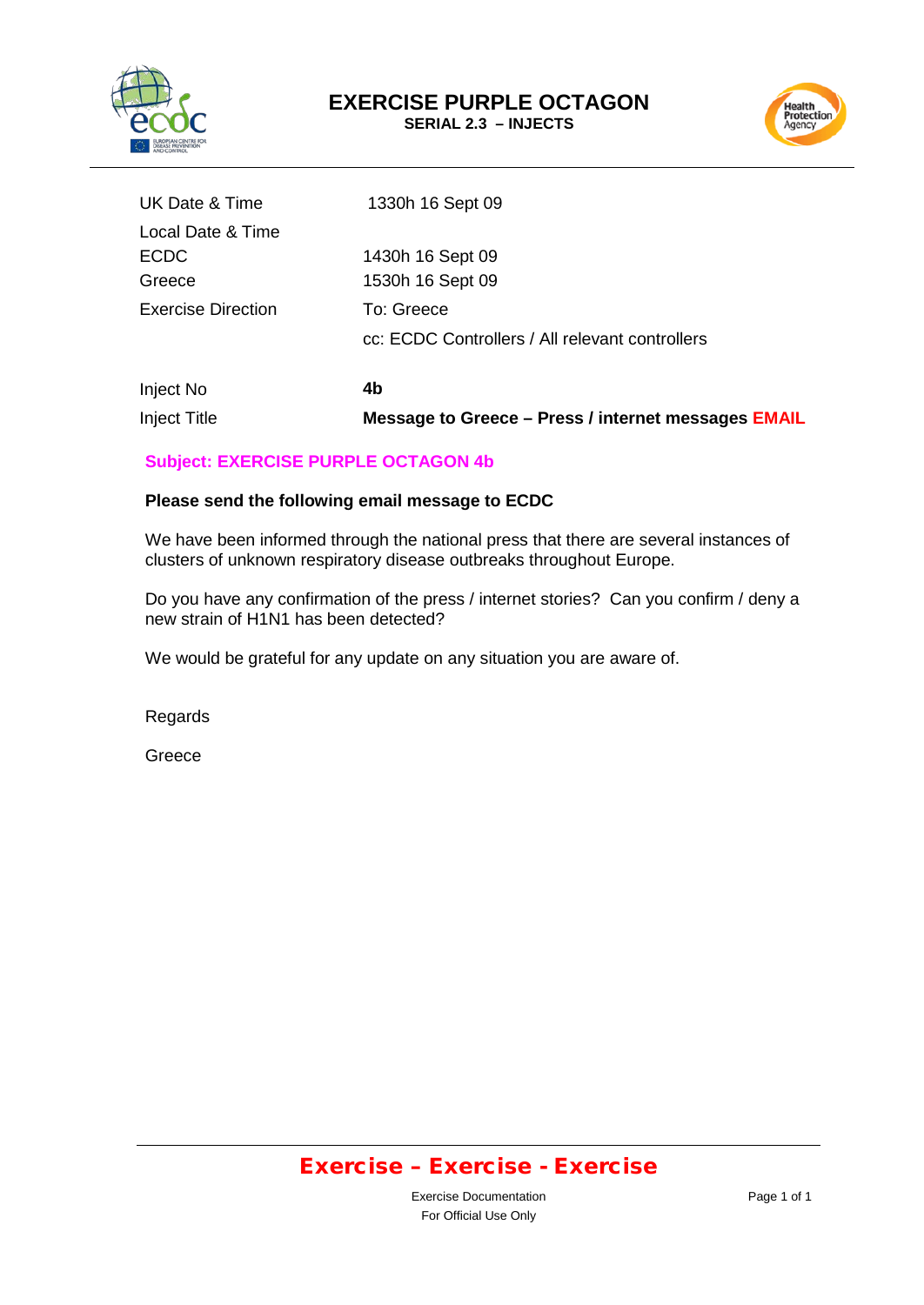



| <b>Inject Title</b>       | Message to ECDC - Press / internet messages EMAIL |
|---------------------------|---------------------------------------------------|
| Inject No                 | 4c                                                |
|                           | cc: ECDC Controllers                              |
| <b>Exercise Direction</b> | To: ECDC from France (-Excon)                     |
| Local Date & Time         | 1330h 16 Sept 09                                  |
| UK Date & Time            | 1330h16 Sept 09                                   |

#### **Subject: EXERCISE PURPLE OCTAGON 4c**

From: France

We have been informed through our national press that there maybe instances of clusters of unknown respiratory disease outbreaks throughout Europe.

Do you have any confirmation of the press / internet stories? Our surveillance has not identified any new outbreak. Our press has mentioned Respiratory Syncytial Virus (RSV), do you have any other reports of this?

We would be grateful for any update on any situation you are aware of.

Regards,

France

### Exercise – Exercise - Exercise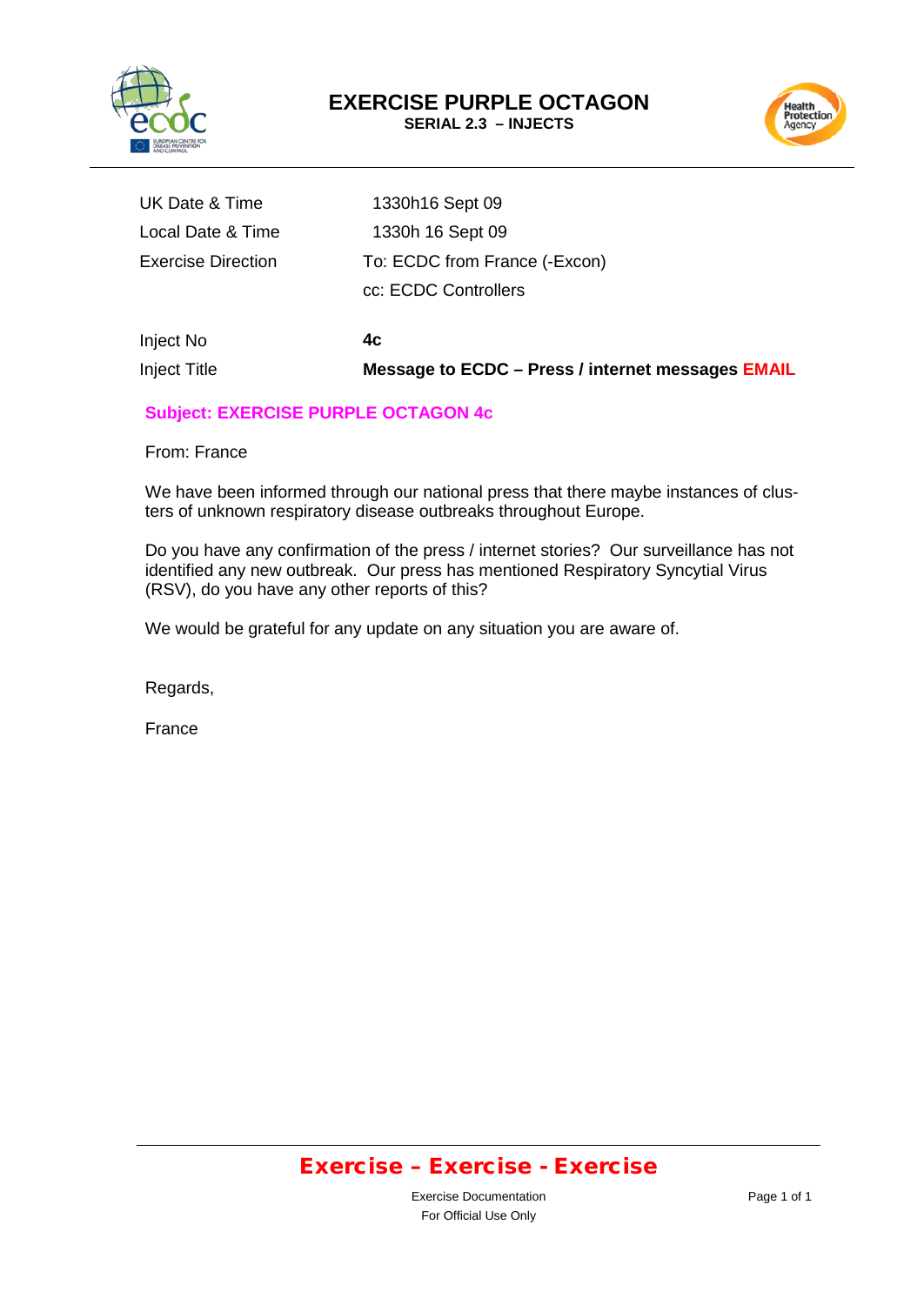



| Inject Title              | Mystery Illness rumours spread on 'Twister' |
|---------------------------|---------------------------------------------|
| Inject No                 | 5                                           |
|                           | cc: ECDC Controllers                        |
| <b>Exercise Direction</b> | To: John.Doe@ecdc.europa.eu                 |
| Local Date & Time         | 1500h 16 Sept 09                            |
| UK Date & Time            | 1400h 16 Sept 09                            |

#### **Subject: EXERCISE PURPLE OCTAGON 5**

**Please forward an email to ECDC Media (John Doe) with the following:** 

| Source:  | UK Website Sports section |  |
|----------|---------------------------|--|
| Country: | UK                        |  |
| Date:    | 15 September 2009         |  |
| Page:    | <b>Blogwatch</b>          |  |
|          |                           |  |

#### **Twisters spread stories of mystery illness**

The 'Twister' site is today buzzing with messages between the young sportsmen and women who competed together at the Amsterdam Junior Athletics as they contact each other from different parts of the world. It seems from the postings that as many as 100 young competitors could be suffering with flu like symptoms, fuelling fears that a new wave of the swine flu pandemic has been triggered at the competition. A Portuguese athlete notes in his blog: 'I've been ill now for three days so I'm going to see my doctor today. At first we were told it was probably just flu so we didn't panic, but now I'm starting to worry as I'm due back at college next week.' The cause of the illness still remains a mystery.

\_\_\_\_\_\_\_\_\_\_\_\_\_\_\_\_\_\_\_\_\_\_\_\_\_\_\_\_\_\_\_\_\_\_\_\_\_\_\_\_\_\_\_\_\_\_\_\_\_\_\_\_\_\_\_\_\_\_\_\_\_\_\_\_\_\_\_\_\_\_

**Twister – Social networking site for Purple Octagon** Address: <http://risktiles.org.uk/twister/><br>Username: exercise Username: Password: porton

### Exercise – Exercise - Exercise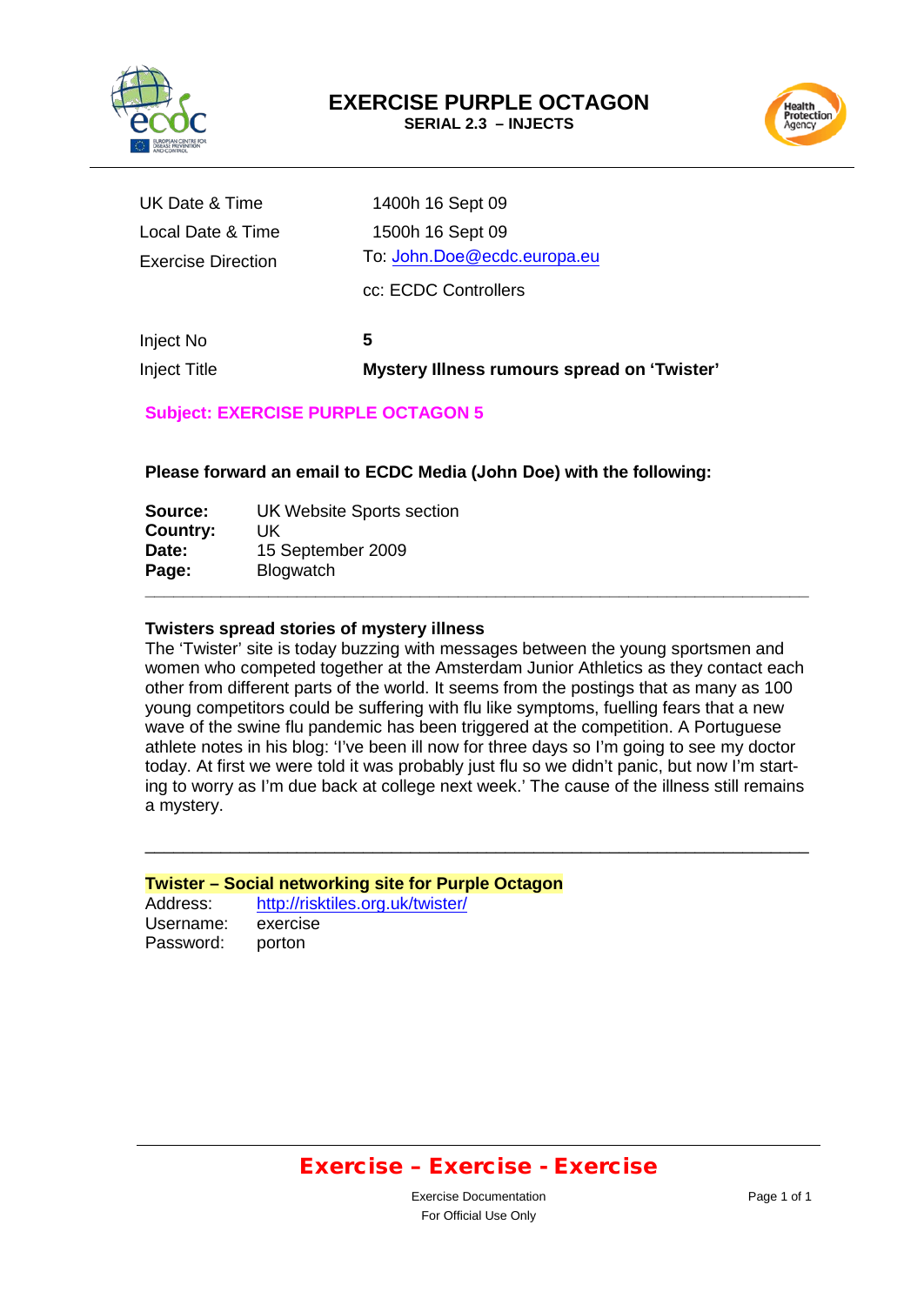



| Inject Title              | Message to Portugal - Press / internet messages |
|---------------------------|-------------------------------------------------|
| Inject No                 | 5a                                              |
|                           | cc: ECDC Controllers / All relevant controllers |
| <b>Exercise Direction</b> | To: Portugal                                    |
| Local Date & Time         | 1400h 16 Sept 09                                |
| UK Date & Time            | 1400h 16 Sept 09                                |

#### **Subject: EXERCISE PURPLE OCTAGON 5a**

#### **Please forward an email to ECDC with the following text:**

We have been informed through our national press that there maybe instances of clusters of unknown respiratory disease outbreaks throughout Europe.

Do you have any confirmation of the press / internet stories? Our surveillance has not identified any new outbreak. Our press has mentioned Panton-Valentine Leukocidin (PVL), do you have any other reports of this?

We would be grateful for any update on any situation you are aware of.

Regards,

Portugal

### Exercise – Exercise - Exercise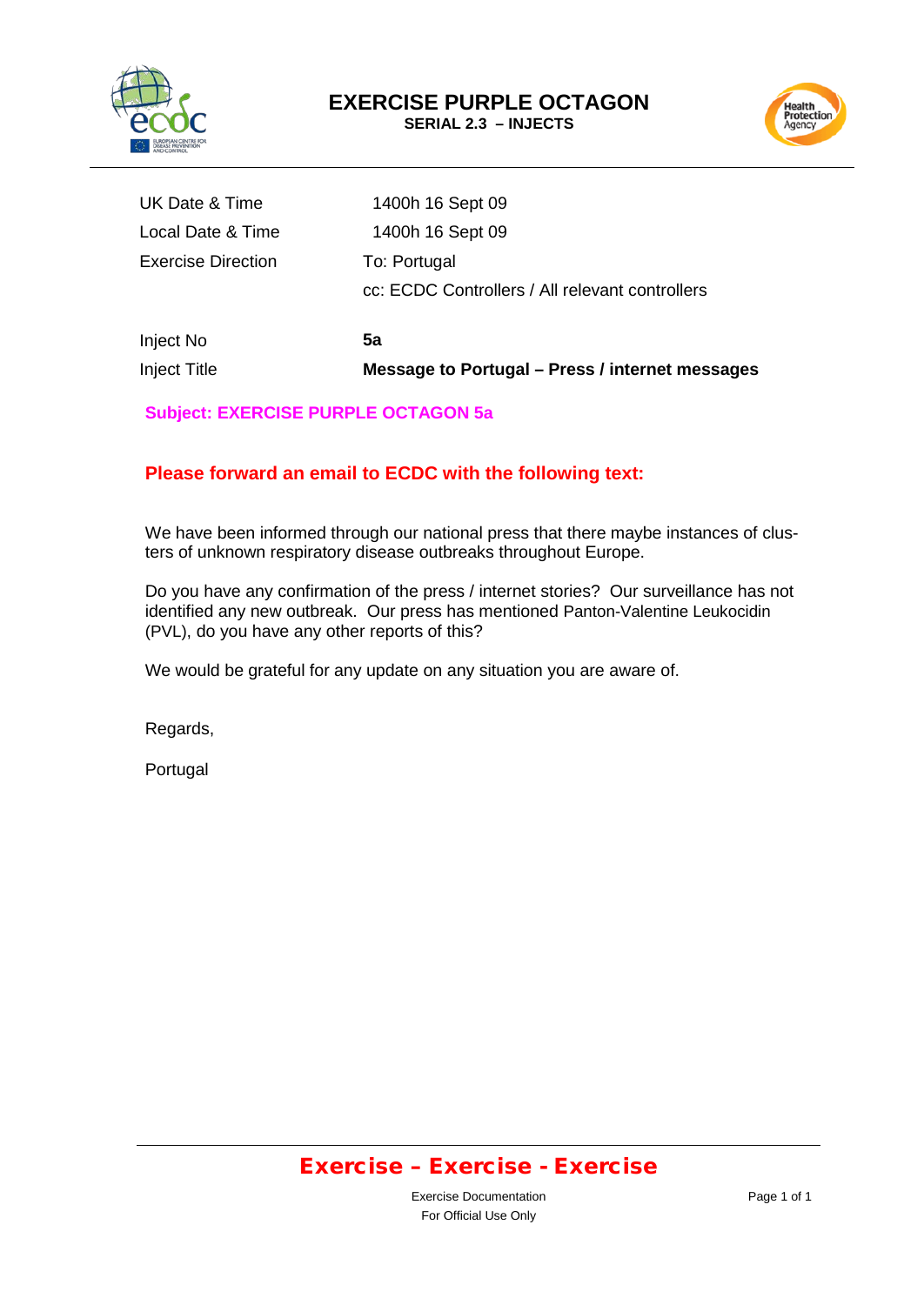



| <b>Inject Title</b>       | <b>Updated information from LH - EMAIL</b>      |
|---------------------------|-------------------------------------------------|
| Inject No                 | 5b                                              |
|                           | cc: ECDC Controllers / All relevant controllers |
| <b>Exercise Direction</b> | To: UK                                          |
| Local Date & Time         | 1400h 16 Sept 09                                |
| UK Date & Time            | 1400h 16 Sept 09                                |
|                           |                                                 |

#### **Subject: EXERCISE PURPLE OCTAGON 5b**

#### **Please forward the following information**

Duty Doctor at Leicester Hospital (LH) has updated the information regarding the cluster of cases currently in the LH.

Following interviews with several patients we have been able to establish they were all part of a group involved in a trip to Amsterdam, Holland starting on or about 31 August 09 and returning at various times around 13 September 09.

#### **Trip Details**

First person Visitor to various locations in Amsterdam – currently unable to clarify due to his deteriorating condition

> Hotel Amsterdam +31 xx xxxxx66

University, Amsterdam Second person Third person Fourth person Fifth person

Further information will be passed as it becomes available

### Exercise – Exercise - Exercise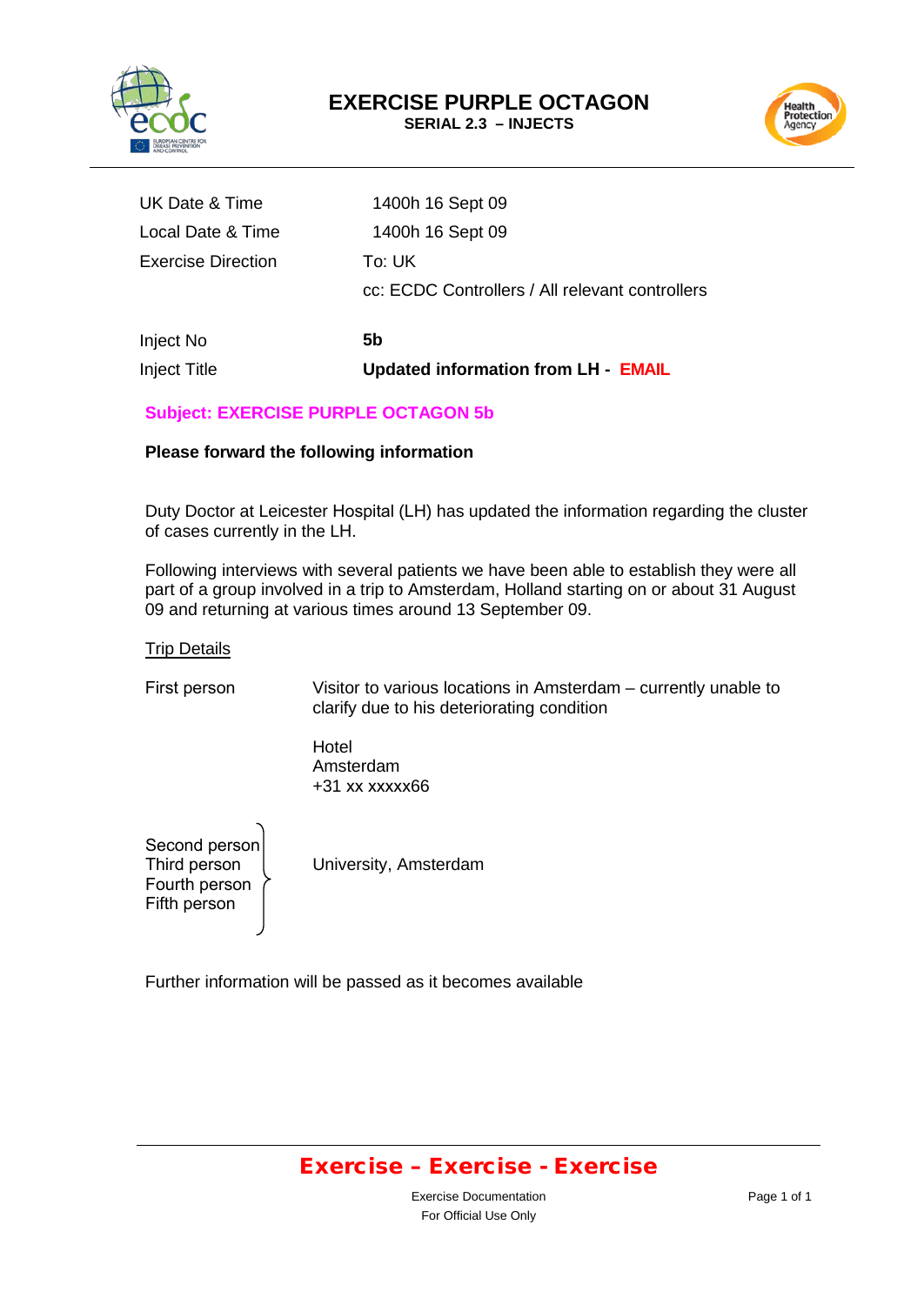



| Inject No                 | 5c                                                                      |
|---------------------------|-------------------------------------------------------------------------|
|                           | cc: ECDC Controllers / All relevant controllers/<br><b>ZA Evaluator</b> |
| <b>Exercise Direction</b> | To: P / ZA / GR / PL / UK / SANCO C3 / NL                               |
| Local Date & Time         | 1500h 16 Sept 09                                                        |
| UK Date & Time            | 1400h 16 Sept 09                                                        |

Inject Title **Para Athletic Championships information**

# **Subject: EXERCISE PURPLE OCTAGON 5c**

#### **Junior World Para Athletic Championships**

The Junior World Para Athletic Championships are due to be held at the newly refurbished Olympic Stadium, Amsterdam from 26 September until 3 October 2009.

Athletes from over 70 countries will start to arrive in Amsterdam for acclimatization training from Saturday 19 September. The athletes and coaches, and family will be ac-commodated and catered for at the nearby student campus of University in Amsterdam.

### Exercise – Exercise - Exercise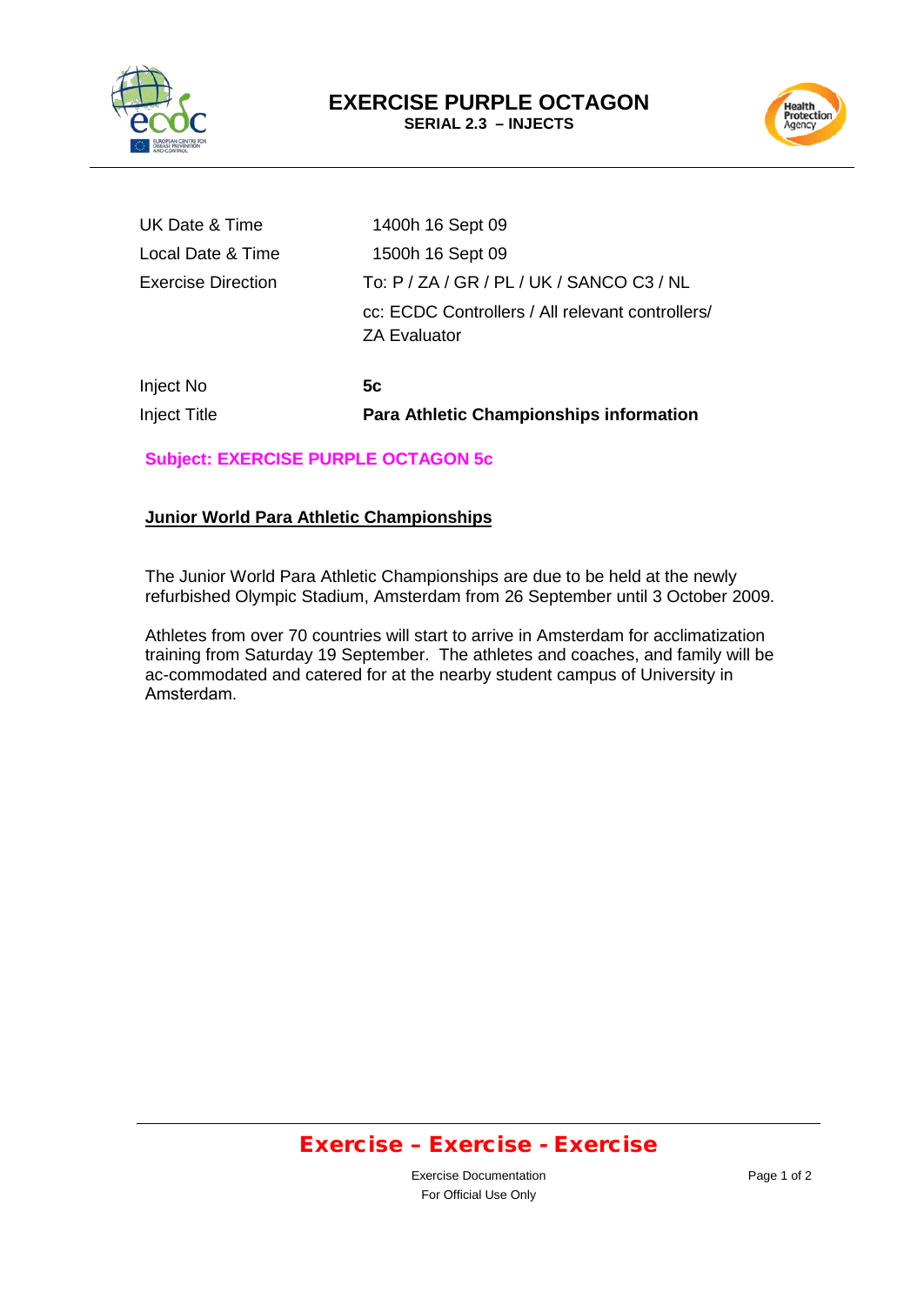



| Inject No          | 6a                                              |
|--------------------|-------------------------------------------------|
|                    | cc: ECDC Controllers / All relevant controllers |
| Exercise Direction | To: RIVM / EWGLINET                             |
| Local Date & Time  | 1530h 16 Sept 09                                |
| UK Date & Time     | 1430h16 Sept 09                                 |

Inject Title **Initial microbiology results – Holland EMAIL**

#### **Subject: EXERCISE PURPLE OCTAGON 6a**

#### **From public health service Amsterdam**

Initial microbiology results on 4 patients in Sint Luca Andreas Hospital, Amsterdam on the previously reported patients.

| Canadian athlete    | 18 YO Female Canadian National<br>Admitted 11 Sept 09<br>Breathing difficulties? Chest Infection<br>Deteriorated to Pneumonia admitted ICU<br>Residence – University, Amsterdam, Holland<br>5-11 September 09 |
|---------------------|---------------------------------------------------------------------------------------------------------------------------------------------------------------------------------------------------------------|
| Update:             | Patients condition continuing to deteriorate, potential renal<br>compromise.                                                                                                                                  |
| <b>Test Results</b> | Urinary antigen test $L$ . pneumophila serogroup $1$ – positive<br>H <sub>1</sub> N <sub>1</sub> negative                                                                                                     |
| Second patient      | 60 YO Male – Greek National<br>Admitted 13 Sept 09<br>Flu symptoms<br>Accommodation - staying with family friends in Utrecht; these<br>family friends remain well                                             |
| <b>Test Results</b> | Urinary antigen test L. pneumophila serogroup 1 – negative<br><b>H1N1 Positive</b>                                                                                                                            |

# Exercise – Exercise - Exercise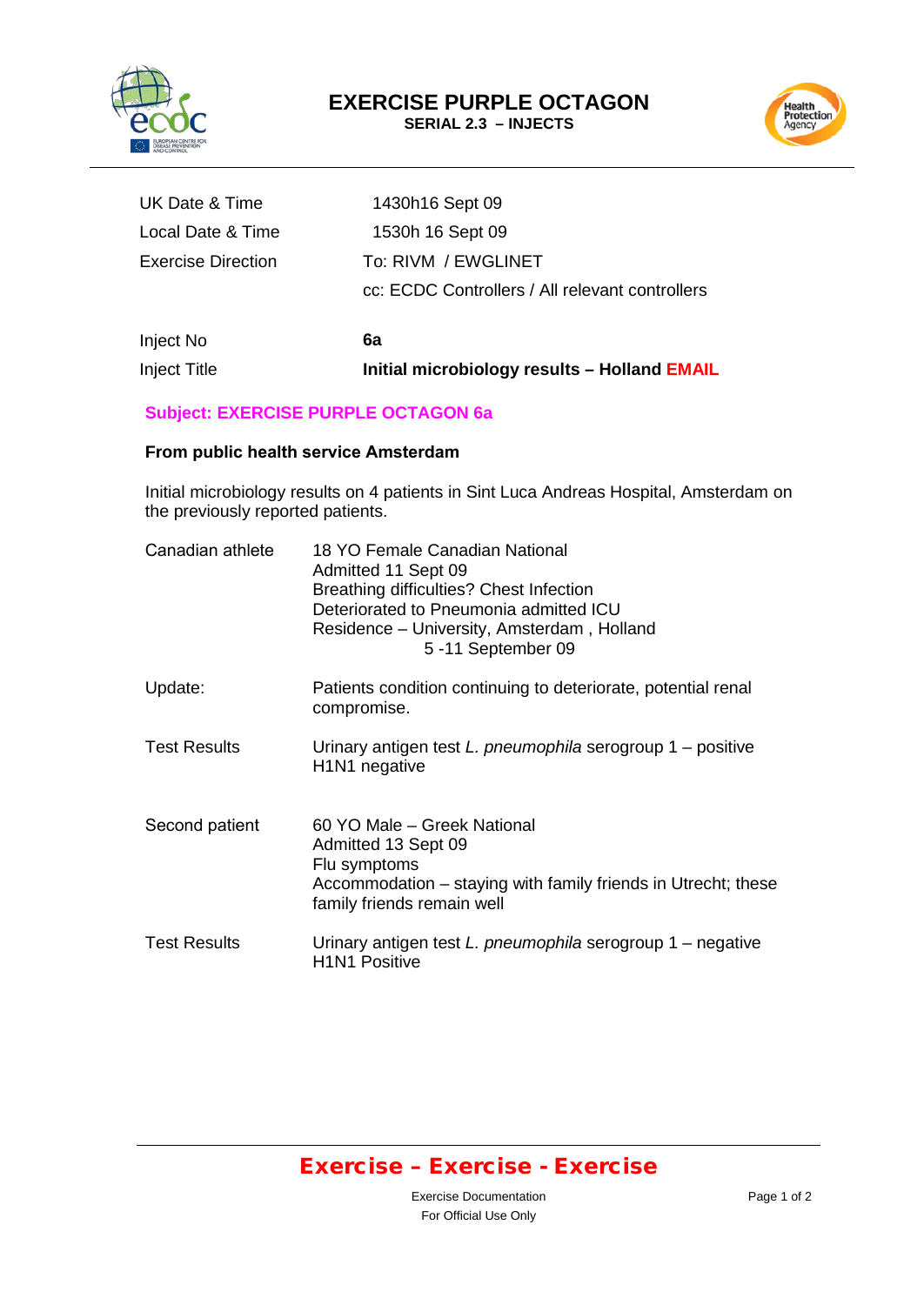



| Third patient       | 49 YO Male – Polish National (Tourist)<br>Admitted on 15 Sept 09<br>Fever / Diarrhoea<br>Accommodation -                          | Hotel<br>Amsterdam<br>$+31$ xx xxxxx66<br>7-15 September 09     |
|---------------------|-----------------------------------------------------------------------------------------------------------------------------------|-----------------------------------------------------------------|
| <b>Test Results</b> | H <sub>1</sub> N <sub>1</sub> Negative                                                                                            | Urinary antigen test $L$ . pneumophila serogroup $1$ – positive |
| Fourth patient      | 45 YO Female – Polish National (Tourist)<br>Admitted on 15 Sept 09<br>Fever / Vomiting<br>Wife of Gustay above<br>Accommodation - | <b>PHotel</b><br>Amsterdam<br>$+31$ xx xxxxx66                  |
| <b>Test Results</b> | H1N1 negative                                                                                                                     | Urinary antigen test L. pneumophila serogroup 1 – negative      |

#### **Action**

**Please update your original EWRS message informing of the occurrence using Purple Octagon EWRS Test Site**

### Exercise – Exercise - Exercise

For Official Use Only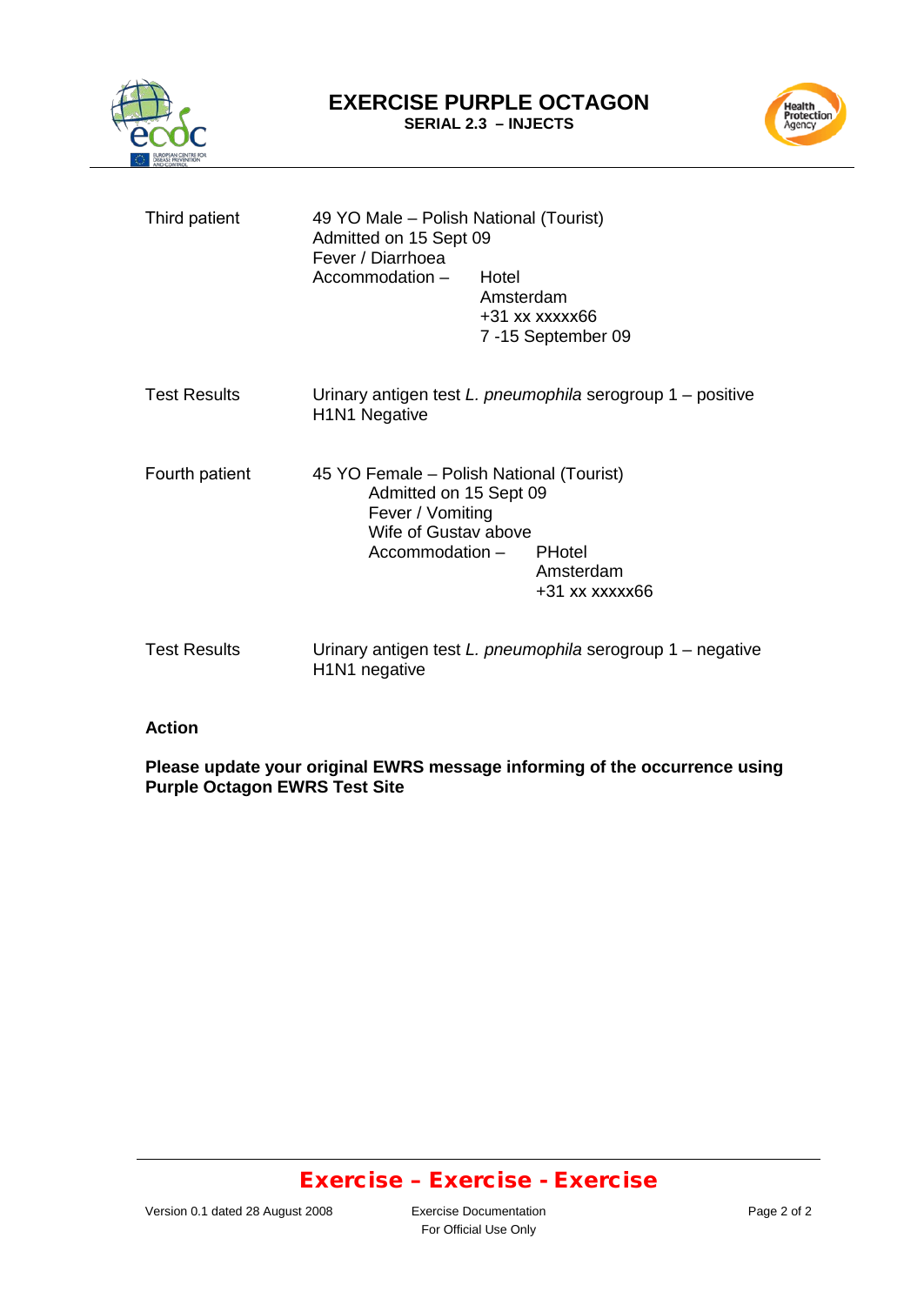



| UK Date & Time     | 1430h 16 Sept 09                                |
|--------------------|-------------------------------------------------|
| Local Date & Time  | 1530h 16 Sept 09                                |
| Exercise Direction | To: Poland / EWGLINET                           |
|                    | cc: ECDC Controllers / All relevant controllers |
|                    |                                                 |

Inject No **6b Inject Title <b>Initial microbiology results - EMAIL** 

#### **Subject: EXERCISE PURPLE OCTAGON 6b**

Initial microbiology results on patients in Hospital of Lodz previously reported on is shown below:

| First patient       | DOB: 24.10 1996<br>12 YO Male - Canadian National<br>Admitted 15 Sept 09<br>Collapse<br>Patient has known bronchial hyperresponsiveness |
|---------------------|-----------------------------------------------------------------------------------------------------------------------------------------|
| <b>Test Results</b> | Urinary antigen test $L$ . pneumophila serogroup $1$ – positive<br>H <sub>1</sub> N <sub>1</sub> Negative                               |
| Update:             | Patients condition deteriorating                                                                                                        |

Results on 2 further patients from the group are outstanding.

Initial interview with patient identified a travel history to Holland within the last 10 days

Accommodation profile:

| $1.9.09 - 12.9.09$  | Hotel<br>Amsterdam<br>$+31$ xx xxxxx66      |
|---------------------|---------------------------------------------|
| $13.9.09 - 17.9.09$ | Hotel<br>Łódź, Poland<br>$+48$ xx xxx xx 60 |

#### **Action**

**Please update your original EWRS message informing of the occurrence using Purple Octagon EWRS Test Site**

### Exercise – Exercise - Exercise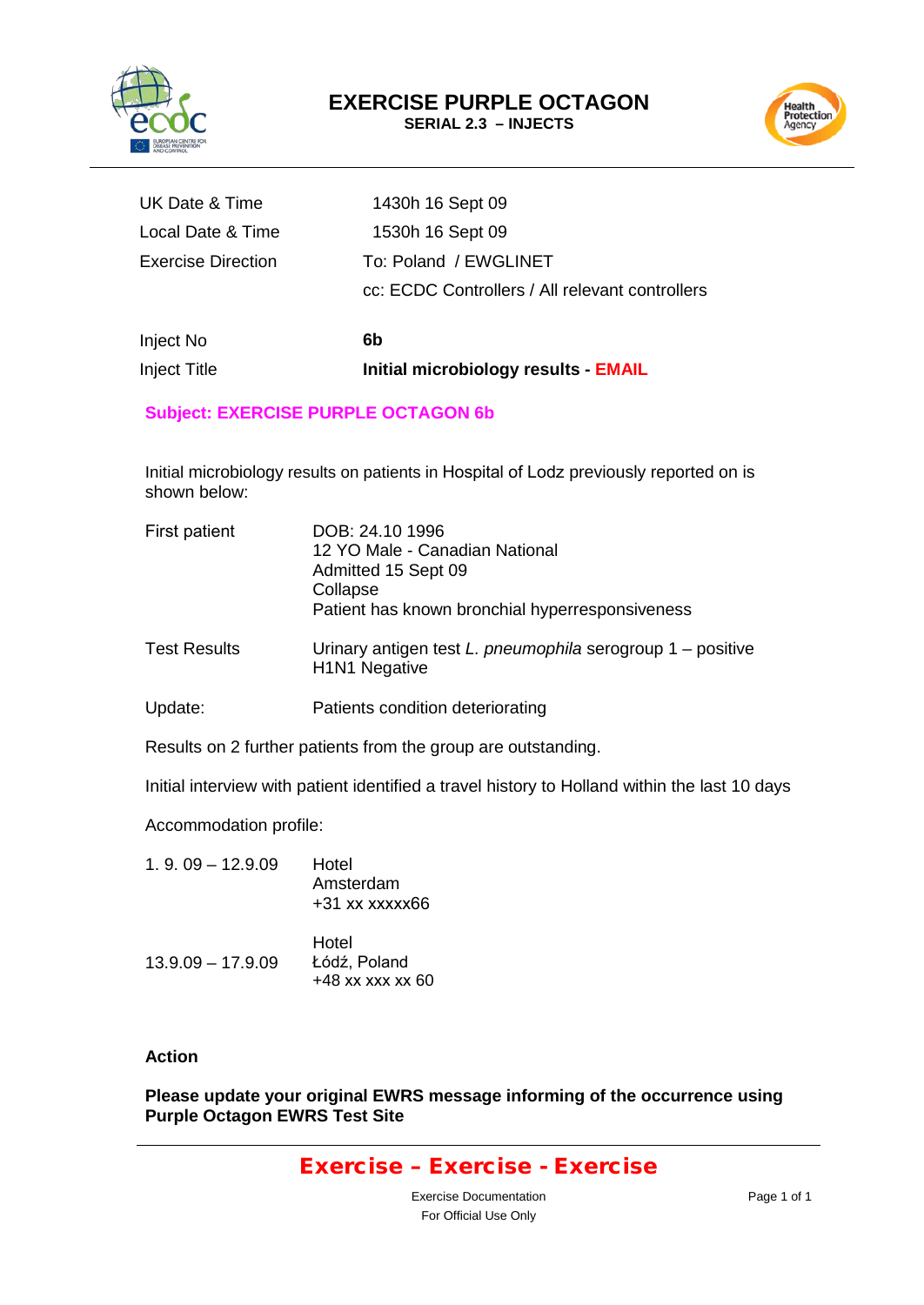



| UK Date & Time     | 1430h 16 Sept 09                                |
|--------------------|-------------------------------------------------|
| Local Date & Time  | 1630h 16 Sept 09                                |
| Exercise Direction | To: Greece / EWGLINET                           |
|                    | cc: ECDC Controllers / All relevant controllers |
|                    |                                                 |

Inject No **6c Inject Title <b>Initial microbiology results - EMAIL** 

#### **Subject: EXERCISE PURPLE OCTAGON 6c**

Initial microbiology results from Hospital of Athens on the South African nationals previously reported on:

|                     | First patient (Female)<br>DOB: 11.11.1955<br>Admitted 15 Sept 09<br>Collapse<br>Patient has known bronchial hyperresponsiveness |
|---------------------|---------------------------------------------------------------------------------------------------------------------------------|
| <b>Test Results</b> | Urinary antigen test L. pneumophila serogroup 1 - positive<br><b>H1N1 Positive</b>                                              |
| Update:             | Patient condition stable. Immediately given cefiriaxone /<br>rifampacin / oseltamivir                                           |

Initial interview with patient identified a travel history to Holland within the last 14 days

Accommodation profile:

- 2. 9. 09 12.9.09 **University** Amsterdam
- 13.9.09 17.9.09 Athens Hotel Athens

Results on 3 further patients from the group are outstanding.

### Exercise – Exercise - Exercise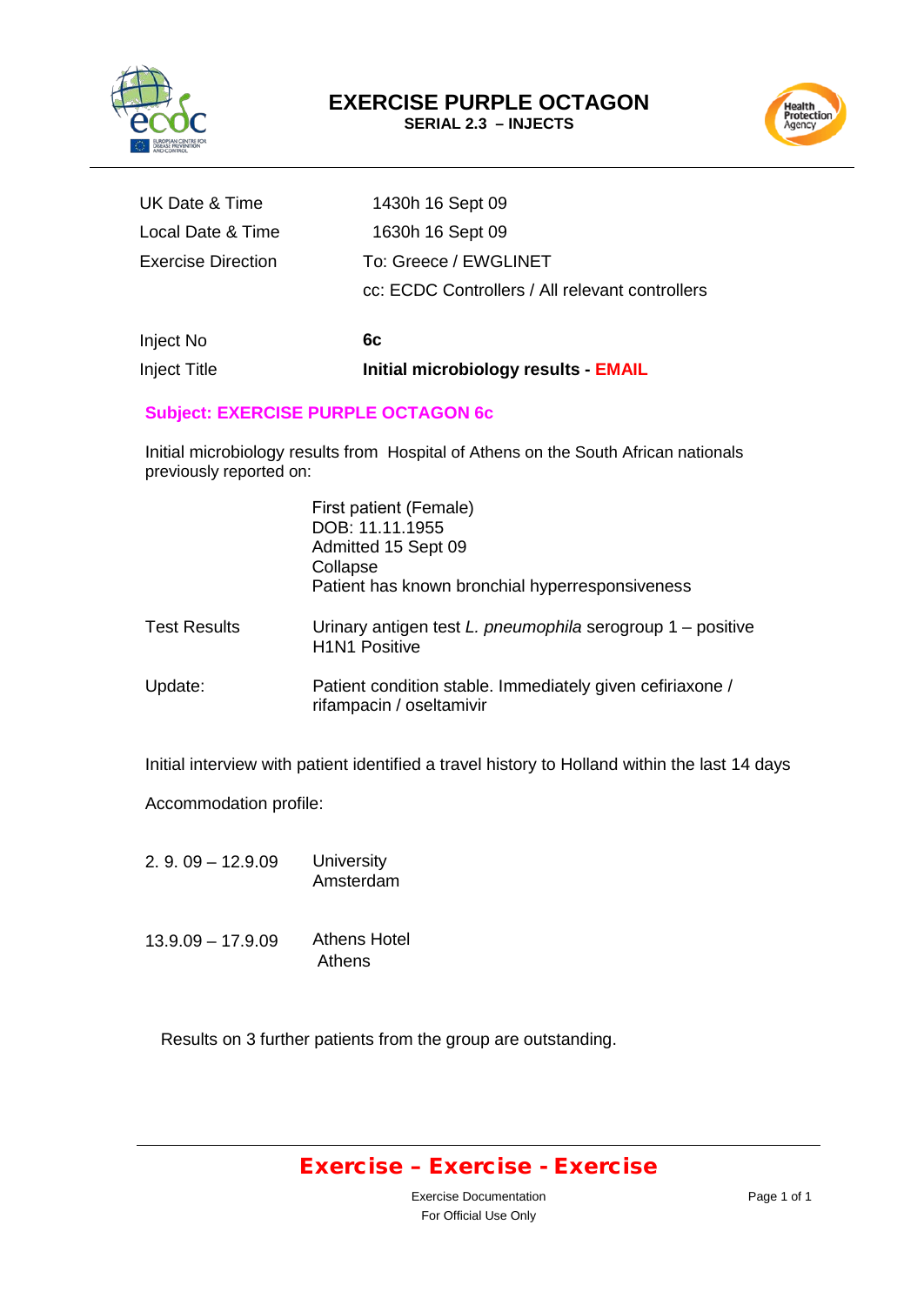



| UK Date & Time     | 1430h16 Sept 09                                 |
|--------------------|-------------------------------------------------|
| Local Date & Time  | 1430h 16 Sept 09                                |
| Exercise Direction | To: UK / EWGLINET                               |
|                    | cc: ECDC Controllers / All relevant controllers |
|                    |                                                 |

Inject No **6d**  Inject Title **Initial serology results – UK EMAIL**

#### **Subject: EXERCISE PURPLE OCTAGON 6d**

Initial Serology results on 5 patients in Leicester Hospital on the previously reported patients.

Patient details:

- 1. First patient DOB: 11.11.1959 49 YO Male Admitted with Breathing difficulties and possible Chest Infection Deteriorated to Pneumonia and admitted ICU
- Test Results Urinary antigen test *L. pneumophila* serogroup 1 positive H1N1 Negative Sputum samples being cultured

Initial interview with patient identified a travel history to Holland within the last 14 days

Accommodation profile:

- 5. 9. 09 12.9.09 **University** Amsterdam
- 13.9.09 16.9.09 Home Address TBC
- 2. Second patient DOB: 1.9.1959 60 YO Male Admitted with flu-like symptoms, condition not improving
- Test Results Urinary antigen test *L. pneumophila* serogroup 1 negative (to be repeated) H1N1 Positive

3. Third patient

### Exercise – Exercise - Exercise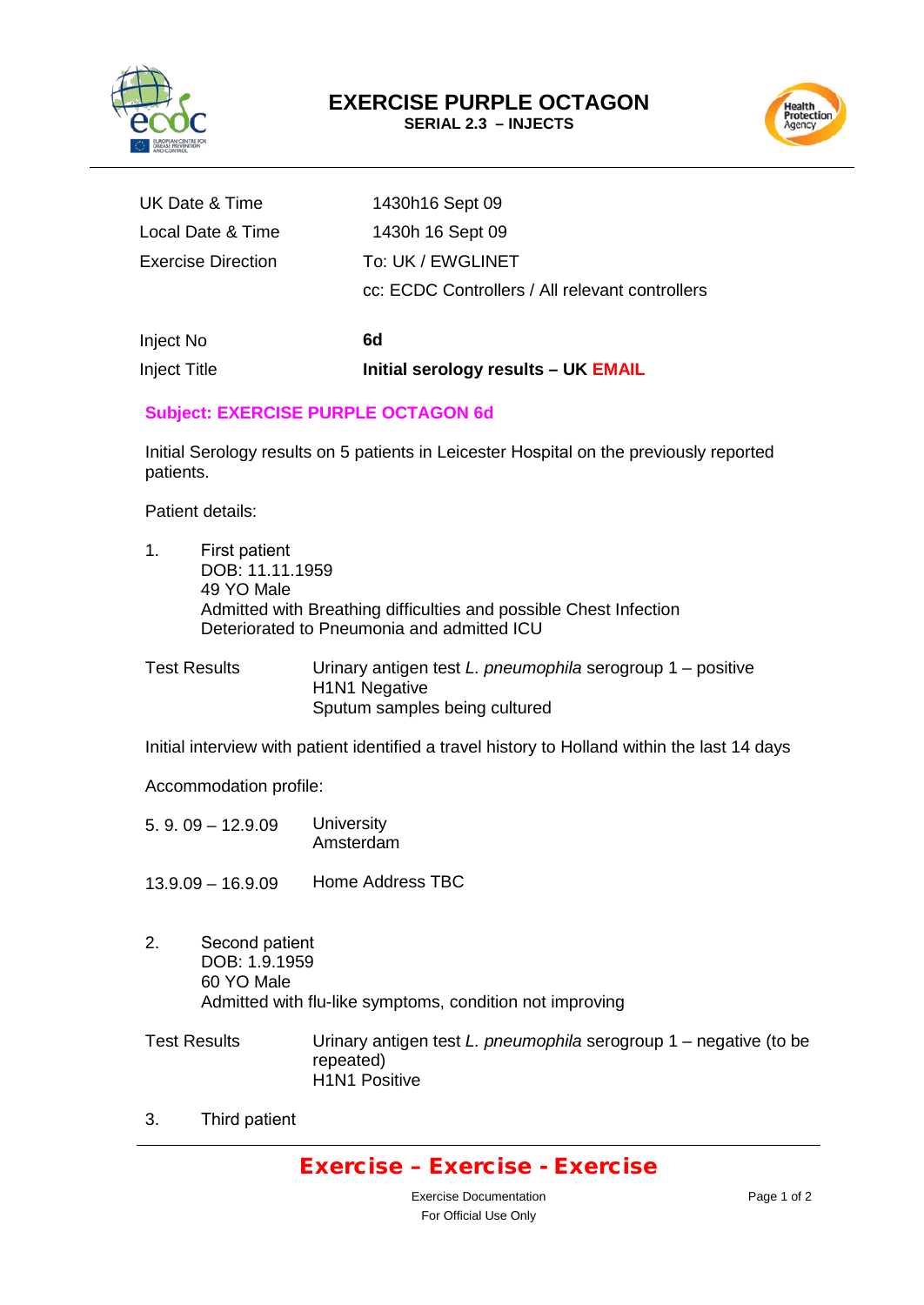**EXERCISE PURPLE OCTAGON SERIAL 2.3 – INJECTS**



Health<br>Protection<br>Agency

DOB: 2.8.1991 18 YO Male student Admitted with Fever, condition not improving

Test Results Urinary antigen test *L. pneumophila* serogroup 1 – negative (to be repeated) H<sub>1</sub>N<sub>1</sub> Negative

Initial interview with patient identified a travel history to Holland within the last 14 days

4. Fourth patient DOB: 15.3.1959 50 YO Female Admitted with Fever / Diarrhoea, progressed to breathing difficulties

Test Results Urinary antigen test *L. pneumophila* serogroup 1 – negative (to be repeated H1N1 Negative

5. Fifth patient DOB: 17.2.1968 41 YO Male Admitted with flu-like symptoms, condition not improving

Test Results Urinary antigen test *L. pneumophila* serogroup 1 – positive H1N1 Negative Sputum samples being cultured

Initial interview with patient identified a travel history to Holland within the last 14 days

- 5. 9. 09 12.9.09 **University** Amsterdam
- 13.9.09 16.9.09 Home Address TBC

#### **This information will be placed on EWRS by Excon**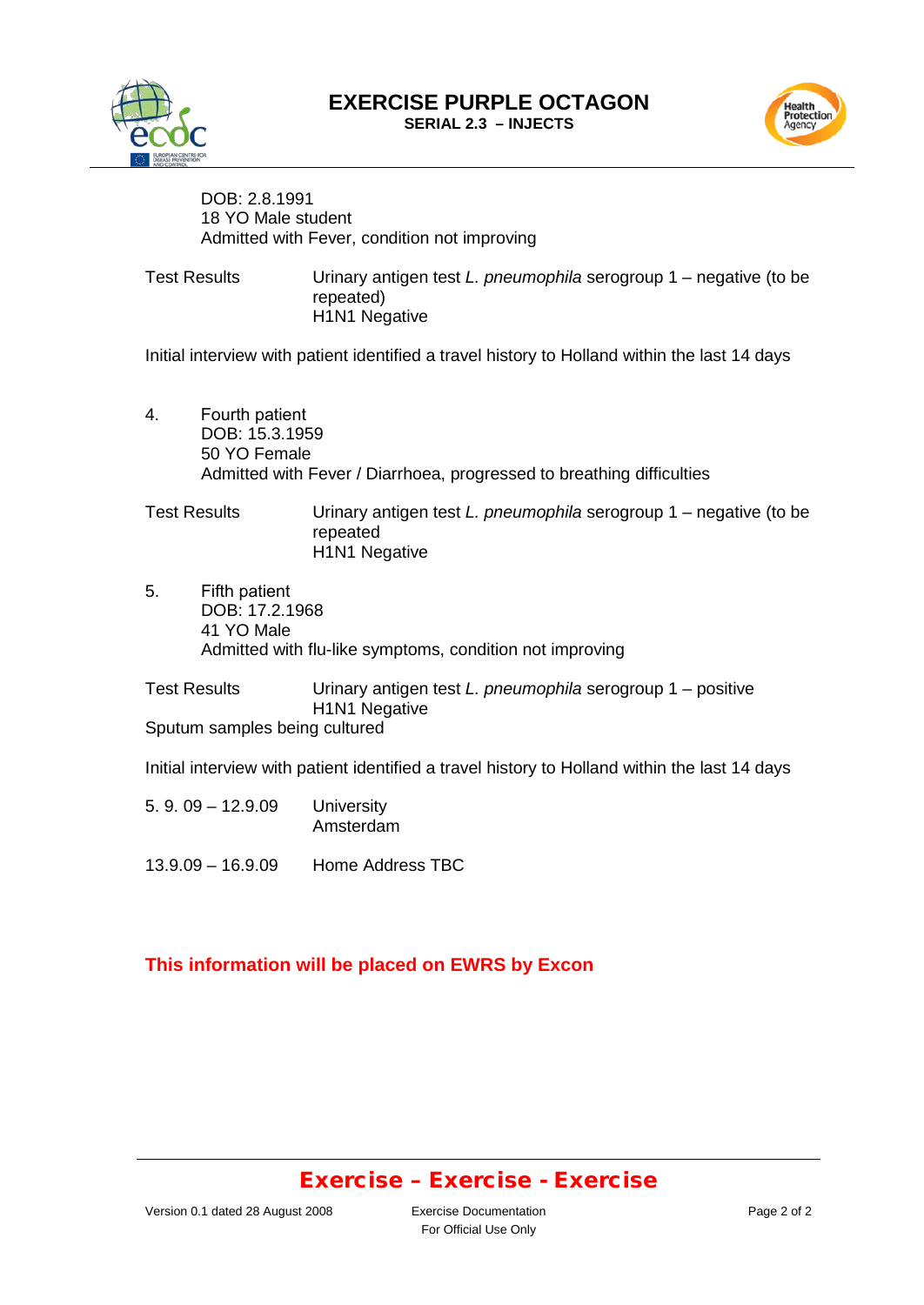



| UK Date & Time            | 14:30h 16 Sept 09                               |
|---------------------------|-------------------------------------------------|
| Local Date & Time         | 15:30h 16 Sept 09                               |
| <b>Exercise Direction</b> | To: SANCO C3                                    |
|                           | cc: ECDC Controllers / All relevant controllers |
|                           |                                                 |

Inject No **6e**

Inject Title **Rapid Risk Assessment**

**Subject: EXERCISE PURPLE OCTAGON 6e**

### **PLEASE FORWARD TO ECDC**

Good afternoon,

This is SANCO C3. We are aware of the current situation in regarding the outbreaks of *L. pneumophila*.

Clearly because of the recent Junior World Athletic Championships in Holland the hierarchy are particularly interested in all events of public health concern.

What more information do you have?

The cabinet has requested a rapid risk assessment of the situation. Can you please forward this to us once complete and copy in [Excon@hpa.org.uk](mailto:Excon@hpa.org.uk)

### Exercise – Exercise - Exercise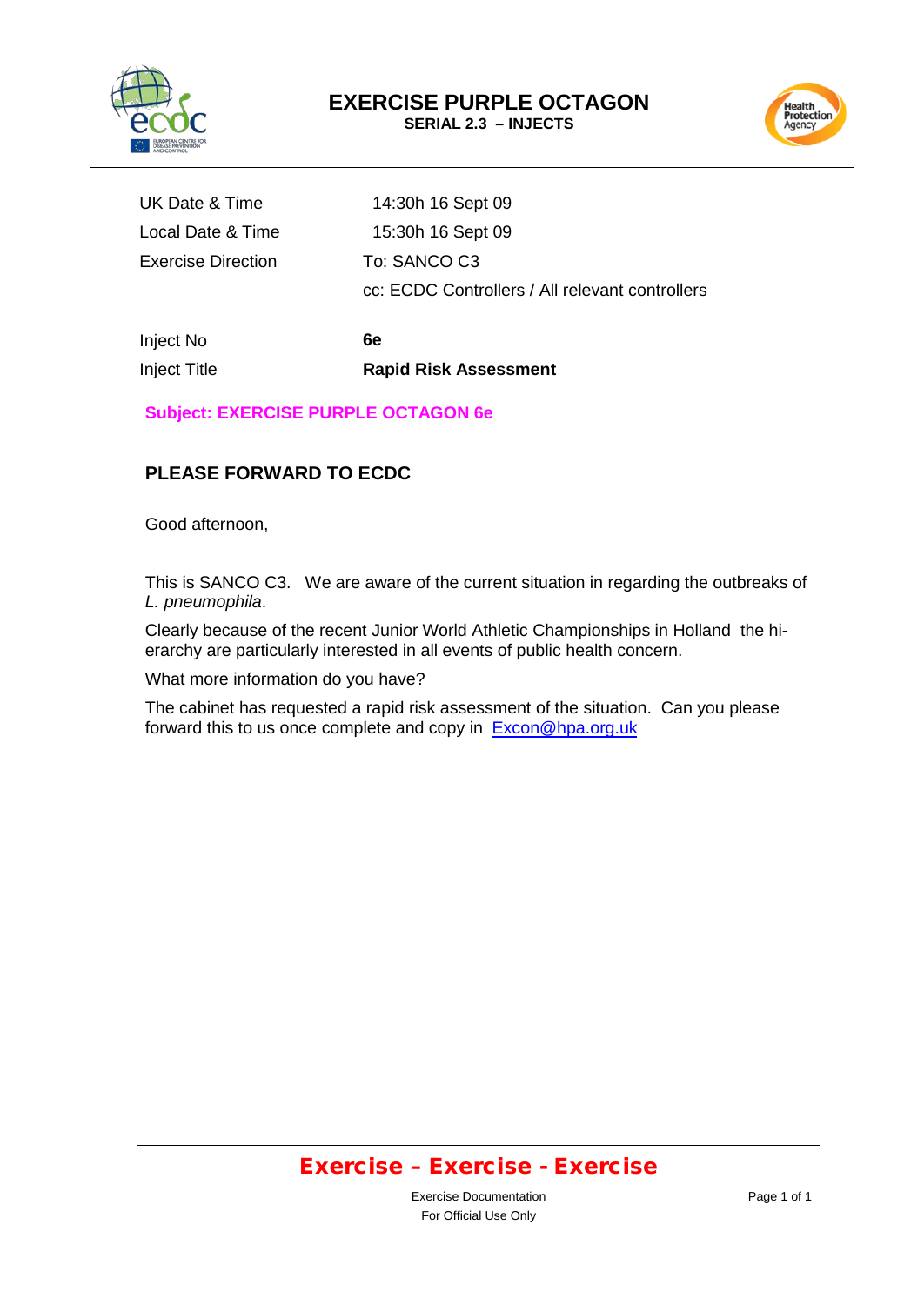

Health<br>Protection<br>Agency

| <b>Inject Title</b> | <b>Call for Teleconference - EMAIL</b>                                  |
|---------------------|-------------------------------------------------------------------------|
| Inject No           | 7                                                                       |
|                     | cc: ECDC Controllers / All relevant controllers / ZA Evalua-<br>tor     |
| Exercise Direction  | To: ECDC support / P / PI / GR / ZA / UK / NL / SANCO<br>C <sub>3</sub> |
| Local Date & Time   | 1545h 16 Sept 09                                                        |
| UK Date & Time      | 1445h 16 Sept 09                                                        |
|                     |                                                                         |

### **Subject: EXERCISE PURPLE OCTAGON 7**

#### **FROM EXCON**

#### **Exercise Action**

ECDC are to request a teleconference at 1630 **CEST** with all playing participants ie Member States, S. Africa and DG SANCO C3

ECDC will supply dial-in details and an agenda

*Please advise EXCON when this is done and the details*

# Exercise – Exercise - Exercise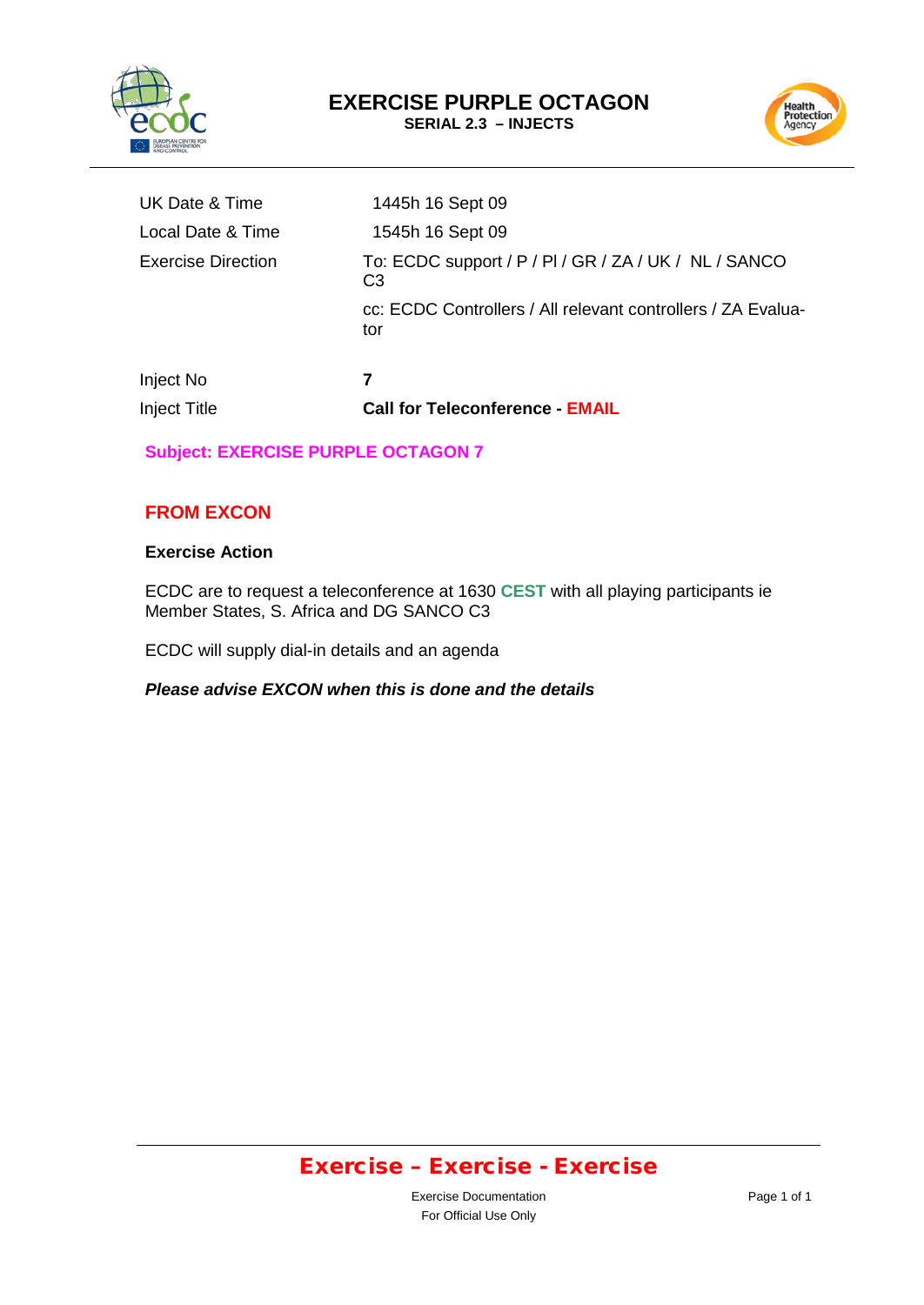



| UK Date & Time            | 14.45 16 Sept 09                                              |
|---------------------------|---------------------------------------------------------------|
| Local Date & Time         | 16.45 16 Sept 09                                              |
| <b>Exercise Direction</b> | To: Greece<br>cc: ECDC Controllers / All relevant controllers |
| Inject No                 | 7a                                                            |
| <b>Inject Title</b>       | <b>Teleconference Greece / ECDC EMAIL</b>                     |

#### **Subject: EXERCISE PURPLE OCTAGON 7a**

#### **EXCON DIRECTION**

Please contact ECDC **now** by telephone to ask to discuss the current confirmed *L. pneumophila* outbreak

#### **Questions**

- Is this Legionella or H1N1
- Has the source been identified / confirmed?
- Is the spread of the outbreak known
- Is the response / contact tracing being centrally coordinated by ECDC
- What is the EU reaction to the outbreak is there any standard agreed press statement on the issue
- Does ECDC have any outbreak specific information

### Exercise – Exercise - Exercise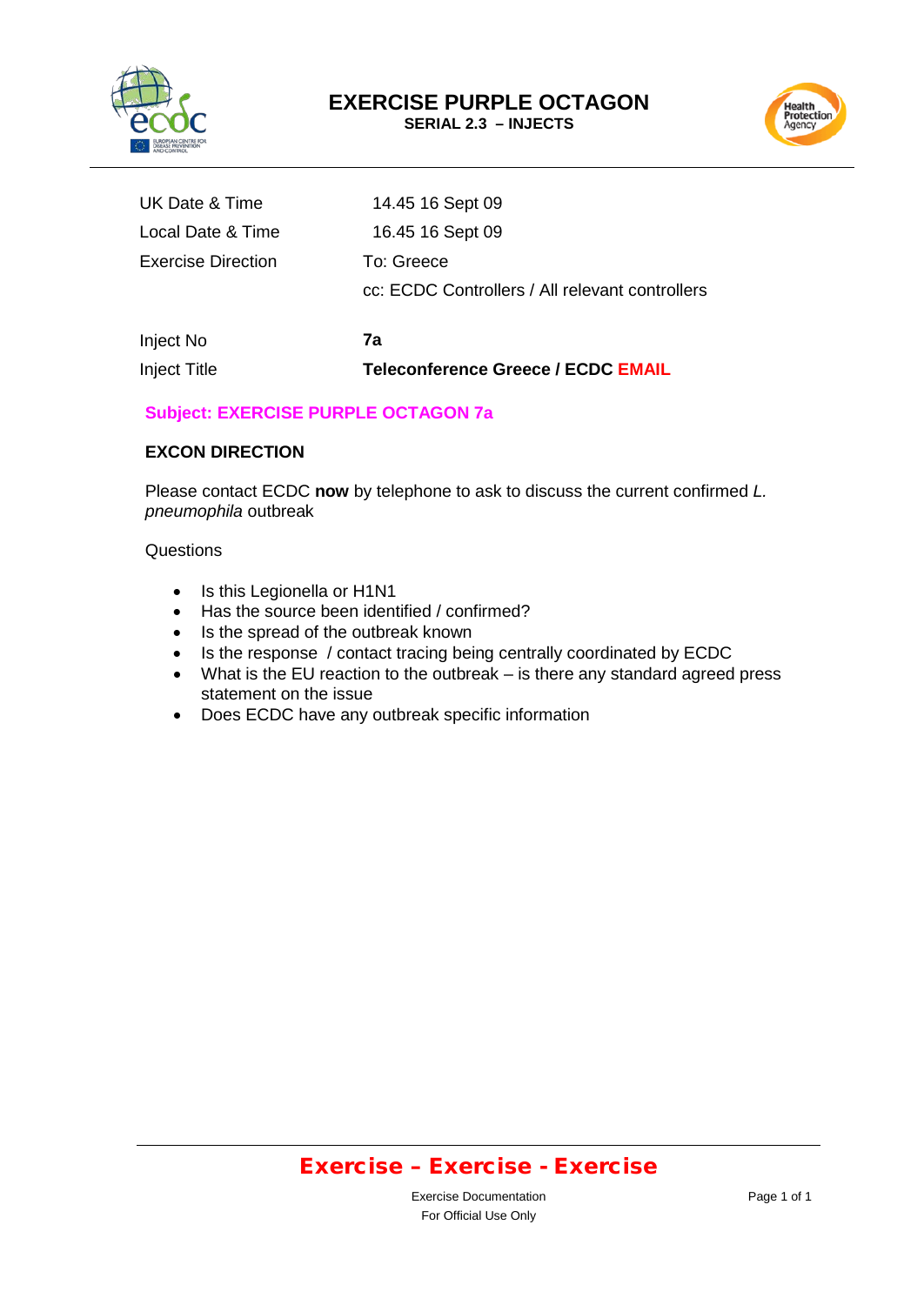



| <b>Inject Title</b>       | <b>Risk assessment request from DG SANCO Email</b> |
|---------------------------|----------------------------------------------------|
| Inject No                 | 8                                                  |
|                           | cc: ECDC Controllers / All relevant controllers    |
| <b>Exercise Direction</b> | To ECDC support / DG SANCO C3                      |
| Local Date & Time         | 16:00h 16 Sept 09                                  |
| UK Date & Time            | 15:00h 16 Sept 09                                  |

### **Subject: EXERCISE PURPLE OCTAGON 8**

DG JLS (Justice, Freedom and Security) have requested information from DG SANCO C3 on the developing situation of infection outbreaks appearing across Europe. Very early indications suggest that there is a common link with the Junior World Championships.

DG JLS are aware that WHO have raised concerns of a deliberate release - How likely is it that this is the result of a terrorist incident?

What is the risk assessment of further cases appearing?

#### *Please prepare ready for teleconference with DG SANCO tomorrow morning (time to be confirmed)*

# Exercise – Exercise - Exercise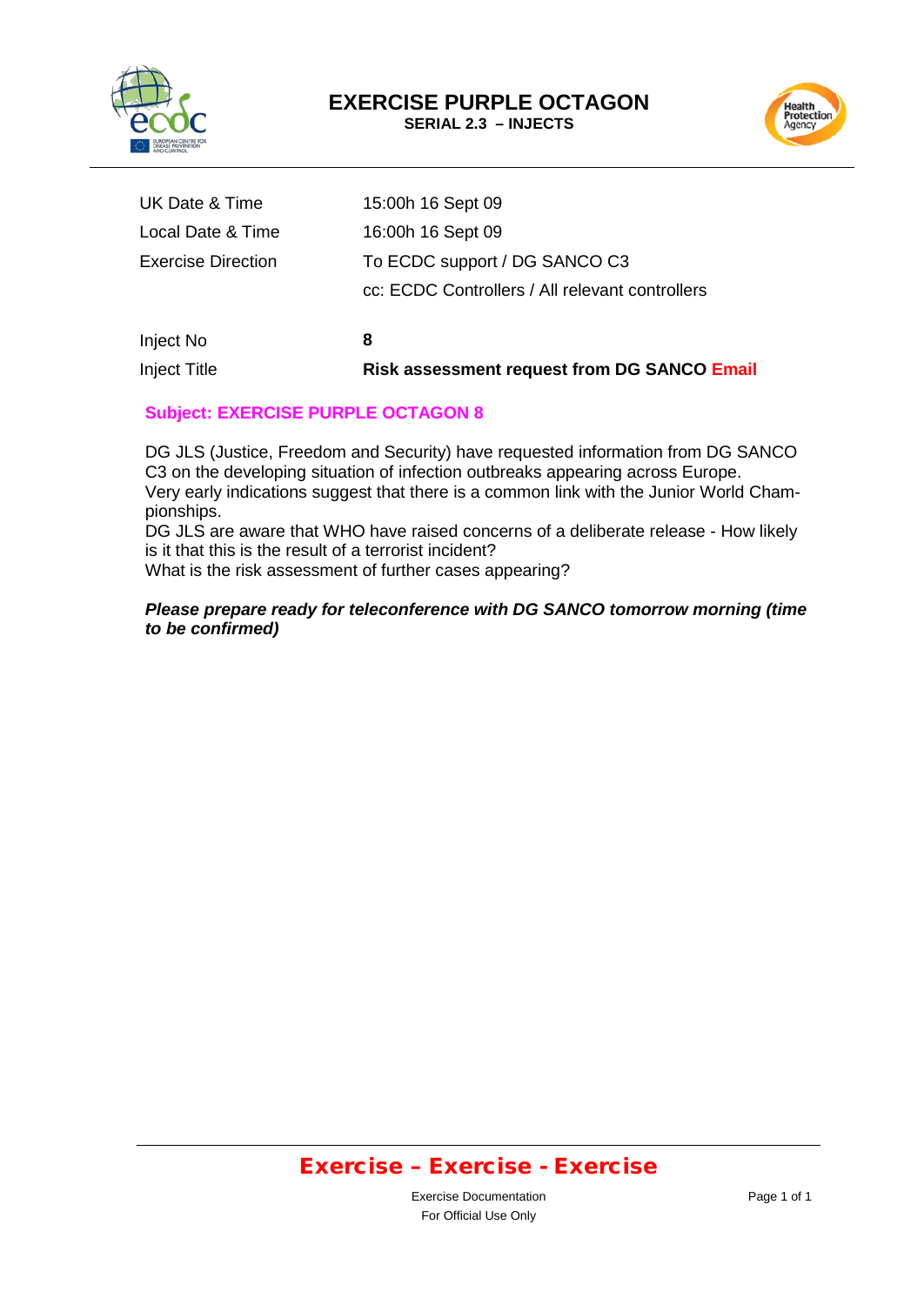



| <b>Inject Title</b> | Slotervaart / Amstelland clusters - Email       |
|---------------------|-------------------------------------------------|
| Inject No           | 8а                                              |
|                     | cc: ECDC Controllers / All relevant controllers |
| Exercise Direction  | To Holland / EWGLINET                           |
| Local Date & Time   | 16:00h 16 Sept 09                               |
| UK Date & Time      | 15:00h 16 Sept 09                               |

### **Subject: EXERCISE PURPLE OCTAGON 8a**

#### **Report from public health service Amsterdam**

Information has been received from the following hospitals confirms 2 further cases of *Legionella pneumophila* by urinary antigen test

#### **Second Hospital**

Amsterdam

Patient: Portuguese National (Tourist) 52 YO Female Admitted 14 Sept 09 Chest Pains Accommodation - Hotel Amsterdam +31 xx xxxxx66

Mother of athlete competing at World Junior Championships who arrived in Amsterdam on Monday 31 August 09

### Exercise – Exercise - Exercise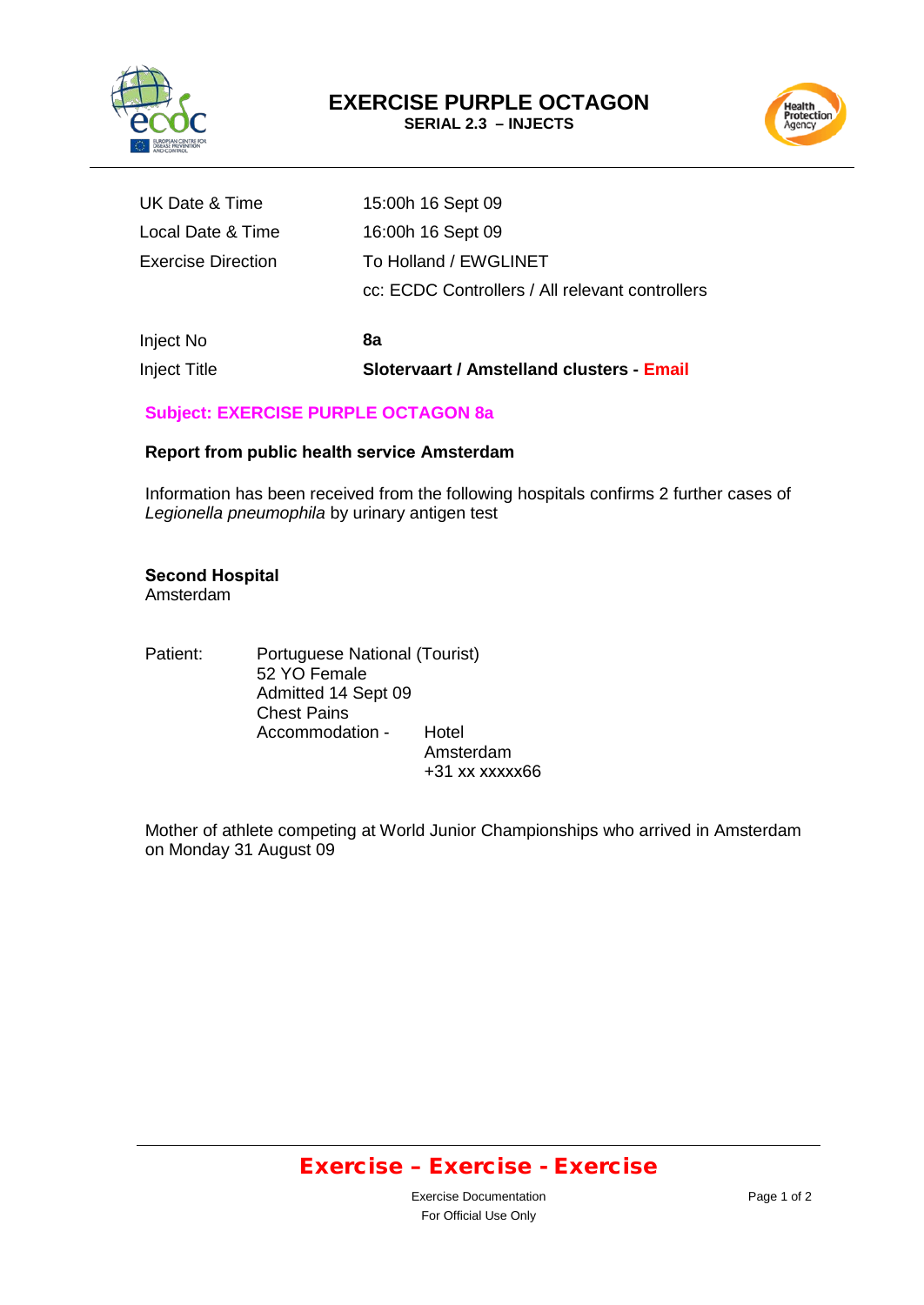



**Third Hospital** AM Amstelveen

Patient: Dutch National (Tourist) DOB – 15 / 3 /1954 - 55 YO Male Admitted 2200hrs 15 Sept 09 Pneumonia Home address - Amsterdam

Role / Job - Sports coach

Condition deteriorating admitted ICU

#### **Action**

**Please update your original EWRS message informing of the occurrence using Purple Octagon EWRS Test Site**

### Exercise – Exercise - Exercise

For Official Use Only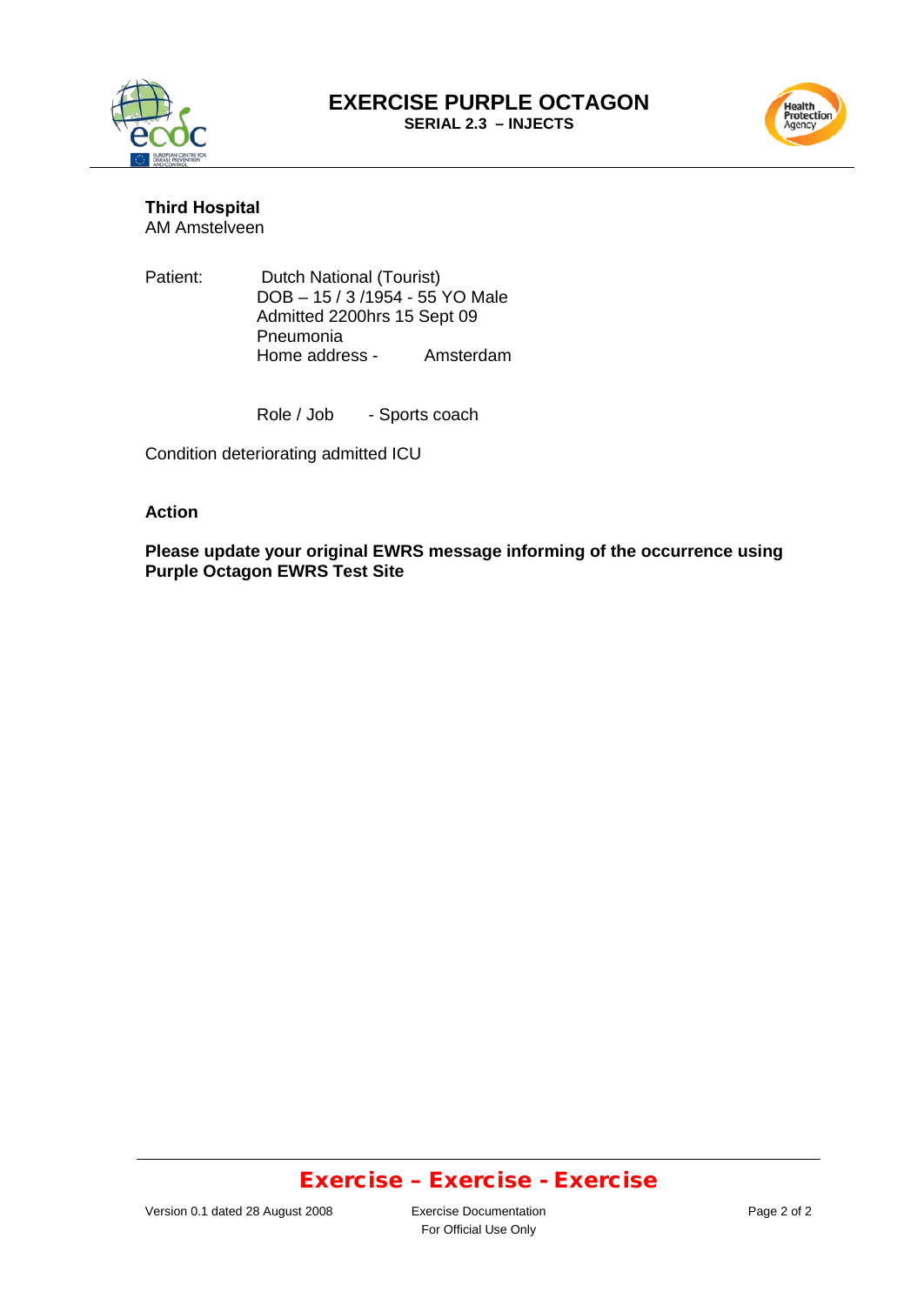



| Inject Title              | <b>Information from NL to Poland - Email</b>    |
|---------------------------|-------------------------------------------------|
| Inject No                 | 8b                                              |
|                           | cc: ECDC Controllers / All relevant controllers |
| <b>Exercise Direction</b> | To Poland / EWGLINET                            |
| Local Date & Time         | 15:00h 16 Sept 09                               |
| UK Date & Time            | 15:00h 16 Sept 09                               |

### **Subject: EXERCISE PURPLE OCTAGON 8b**

#### **Report from public health service Amsterdam**

Information has been received from the following Dutch hospital. 2 patients from Poland were admitted to a hospital in Amsterdam with fever/vomiting on 15 Sept. Urinary antigen test has confirmed 1 positive for *Legionella pneumophila* serogroup 1.

Hospital Amsterdam

Patient details:

| $1_{\ldots}$ | First patient | 49 YO Male - Polish National (Tourist)<br>Admitted on 15 Sept 09<br>Fever / Diarrhoea |                                          |
|--------------|---------------|---------------------------------------------------------------------------------------|------------------------------------------|
|              |               | Accommodation -                                                                       | Hotel<br>Amsterdam<br>$+31$ xx $xxxxx66$ |

Urinary antigen test *L. pneumophila* serogroup 1 – positive H1N1 Negative

2. Second patient 45 YO Female – Polish National (Tourist) Admitted on 15 Sept 09 Fever / Vomiting Wife of previous patient above<br>Accommodation - Hotel Accommodation  $-$ Amsterdam +31 xx xxxxx66

Urinary antigen test *L. pneumophila* serogroup 1 – negative (to be repeated) H1N1 Negative

#### **Action**

Please update your original EWRS message informing of the occurrence using Purple Octa-gon EWRS Test Site

### Exercise – Exercise - Exercise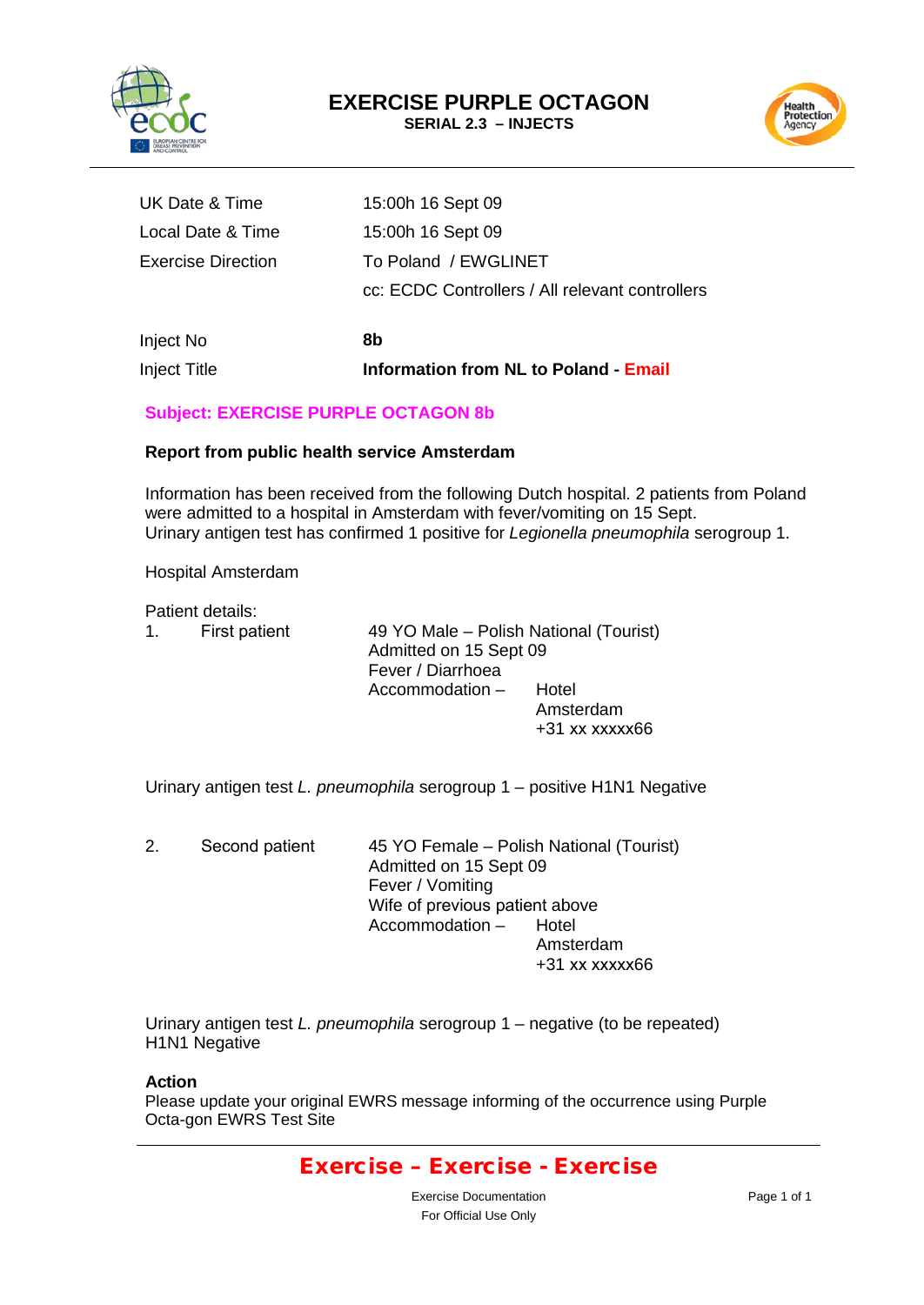



| <b>Inject Title</b>       | <b>Information from NL to Greece - Email</b>    |
|---------------------------|-------------------------------------------------|
| Inject No                 | 8с                                              |
|                           | cc: ECDC Controllers / All relevant controllers |
| <b>Exercise Direction</b> | To Greece / Holland / EWGLINET                  |
| Local Date & Time         | 16:00h 16 Sept 09                               |
| UK Date & Time            | 15:00h 16 Sept 09                               |
|                           |                                                 |

### **Subject: EXERCISE PURPLE OCTAGON 8c**

#### **Report from Gemeetelijke Gezondheidsdienst (GGD) Amsterdam**

Information has been received from the following Dutch hospital. 1 patient from Greece was admitted to a hospital in Amsterdam with fever/vomiting on 13 Sept.

#### Hospital Amsterdam

| Patient             | 60 YO Male – Greek National<br>Admitted 13 Sept 09<br>Flu symptoms<br>Accommodation – staying with family friends in Utrecht; these |
|---------------------|-------------------------------------------------------------------------------------------------------------------------------------|
| <b>Test Results</b> | family friends remain well<br>Urinary antigen test $L$ . pneumophila serogroup $1$ – negative                                       |
|                     |                                                                                                                                     |

#### **Action**

#### **Please update your original EWRS message informing of the occurrence using Purple Octagon EWRS Test Site**

### Exercise – Exercise - Exercise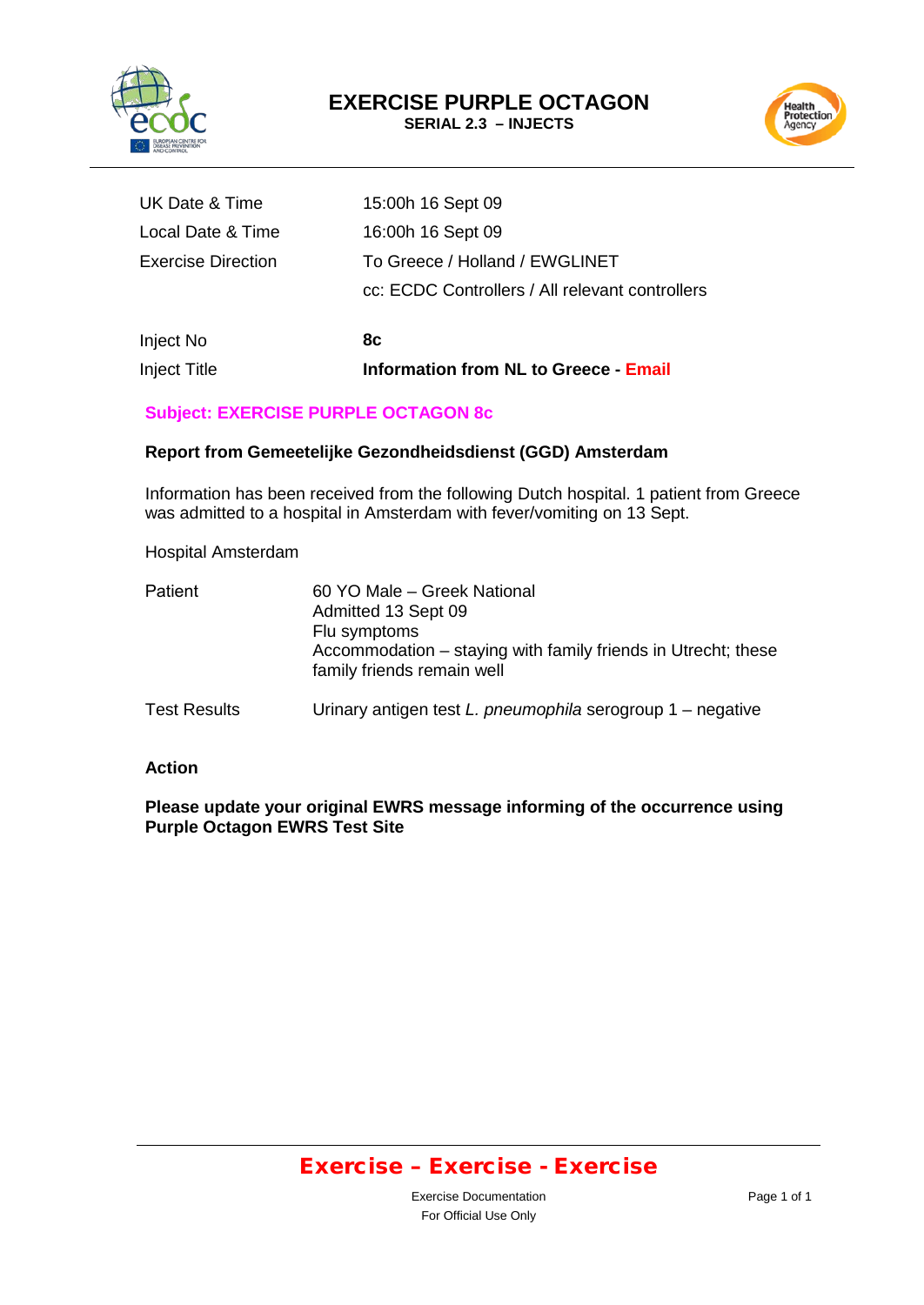



| <b>Inject Title</b>       | Information from NL to Portugal - Email         |
|---------------------------|-------------------------------------------------|
| Inject No                 | 8d                                              |
|                           | cc: ECDC Controllers / All relevant controllers |
| <b>Exercise Direction</b> | To Portugal / Holland / EWGLINET                |
| Local Date & Time         | 15:00h 16 Sept 09                               |
| UK Date & Time            | 15:00h 16 Sept 09                               |

### **Subject: EXERCISE PURPLE OCTAGON 8d**

#### **Report from public health service Amsterdam**

Information has been received from the following Dutch hospital. A female patient was admitted to a hospital in Amsterdam with chest pains on 14 Sept. Urinary antigen test has confirmed positive for *Legionella pneumophila* serogroup 1.

### **Second Hospital**

Amsterdam

| Patient: | Portuguese National (Tourist)<br>52 YO Female<br>Admitted 14 Sept 09<br><b>Admitted with Chest Pains</b> |       |  |
|----------|----------------------------------------------------------------------------------------------------------|-------|--|
|          | Accommodation -                                                                                          | Hotel |  |

Amsterdam +31 xx xxxxx66

Mother of athlete competing at World Junior Championships who arrived in Amsterdam on Monday 31 August 09

#### **Action**

**Please update your original EWRS message informing of the occurrence using Purple Octagon EWRS Test Site**

### Exercise – Exercise - Exercise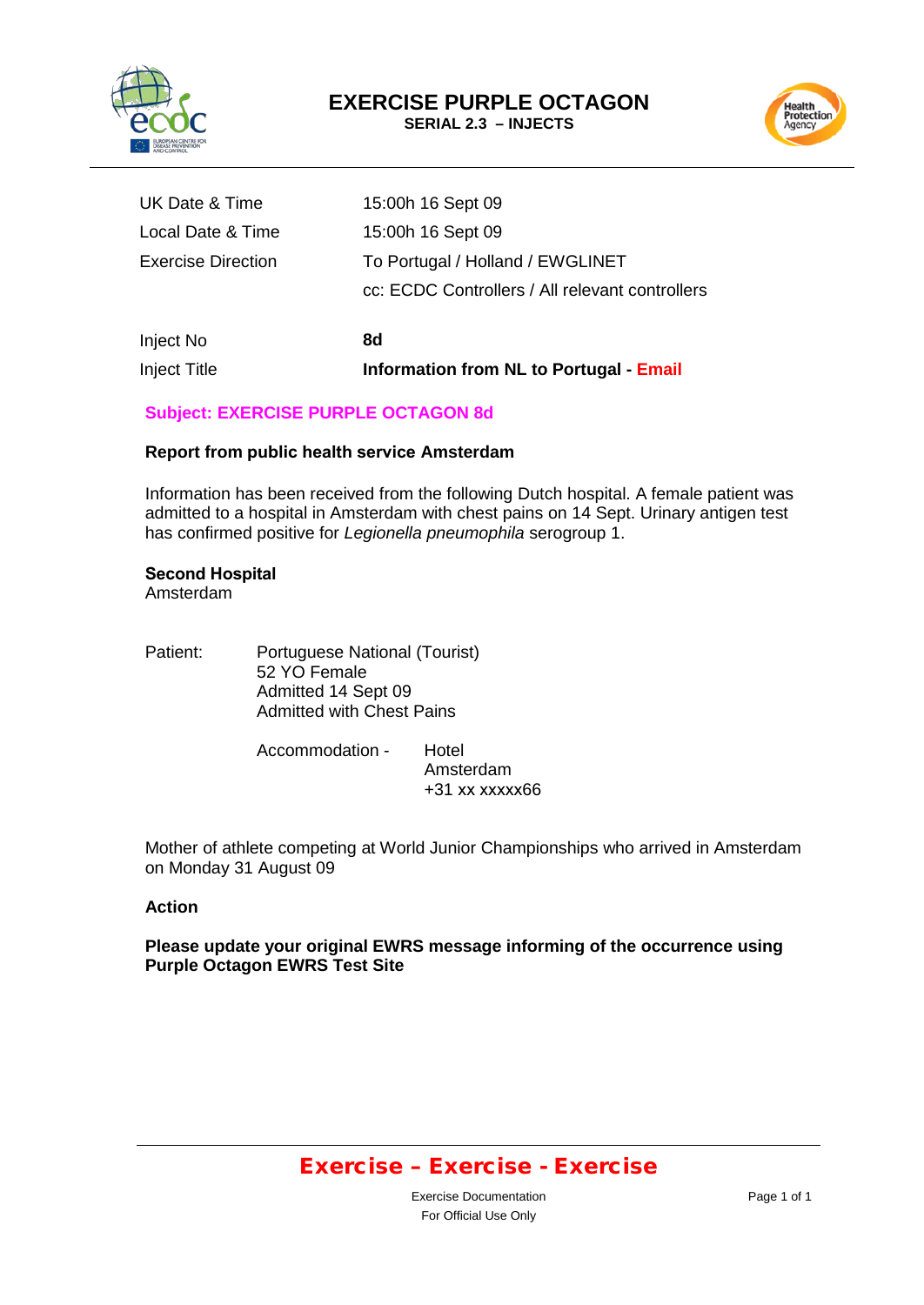

Health<br>Protection<br>Agency

| UK Date & Time            | 1500h 16 Sept 09                                |
|---------------------------|-------------------------------------------------|
| Local Date & Time         | 1600h 16 Sept 09                                |
| <b>Exercise Direction</b> | To: Portugal                                    |
|                           | cc: ECDC Controllers / All relevant controllers |
|                           |                                                 |

Inject No **8e** Inject Title **Initial serology results for Chinese citizens**

### **Subject: EXERCISE PURPLE OCTAGON 8e**

Initial Serology results on 3 patients in Hospital previously reported:

Testing for H1N1 currently awaiting results

Patient Details:

- 1. First patient DOB: 4 /3/1991 18 YO Female Chinese citizen Admitted 15 Sept 09 Breathing difficulties? Chest Infection Deteriorated to? Pneumonia Test Results Urinary antigen test *L. pneumophila* serogroup 1 – negative (to be repeated) H1N1 Positive
	- 2. Second patient DOB: 24.10 1958 50 YO Male Chinese Citizen Admitted 16 Sept 09 Respiratory infection Test Results Urinary antigen test *L. pneumophila* serogroup 1 – positive H1N1 Negative Sputum samples to be cultured

### Exercise – Exercise - Exercise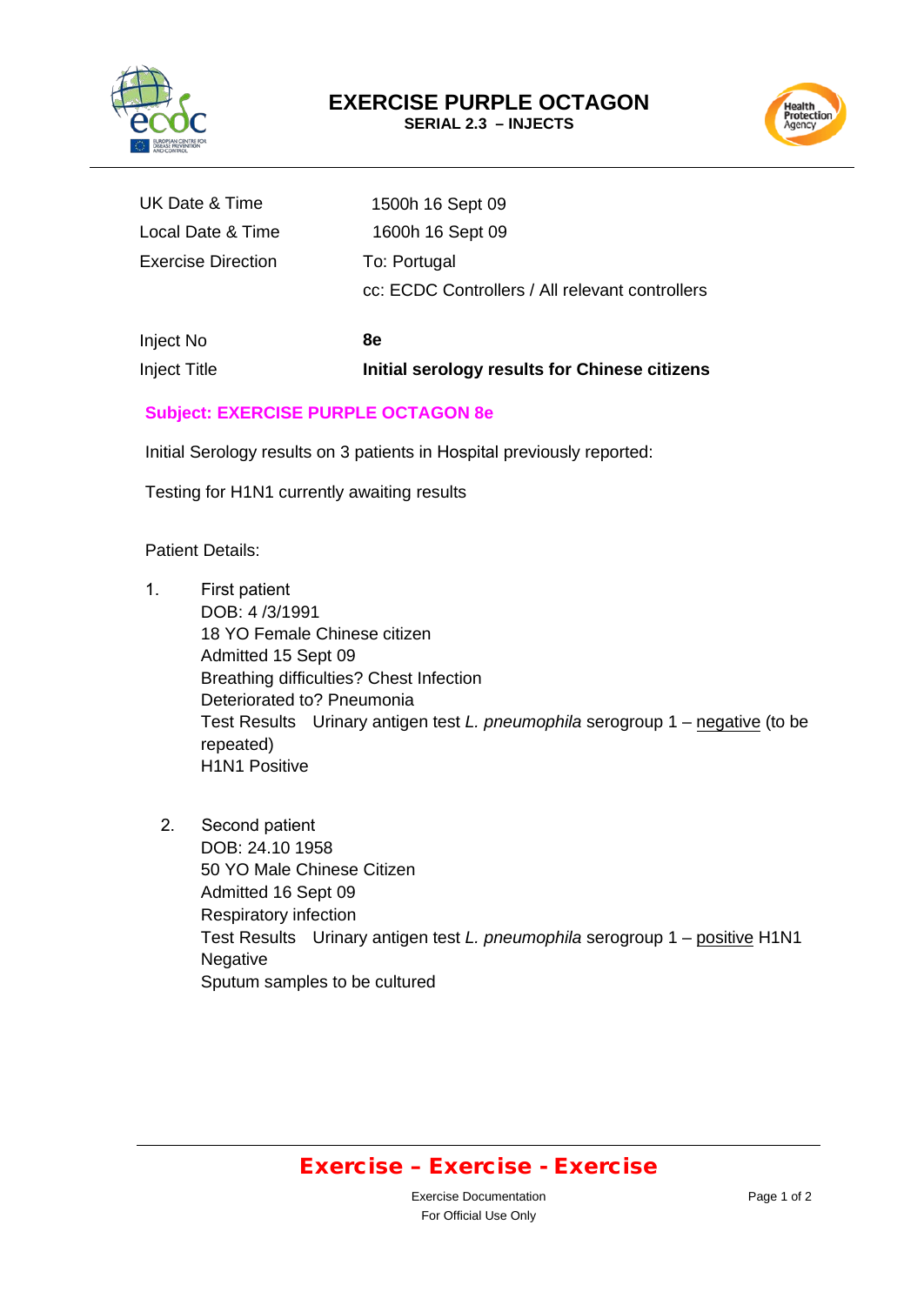#### **EXERCISE PURPLE OCTAGON SERIAL 2.3 – INJECTS**





3. Third patient DOB: 12.01.1960 49 YO Female Chinese Citizen Admitted 16 Sept 09 Fever / respiratory difficulties

> Test Results Urinary antigen test *L. pneumophila* serogroup 1 – negative (to be repeated) H1N1 Negative

### Exercise – Exercise - Exercise

For Official Use Only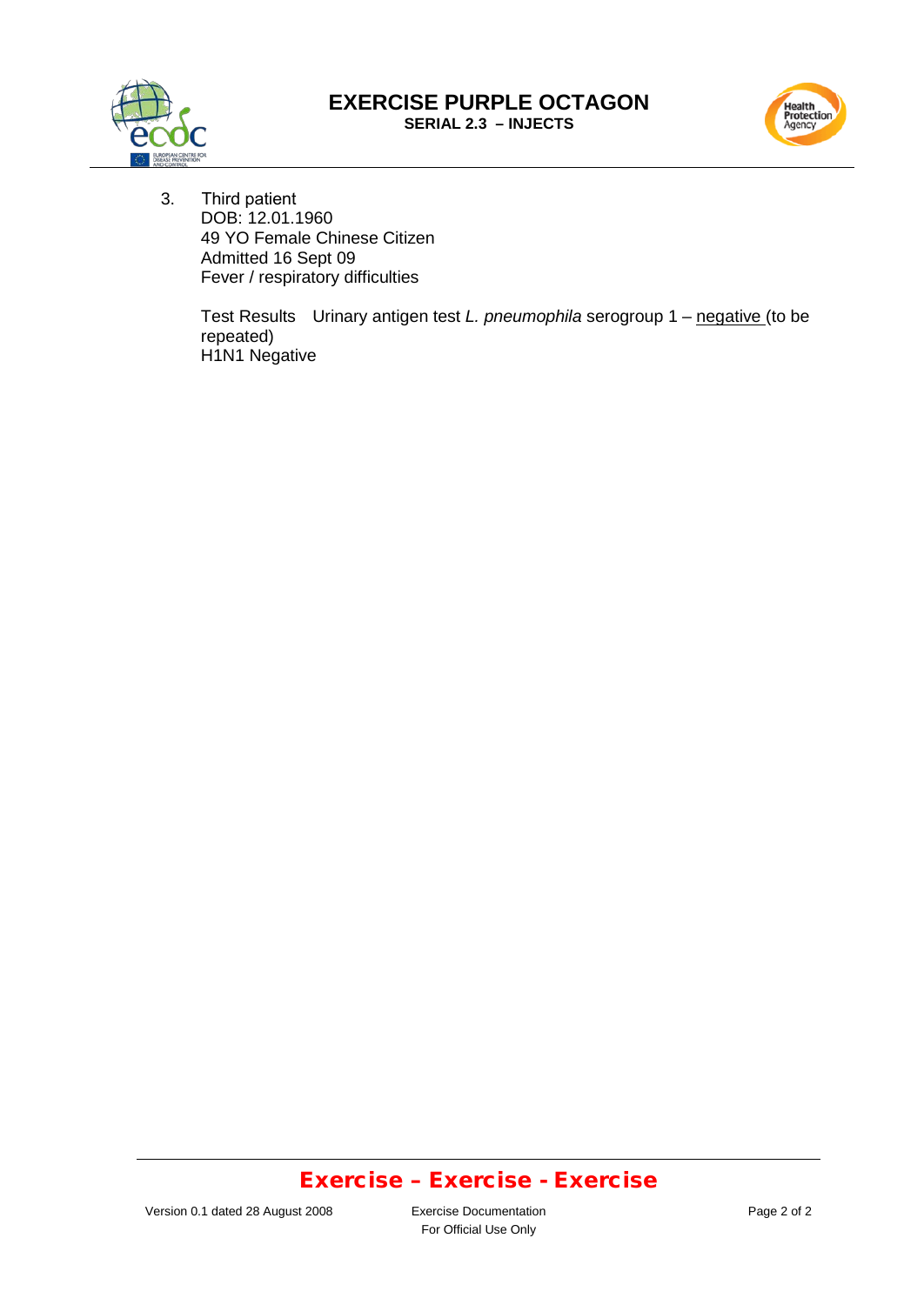



| Inject No                  | 9                                                   |
|----------------------------|-----------------------------------------------------|
|                            | cc: ECDC Controllers / All relevant controllers     |
| <b>Exercise Direction</b>  | To: ECDC support / P / PL / GR / NL / UK / SANCO C3 |
| <b>CET Date &amp; Time</b> | 16:20h 16 Sept 09                                   |
| UK Date & Time             | 15:20h 16 Sept 09                                   |

# **Subject: EXERCISE PURPLE OCTAGON 9**

Inject Title **Teleconference Email**

Please participate in a teleconference with ECDC and all MS players at 1630 CEST. Dial-in details will have been sent to you from ECDC.

Invited: ECDC S.Africa **Holland** Poland Greece Portugal UK France Italy

# Exercise – Exercise - Exercise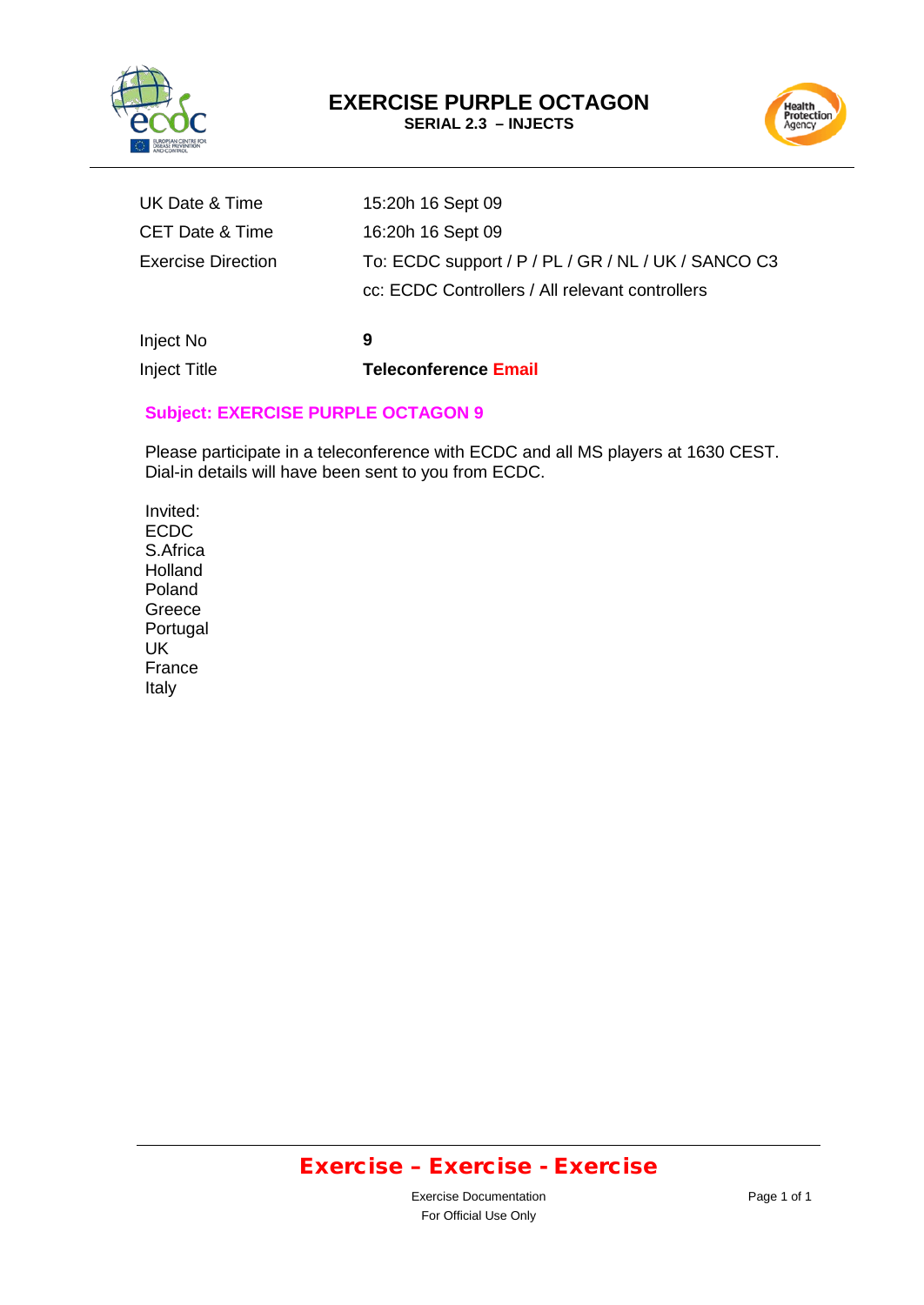



| <b>Inject Title</b>       | <b>Request from Canada (PHAC) for Teleconference</b> |
|---------------------------|------------------------------------------------------|
| Inject No                 | 9а                                                   |
|                           | cc: ECDC Controllers                                 |
| <b>Exercise Direction</b> | To: Ecdc support mail                                |
| Local Date & Time         | 1630h 16 Sept 09                                     |
| UK Date & Time            | 1530h 16 Sept 09                                     |

#### **Subject: EXERCISE PURPLE OCTAGON 9a**

Public Health Agency of Canada would appreciate a teleconference with ECDC at approximately 1400h (Ottawa), regarding the information that clusters of *L. pneumophila* are being reported in Europe and several Canadian nationals have been taken ill in Poland.

We will attempt to ensure we have our senior staff (4 managers) available at the requested time including our *Legionella* expert.

Unfortunately the EOC will be unmanned until 1330h (Ottawa) due to planned Winter Olympic meetings.

Further details to follow.

Many thanks

### Exercise – Exercise - Exercise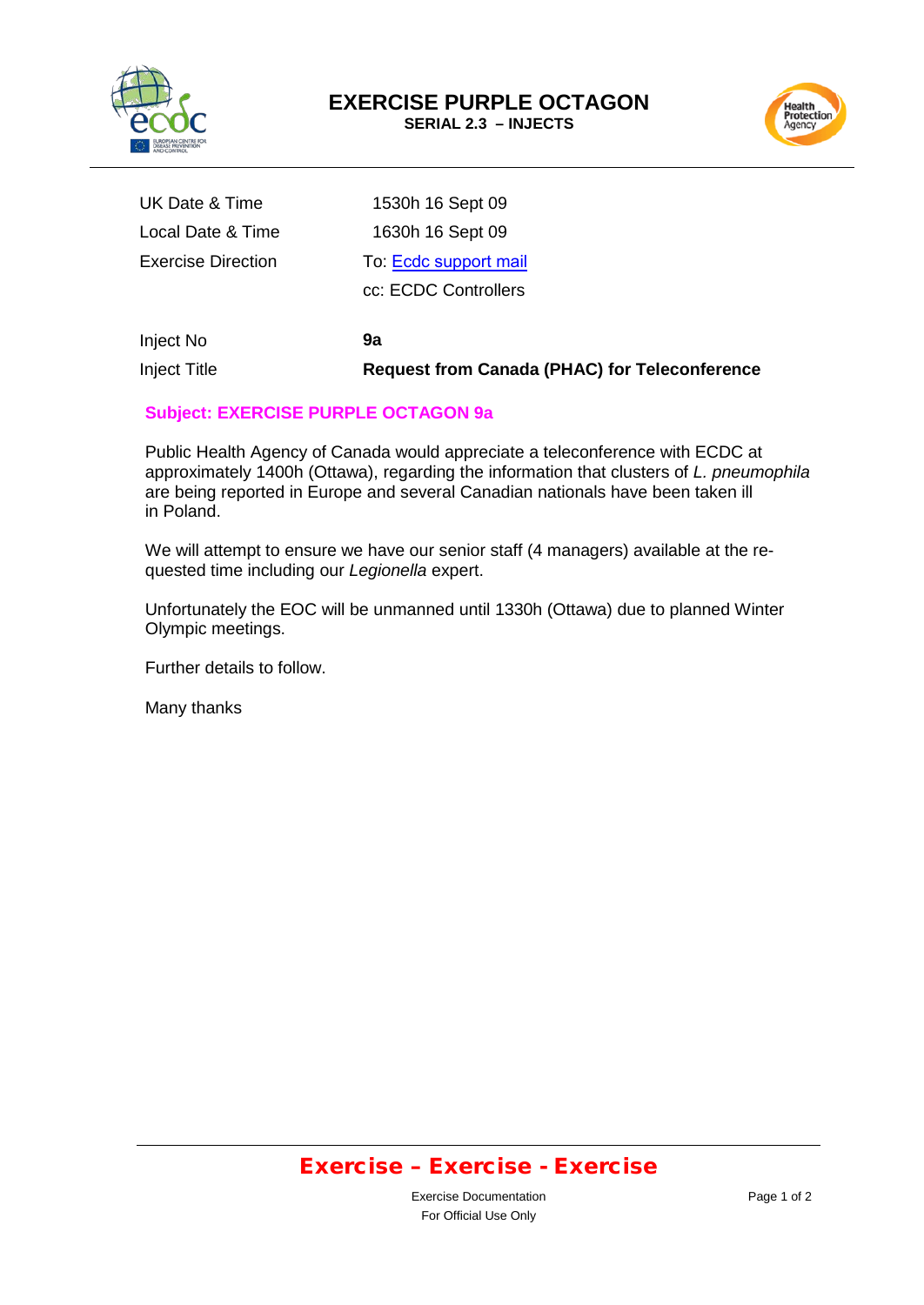



| Inject No          | 9b                    |
|--------------------|-----------------------|
|                    | cc: ECDC Controllers  |
| Exercise Direction | To: Ecdc support mail |
| Local Date & Time  | 1530h 16 Sept 09      |
| UK Date & Time     | 1530h 16 Sept 09      |

Inject Title

**CDC Beijing teleconference request**

### **Subject: EXERCISE PURPLE OCTAGON 9b**

CDC Biejing would greatly appreciate a teleconference with ECDC at approximately 0800hrs (Biejing) regarding the information that clusters of *L. pneumophila* are being reported in Europe and several Chinese citizens have been taken ill in Portugal.

We will ensure we have our senior staff available at the requested time including our *Legionella* expert.

Unfortunately the EOC will be unmanned until 0800hrs (Biejing) and would greatly appreciate your assistance in this matter.

Further details to follow.

Many thanks

### Exercise – Exercise - Exercise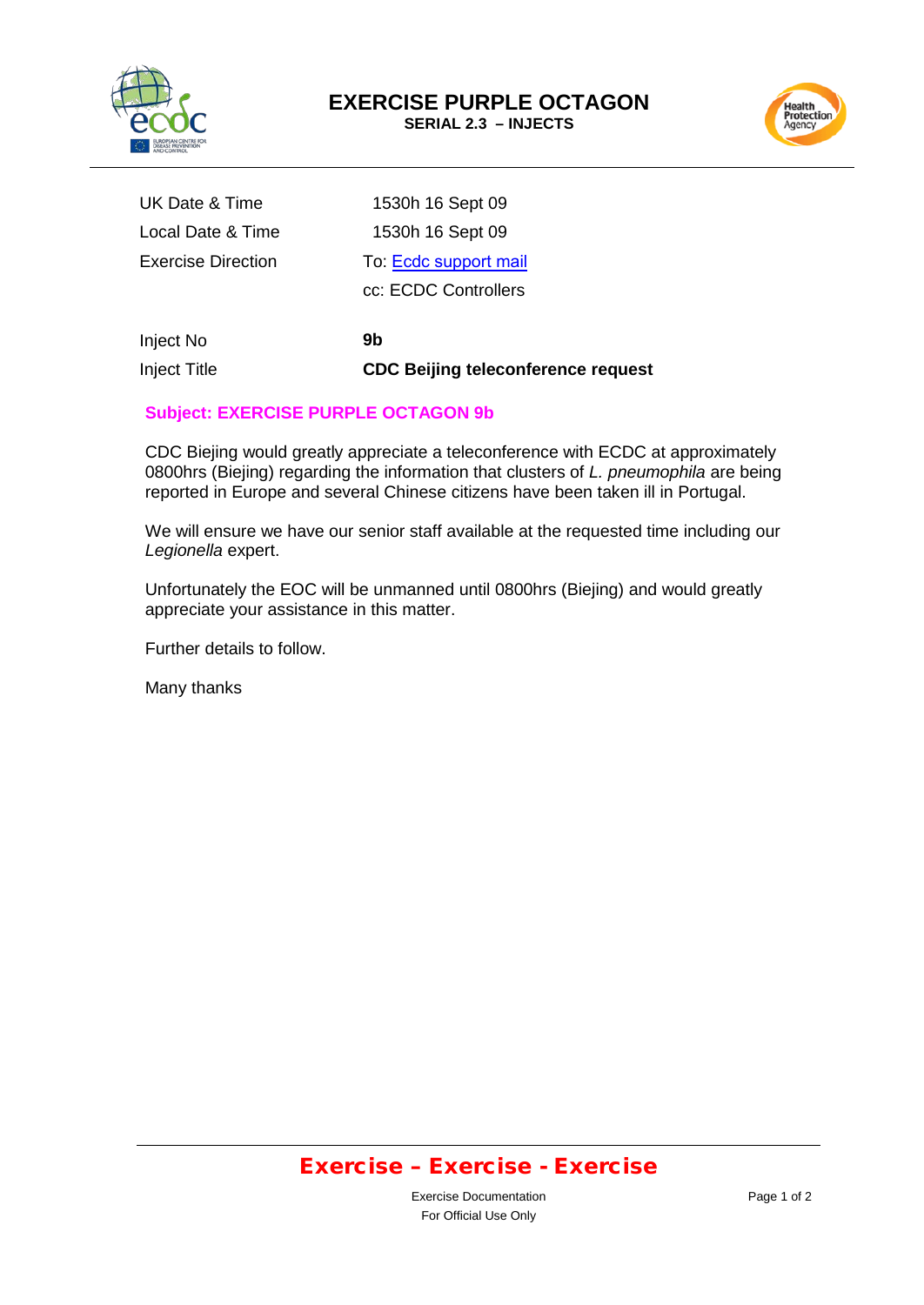



| Inject No          | 10                          |
|--------------------|-----------------------------|
|                    | cc: ECDC Control / EWGLINET |
| Exercise Direction | To Holland                  |
| CEST Date & Time   | 18:00h 16 Sept 09           |
| UK Date & Time     | 17:00h 16 Sept 09           |

Inject Title **EWRS message – Canadian athlete dies EMAIL**

### **Subject: EXERCISE PURPLE OCTAGON 10**

An EWRS message was sent at 1800h (CEST) 16 Sept 09 – by EXCON on behalf of Holland informing of the death of the Canadian athlete.

# Exercise – Exercise - Exercise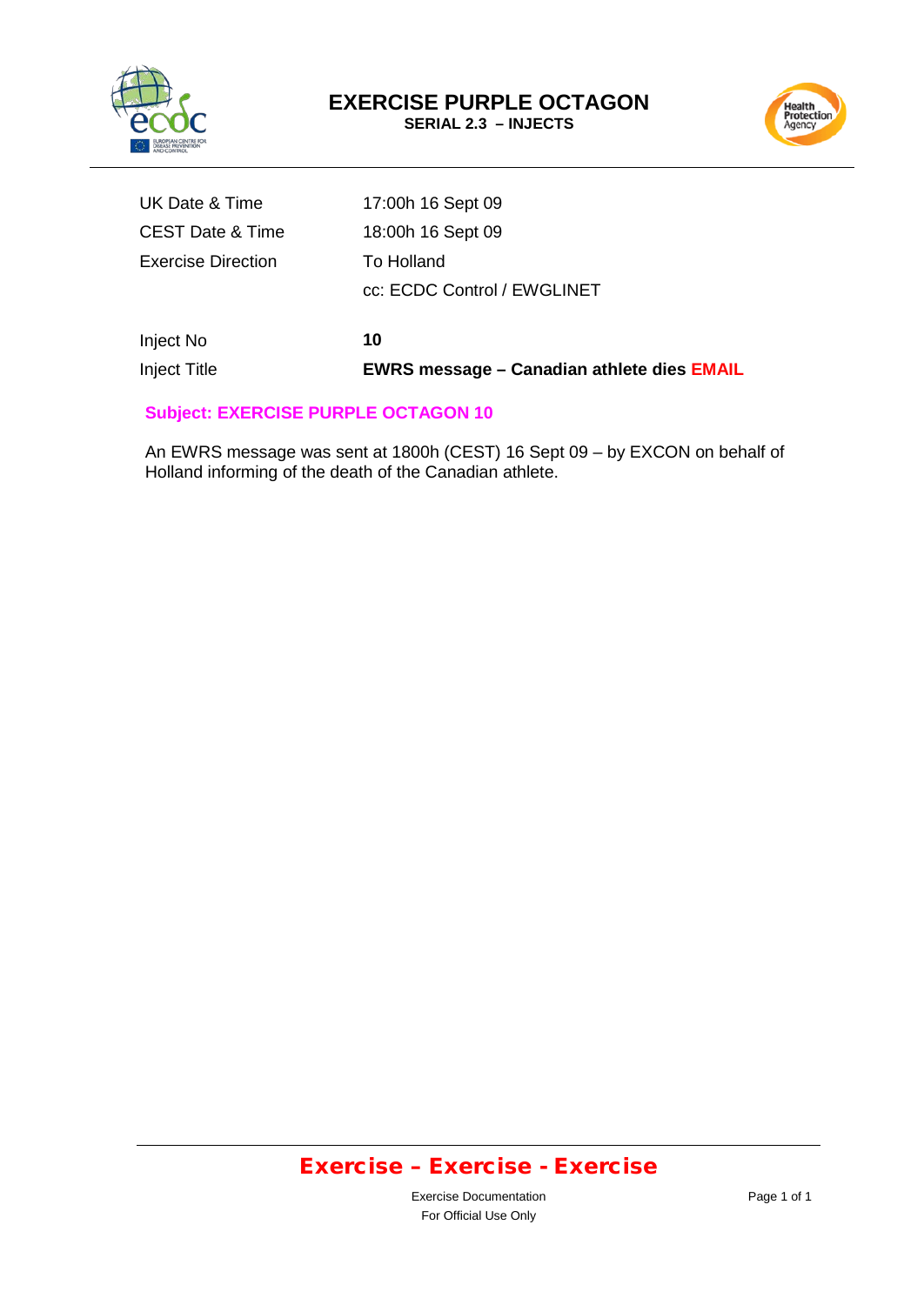



|                           | <b>From Holland EWRS</b> |
|---------------------------|--------------------------|
| <b>Exercise Direction</b> | To: ECDC                 |
| Local Date & Time         | 1800h 16 Sept 09         |
| UK Date & Time            | 1700h 16 Sept 09         |

Inject No **10a**

Inject Title **Canadian athlete dies**

### **Subject: EXERCISE PURPLE OCTAGON 10a**

### EWRS MESSAGE – USE HOLLAND LOG ON

| <b>Message Content:</b>  | Early Warning Level 2  |
|--------------------------|------------------------|
| Syndrome / Disease:      | Legionella pneumophila |
| <b>Reporting Reason:</b> |                        |
| Country of Occurrence:   | Holland                |
| Date of Onset:           | 15 Sept 09             |

Message

Update: Female Canadian athlete previously reported as deteriorating has died (at approximately 1600 CEST) in Amsterdam Hospital.

She had been confirmed positive for *Legionella pneumophila* serogroup 1, and her condition had deteriorated rapidly. Significant international media and political interest is expected following this occurrence.

### Exercise – Exercise - Exercise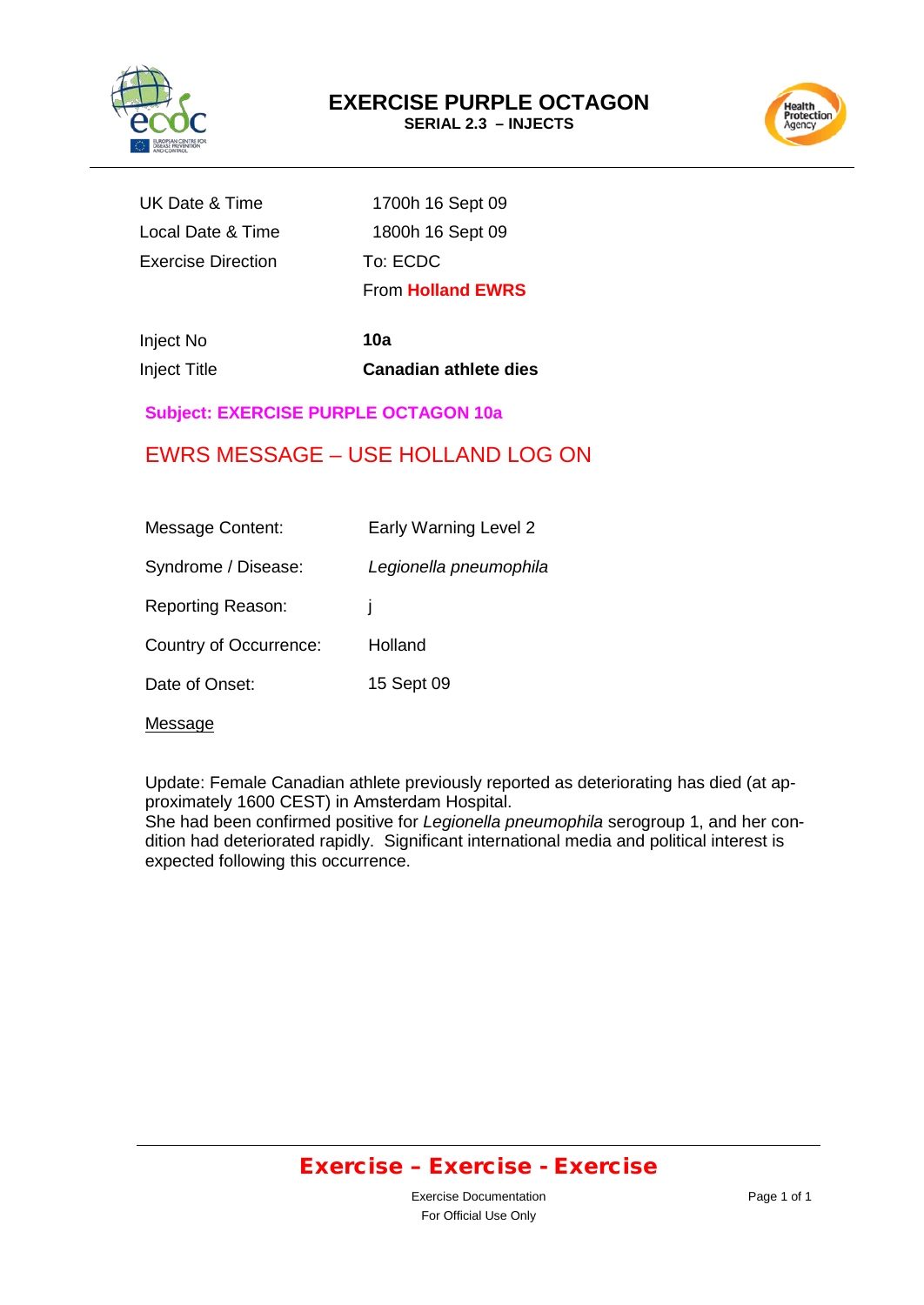



| UK Date & Time     | 1700h 16 Sept 09 |
|--------------------|------------------|
| Local Date & Time  | 1200h 16 Sept 09 |
| Exercise Direction | To: Canada       |
|                    | cc: ECDC Control |
|                    |                  |
| Inject No          | 11               |

Inject Title **Canada Initial information**

### **Subject: EXERCISE PURPLE OCTAGON**

1. Update: the following information has been gathered by Public Health Agency of Canada over night:

Canadian citizens in an official touring party in Lodz, Poland, following the World Junior Athletic Championships, have been admitted to hospital, initially due to high fever of unknown cause.

| <b>Hospital Details</b> | <b>Hospital</b> |  |
|-------------------------|-----------------|--|
|                         | Łódź, Poland    |  |

Patient details:

First patient Second patient Third patient Canadian athlete DOB: 3. 7.1954 55 YO Male – Canadian national Admitted 14 Sept 09 Breathing difficulties? chest infection DOB: 24.10 1996 12 YO Male - Canadian National Admitted 15 Sept 09 **Collapse** Patient has known bronchial hyperresponsiveness DOB: 02.8 60 49 YO Female – Canadian National Fever Admitted 15 Sept 09 18 YO Female Canadian National Admitted 11 Sept 09 Breathing difficulties? Chest Infection Deteriorated to Pneumonia admitted ICU

### Exercise – Exercise - Exercise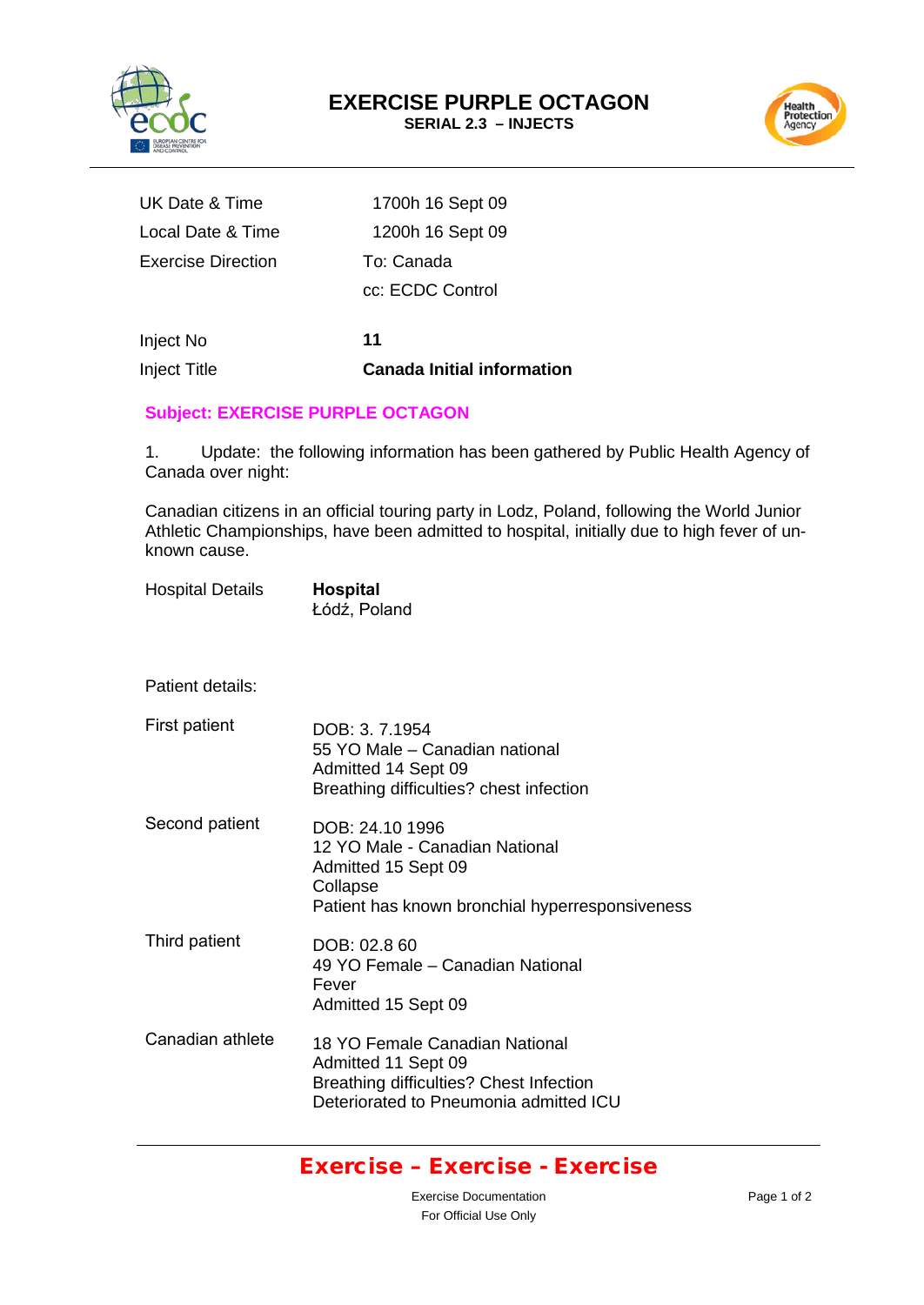



2. At 1530 CEST Public Health Agency of Canada was passed the following information from Centralny Szpital Kliniczny , Lodz, Poland

| Second patient | DOB: 24.10 1996                                 |
|----------------|-------------------------------------------------|
|                | 12 YO Male - Canadian National                  |
|                | Admitted 15 Sept 09                             |
|                | Collapse                                        |
|                | Patient has known bronchial hyperresponsiveness |

| <b>Test Results</b> | Urinary antigen test L. pneumophila serogroup $1$ – positive |
|---------------------|--------------------------------------------------------------|
| Update:             | Patients condition deteriorating                             |

Results on 2 further patients from the group are outstanding.

Initial interview with patient identified a travel history to Holland within the last 10 days

Accommodation profile:

| $1.9.09 - 12.9.09$ | Hotel            |
|--------------------|------------------|
|                    | Amsterdam        |
|                    | $+31$ xx xxxxx66 |
|                    |                  |

13.9.09 – 17.9.09 Hotel Łódź, Poland +48 xx xxx xx 60

3. The majority of athletes, coaches and families have returned to Canada following the championships. In total 33 athletes attended the Championships, the total party was approximately 75 including families, officials and coaches.

4. The EU through ECDC is currently coordinating the information gathering effort regarding this potential outbreak at the Championships.

### Exercise – Exercise - Exercise

For Official Use Only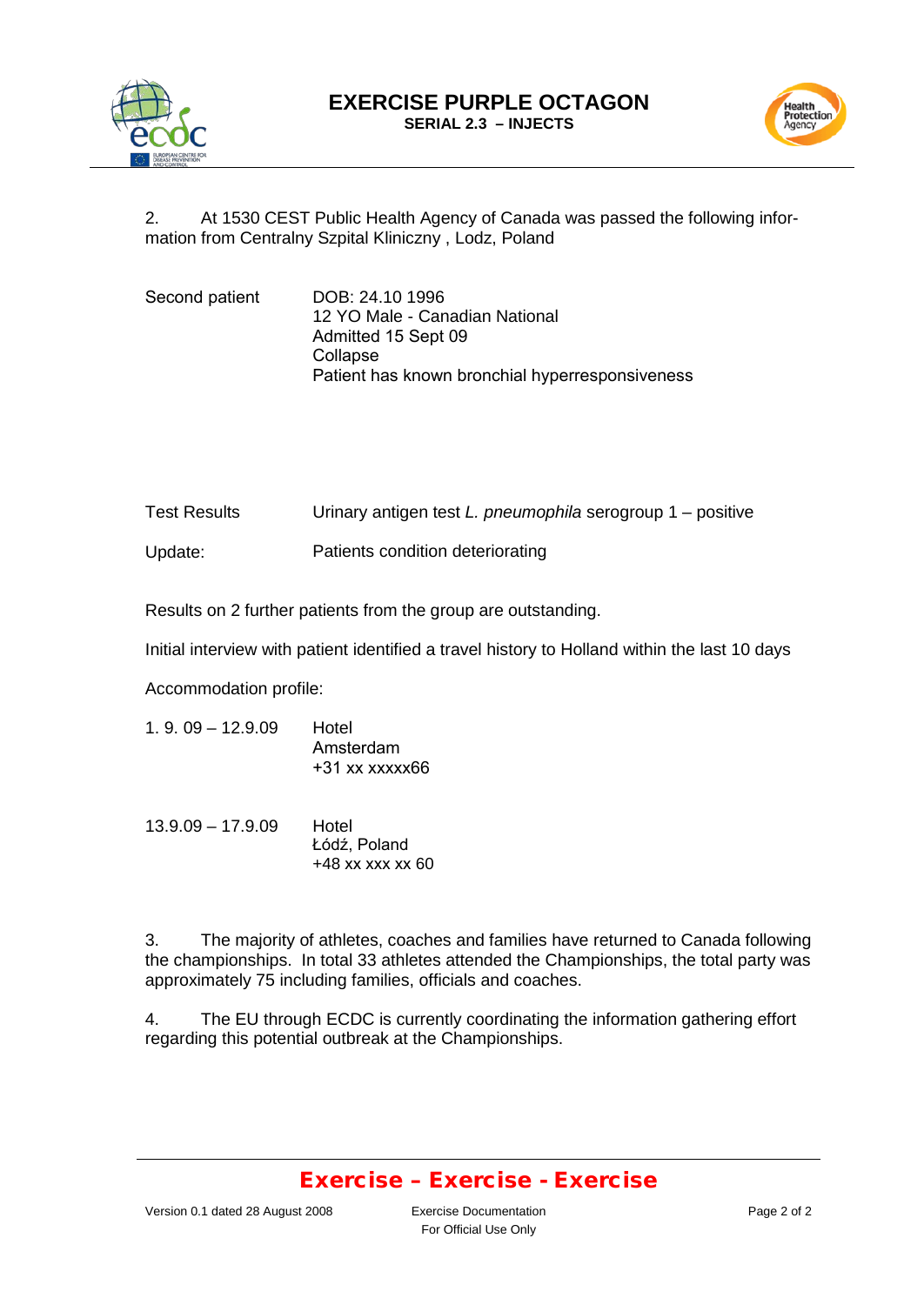



UK Date & Time 1715h 16 Sept 09 Local Date & Time Exercise Direction

 1215h 16 Sept 09 To: Canada From: WHO [Simulated](mailto:WHO.Simulated@hpa.org.uk) mail

Inject No Inject Title **11a Death of Cathy Dale**

### **Subject: EXERCISE PURPLE OCTAGON 11a**

Information has been received by WHO (Genève) from WHO (Europe) regarding the death of the Canadian athlete in Hospital of Amsterdam.

WHO stands ready to support PHAC efforts during the case investigation and follow up action.

### Exercise – Exercise - Exercise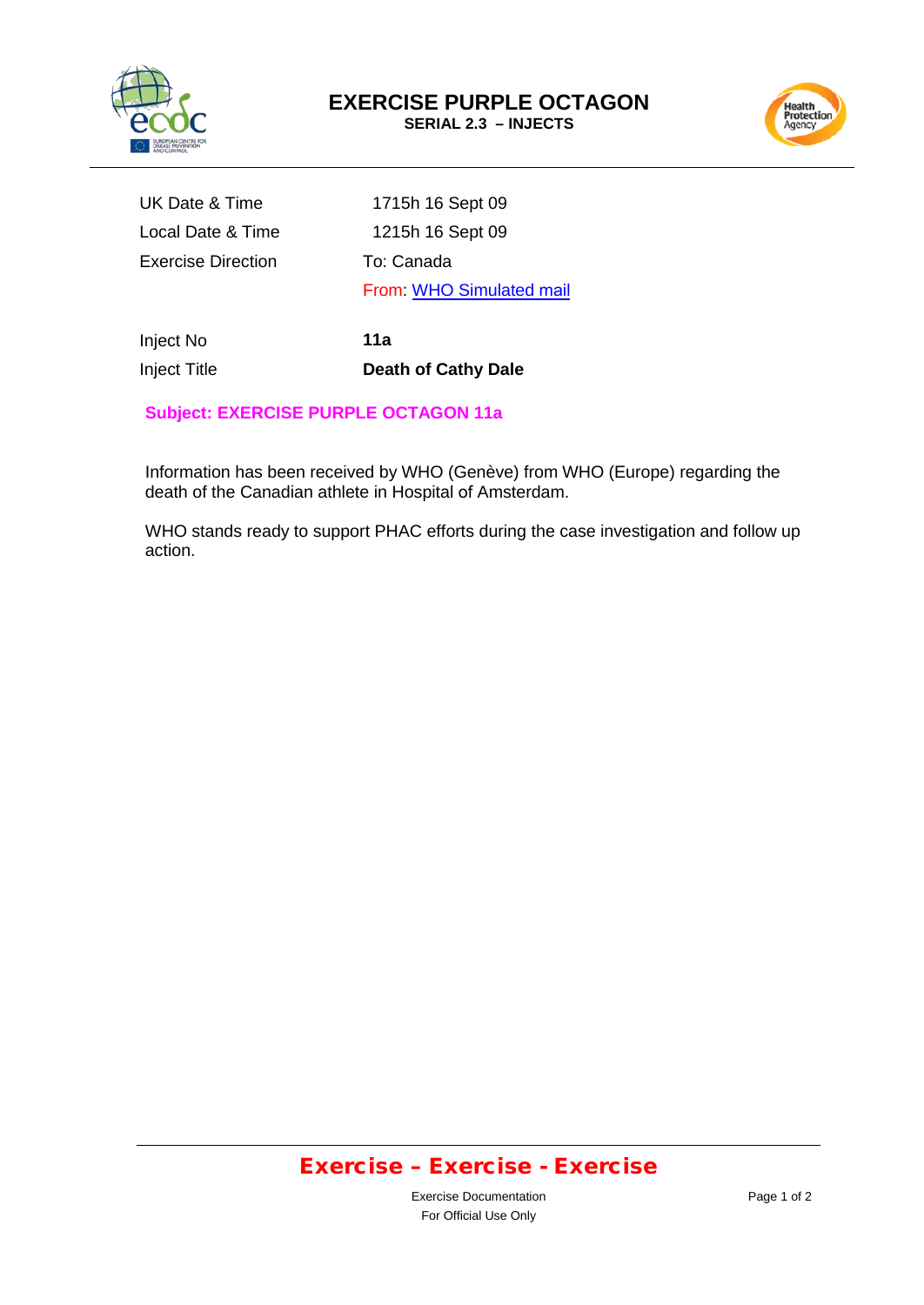

# **EXERCISE PURPLE OCTAGON**

**SERIAL 2.3 – INJECTS**



| UK Date & Time     | 1700h 16 Sept 09          |
|--------------------|---------------------------|
| Local Date & Time  |                           |
| <b>ECDC</b>        | 2000h 16 Sept 09          |
| Canada             | 1200h 16 Sept 09          |
| Exercise Direction | To: ECDC support / damian |
|                    | CC:                       |
|                    |                           |

Inject No Inject Title

**11b News of Canadian athlete death** 

### **Subject: EXERCISE PURPLE OCTAGON 11b**

### **GOOGLE ALERT: Mass Gatherings**

Media announcement of Canadian athlete Death – **insert newspaper**

[www.link](http://www.link/)

# Exercise – Exercise - Exercise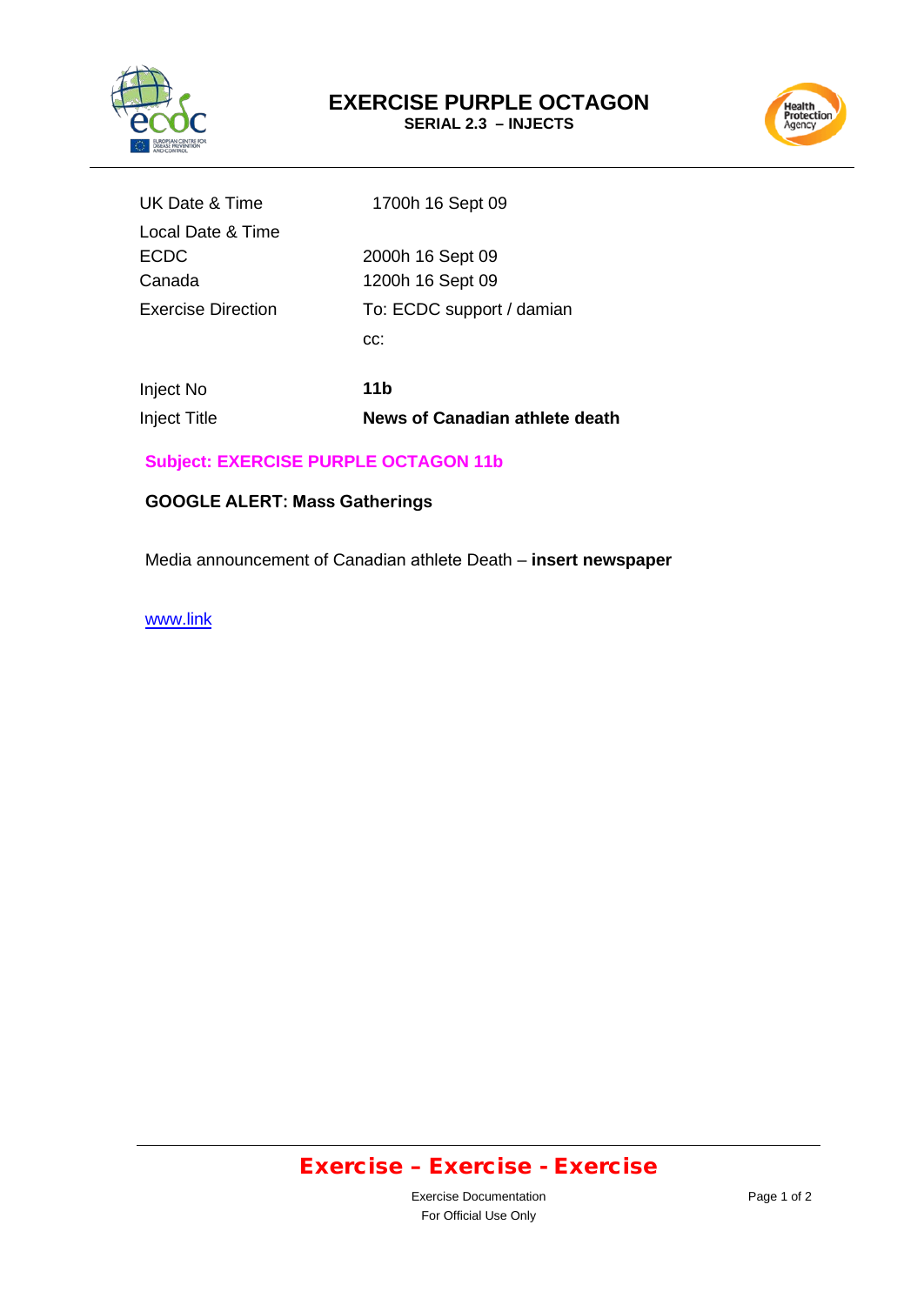



| Inject No                 | 12                 |
|---------------------------|--------------------|
|                           | CC:                |
| <b>Exercise Direction</b> | To Canada and ECDC |
| Canada                    | 1245 16 Sept 09    |
| <b>ECDC</b>               | 18:45h 16 Sept 09  |
| Local Date & Time:        |                    |
| UK Date & Time            | 17:45h 16 Sept 09  |

### **Inject Title <b>Transf Teleconference request: Canada with ECDC Email**

#### **Subject: EXERCISE PURPLE OCTAGON 12**

Canada have requested a teleconference at 1400 (Canada time), 2000 **CEST** with ECDC to discuss the outbreak in Europe.

ECDC will supply dial-in details & agenda

# Exercise – Exercise - Exercise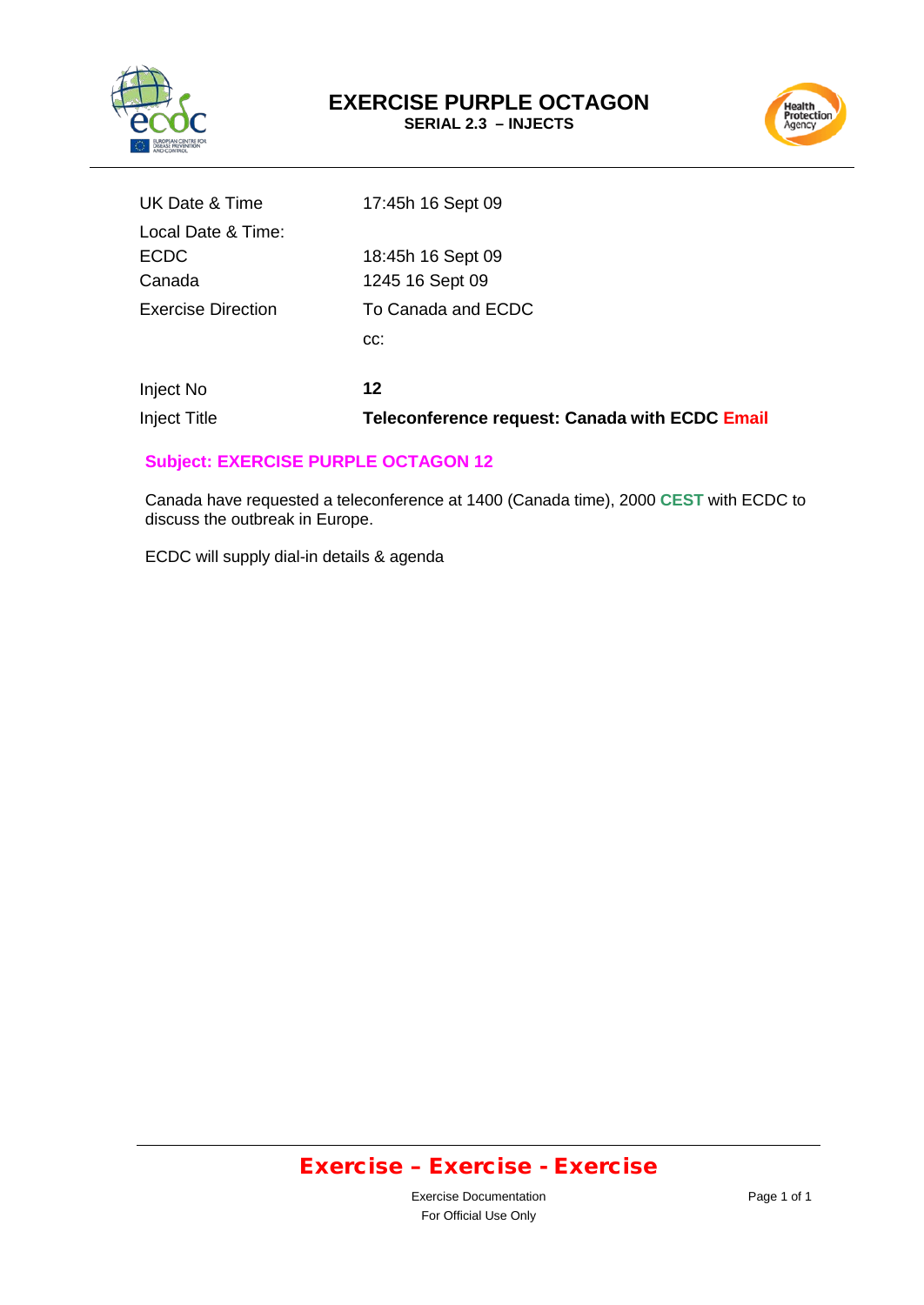



| <b>Inject Title</b>       | Shock at sudden death of Canadian athlete Email |
|---------------------------|-------------------------------------------------|
| Inject No                 | 12a                                             |
|                           | cc: Evaluators                                  |
| <b>Exercise Direction</b> | To: ALL (currently playing)                     |
| Canada                    | 12:30h 16 Sept 09                               |
| <b>ECDC</b>               | 18:30h 16 Sept 09                               |
| Local Date & Time:        |                                                 |
| UK Date & Time            | 17:30h 16 Sept 09                               |

#### **Subject: EXERCISE PURPLE OCTAGON 12a**

| Source:  | The Newspaper |
|----------|---------------|
| Country: | Canada        |

#### **Shock at sudden death of Canadian athlete**

Canada's athletic community is in shock after new world record holder athlete died yesterday in hospital in Amsterdam.

Eighteen-year-old she, who won gold in the 100 metres at the World Junior Athletics in the Netherlands last week, was admitted to hospital in Amsterdam last Friday after becoming ill with severe respiratory symptoms and a cough. She had previously had to pull out of her final race in the women's 100 metre relay at the World Junior Athletics in the Netherlands. Her parents have been at her bedside round the clock ever since her condition began to worsen on Monday. A spokesman for Amsterdam Hospital gave a short media conference held at 6pm European time. He said: "We are deeply sad to notify you of the death of the Canadian athlete, 18 year old , who died here at Amsterdam Hospital at 1715. At this time the cause of her illness and death is still not confirmed and tests are continuing. I send my condolences with those of the staff at the hospital to her family and all her fellow countrymen to whom she is a great loss." The hospital official went on to thank the team of doctors and nurses who have worked tirelessly in recent days to try to save athlete's life.

Canadian Female Junior Athletics Team Coach stayed behind in Amsterdam with the young athlete and her family although she had been due to join a planned ten day tour of Europe with Canadian team members. She told The Newspaper today: "None of us can believe the same she who was celebrating her world record just a week ago is now no longer with us. It was so distressing to have to contact team members with the news at their hotel. All her team mates were shocked to hear from me – we have lost a wonderfully warm, funny and energetic friend as well as a rising star in Canadian athletics."

### Exercise – Exercise - Exercise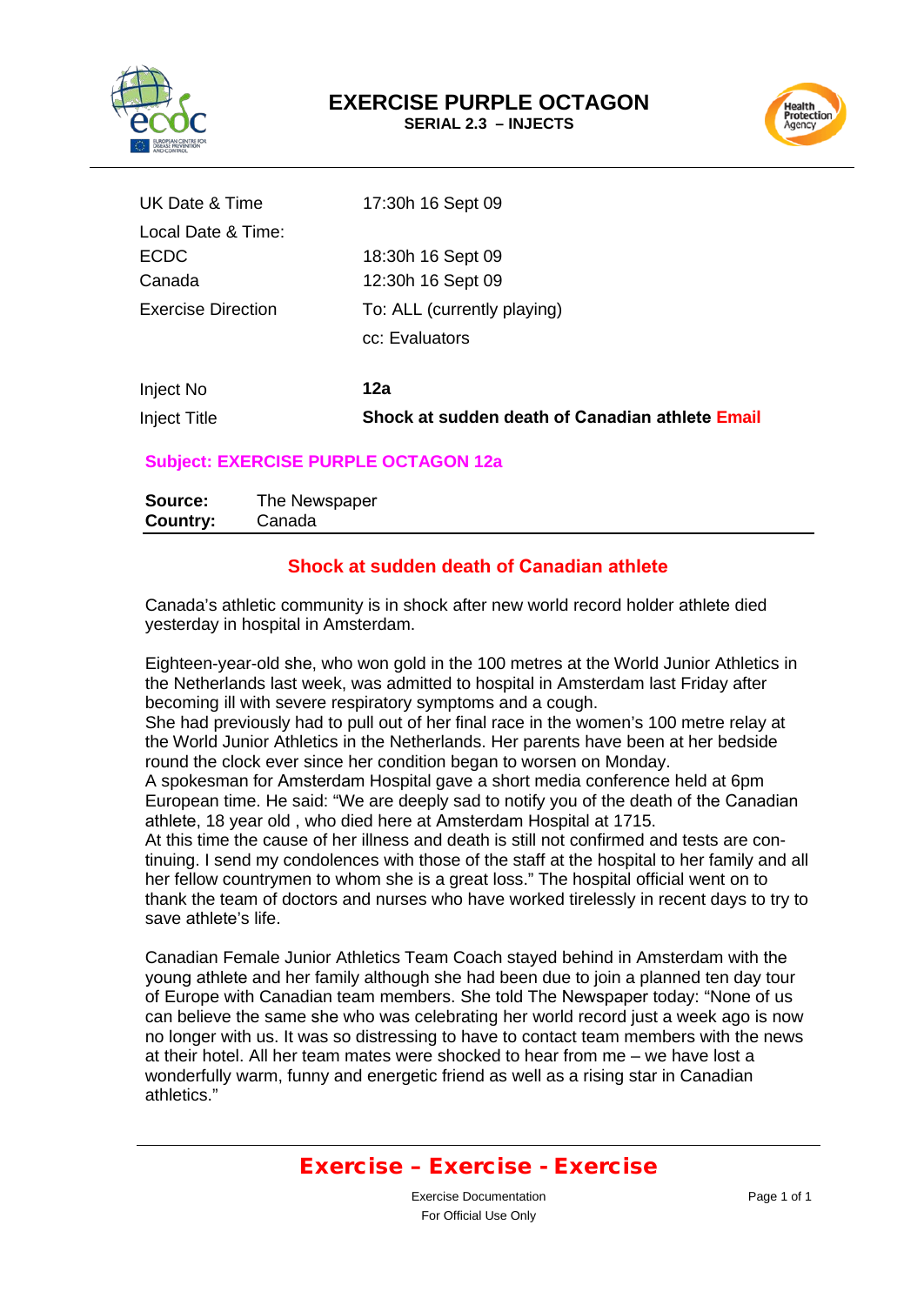



| Inject Title              | Para games risk assessment Email |
|---------------------------|----------------------------------|
| Inject No                 | 13                               |
|                           | cc: Holland / Controllers ECDC   |
| <b>Exercise Direction</b> | To ECDC                          |
| Local Date & Time         | 1915h 16 Sept 09                 |
| UK Date & Time            | 2000h 16 Sept 09                 |

#### **Subject: EXERCISE PURPLE OCTAGON 13**

The Para games are scheduled to start in **10** days time on Saturday 26 September. Athletes, with their families and coaches, will start to arrive in 2 days time to acclimatise and settle in.

The IAAF (International Amateur Athletics Federation) as well as the Dutch Authorities are insistent that nothing should stop these games going ahead as the Junior World Championships was such a successful event and as yet, there is no proof that the Legionnaire's cases originated at any of the games venues.

RIVM would welcome ECDC thoughts on the current on going situation.

### Exercise – Exercise - Exercise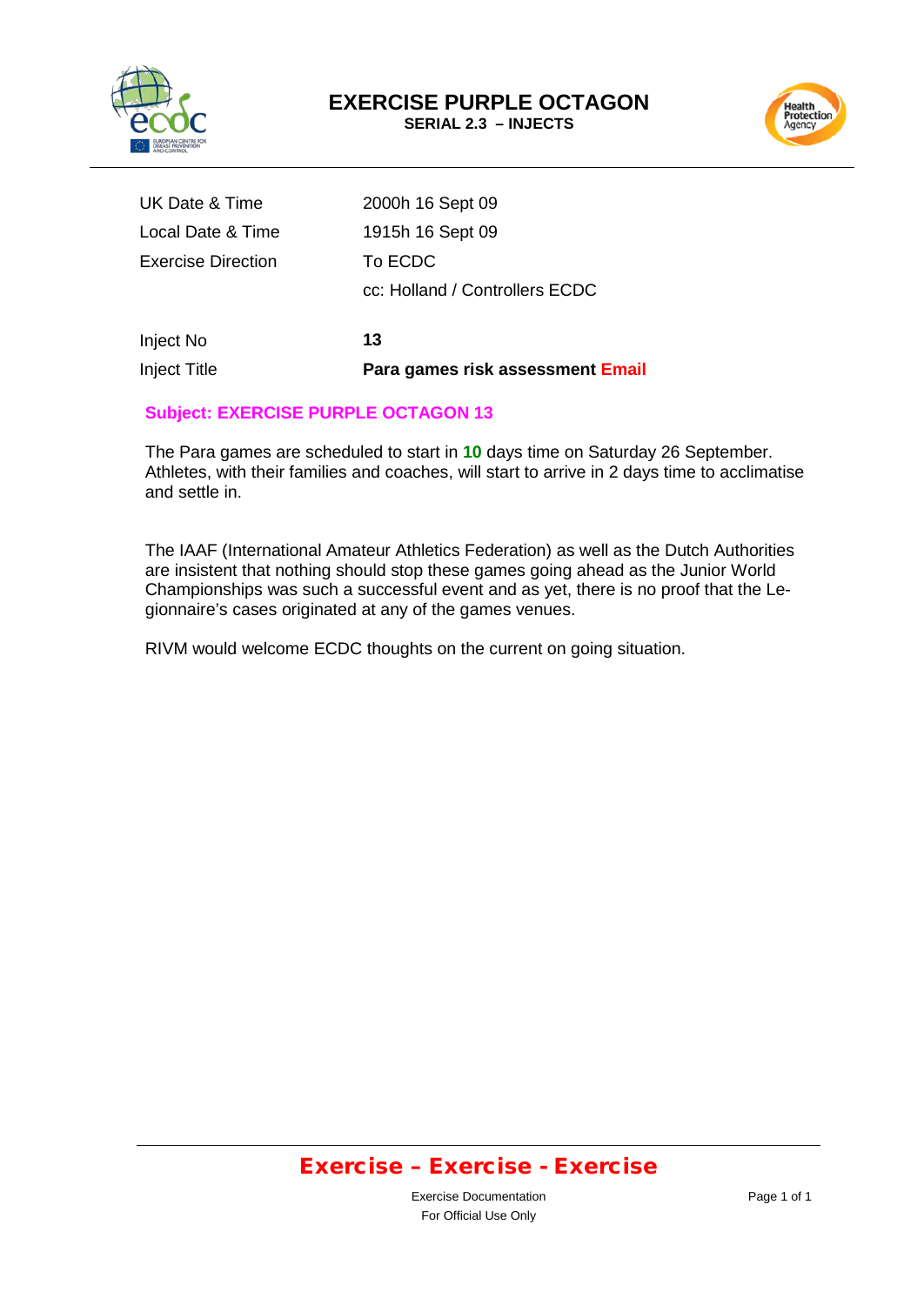



| UK Date & Time     | 1850h 16 Sept 09   |
|--------------------|--------------------|
| Local Date & Time  |                    |
| Canada             | 1400h 16 Sept 09   |
| <b>ECDC</b>        | 1950h 16 Sept 09   |
| Exercise Direction | To ECDC and Canada |
|                    | CC.                |
|                    |                    |

Inject No **13a** Inject Title **Teleconference Email**

### **Subject: EXERCISE PURPLE OCTAGON 13a**

Please participate in a teleconference with ECDC and Canada at 1400 (Canada time), 2000 CET. Dial-in details will have been sent to you from ECDC.

Invited: ECDC Canada

# Exercise – Exercise - Exercise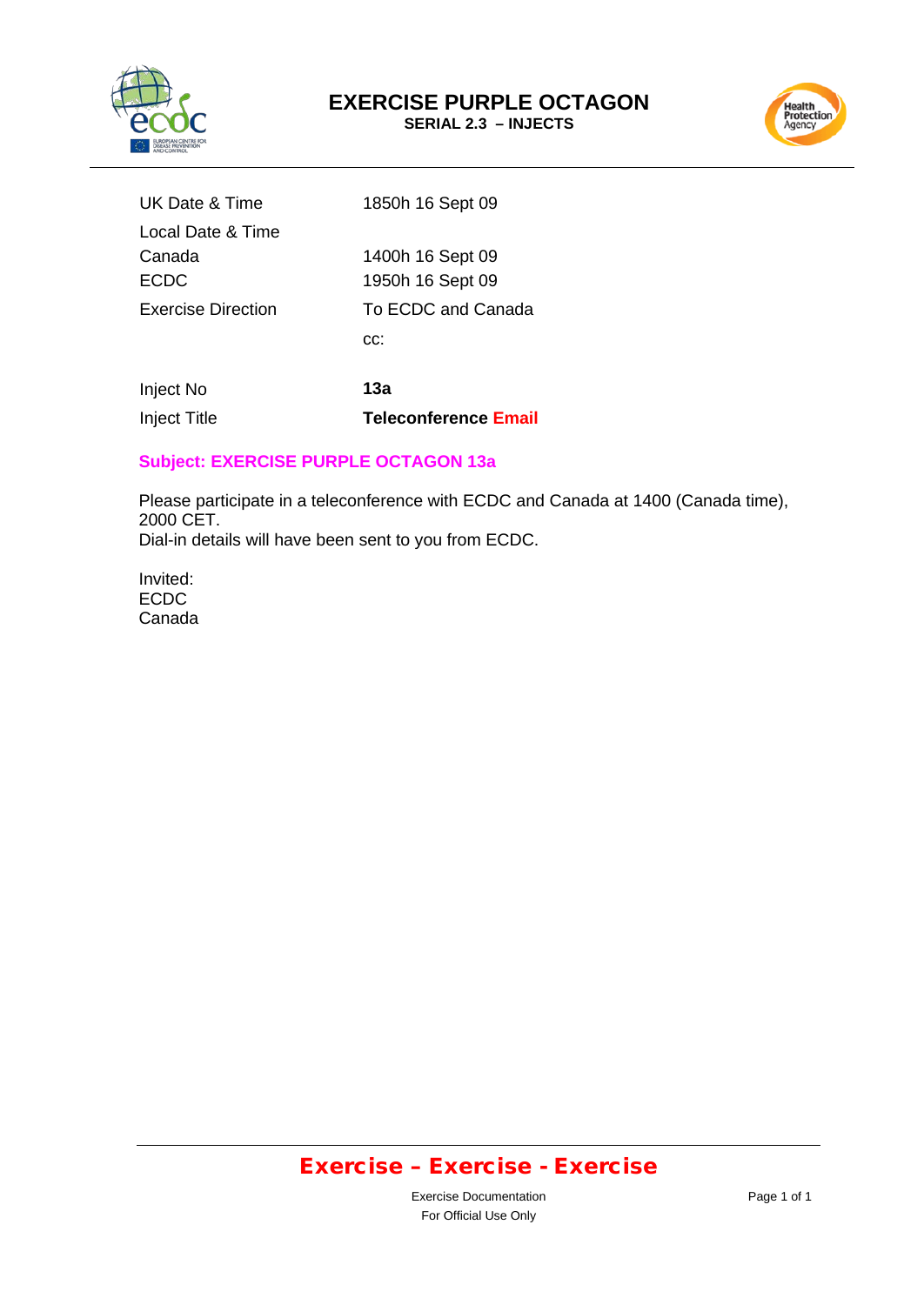



| <b>Inject Title</b>       | Para games risk - newspaper clip Email                             |
|---------------------------|--------------------------------------------------------------------|
| Inject No                 | 13 <sub>b</sub>                                                    |
|                           | cc: Holland / Controllers ECDC                                     |
| <b>Exercise Direction</b> | To Canada / ECDC Support / Damian Phillips / Kathryn<br>Henriksson |
| Canada                    | 1430h 16 Sept 09                                                   |
| <b>ECDC</b>               | 2030h 16 Sept 09                                                   |
| Local Date & Time         |                                                                    |
| UK Date & Time            | 1930h 16 Sept 09                                                   |

### **Subject: EXERCISE PURPLE OCTAGON 13a**

| Source:  | The Belgian Newspaper  |
|----------|------------------------|
| Country: | <b>Belgium</b>         |
| Date:    | 15 September 2009      |
| Page:    | 12 - Editorial Comment |
|          |                        |

#### **Should we send our athletes to Amsterdam?**

As more cases of unknown illness are reported by young athletes and their supporters following the World Junior Athletics in Amsterdam, *The Belgian Newspaper* asks should we send our young Para-athletic sportsmen and women out to the Olympic Stadium in the Netherlands' capital where so many earlier this month seem to have fallen ill? We call for the Dutch health authorities and the European Public Health Agency, ECDC, to give an assurance that every step has been taken to ensure no further spread of this illness before we allow our young athletes to attend the games!

### Exercise – Exercise - Exercise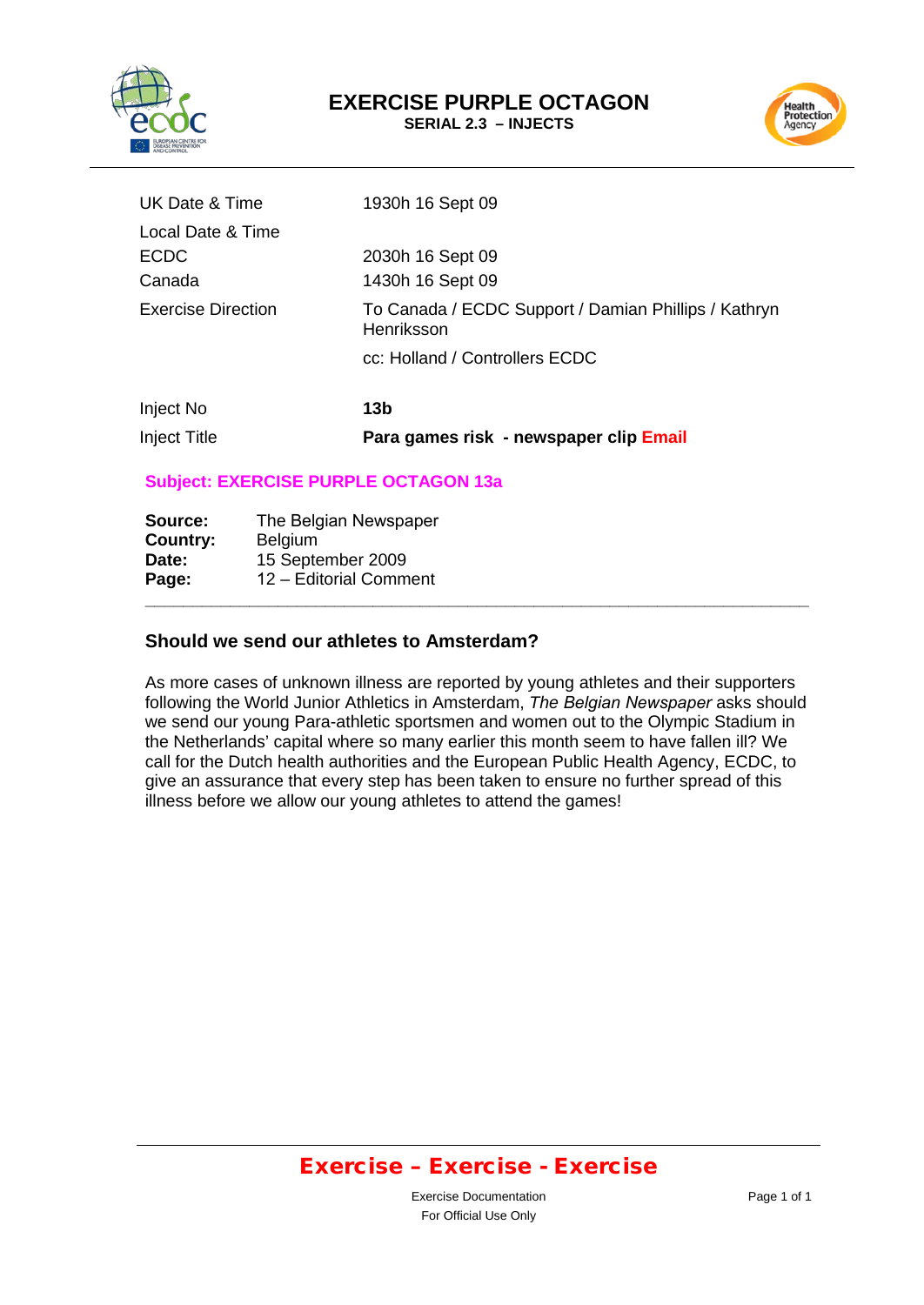



| UK Date & Time     | 2000h16 Sept 09  |
|--------------------|------------------|
| Local Date & Time  |                  |
| <b>ECDC</b>        | 2100h 16 Sept 09 |
| Portugal           | 2000h 16 Sept 09 |
| Exercise Direction | To EWRS Message  |
|                    | CC.              |
|                    |                  |

| Inject No           | 14a                     |
|---------------------|-------------------------|
| <b>Inject Title</b> | <b>Overnight deaths</b> |

### **Subject: EXERCISE PURPLE OCTAGON 14a**

### **EWRS MESSAGE FROM PORTUGAL**

| Message Content:         | <b>Early Warning Level 1</b> |
|--------------------------|------------------------------|
| Syndrome / Disease:      | Legionellosis                |
| Pathogens:               | Legionella pneumophila       |
| <b>Reporting Reason:</b> | ı                            |
| Country of Occurrence:   | Portugal                     |
| Date of Onset:           | 15 Sept 09                   |
|                          |                              |

#### **Message**

The death of the following patient has been reported by

Hospitais Lisboa, Lisboa

> Patient DOB: 24.10 1958 50 YO Male Chinese Citizen

# Exercise – Exercise - Exercise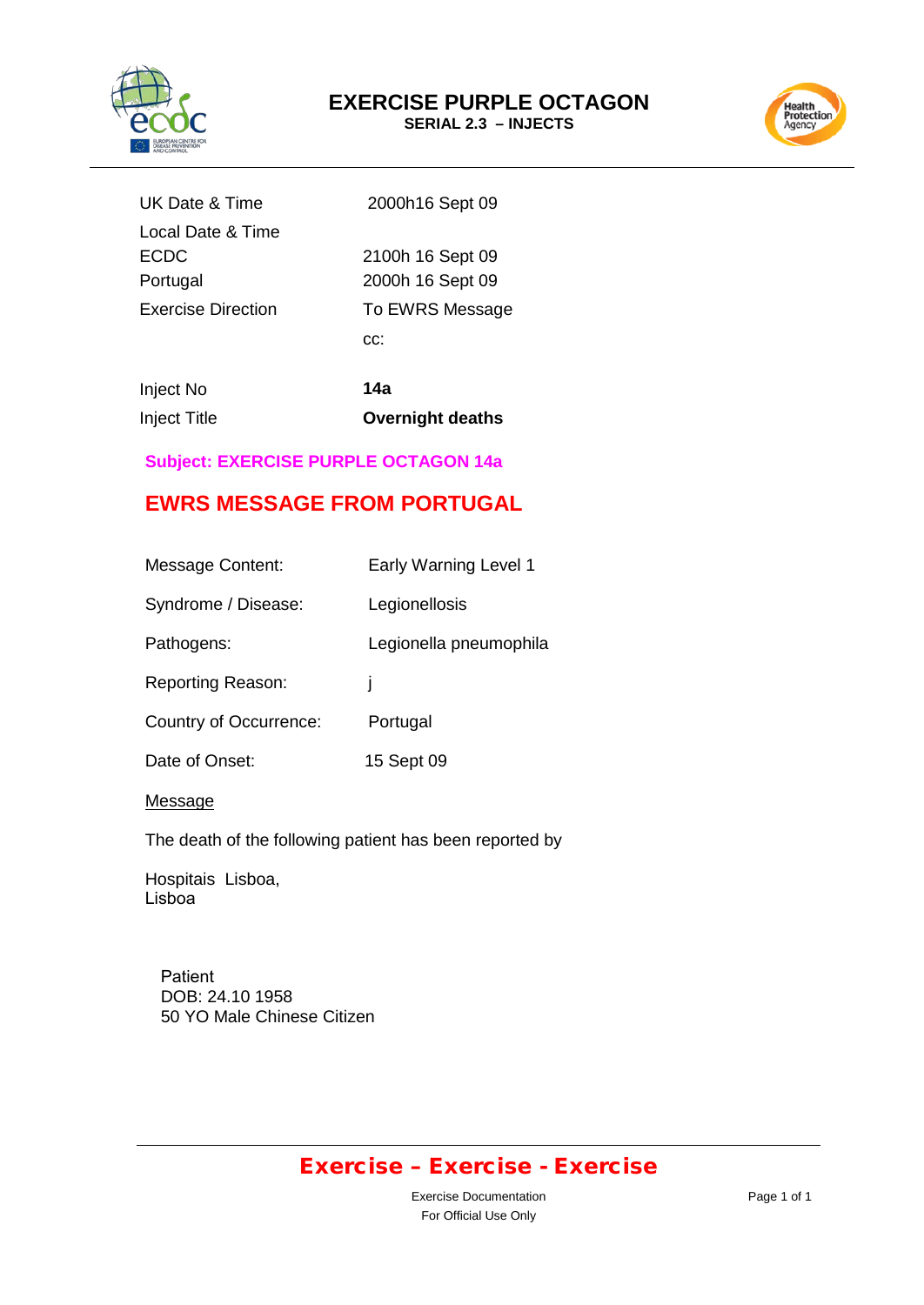



| UK Date & Time            | 2000h 16 Sept 09 |
|---------------------------|------------------|
| Local Date & Time         |                  |
| <b>ECDC</b>               | 2100h 16 Sept 09 |
| <b>Exercise Direction</b> | To: ECDC         |
|                           | cc: controllers  |

Inject No **14b**

Inject Title

### **Subject: EXERCISE PURPLE OCTAGON 14b**

# **EWRS MESSAGE FROM UK**

| <b>Message Content:</b>       | <b>Early Warning Level 1</b> |
|-------------------------------|------------------------------|
| Syndrome / Disease:           | Legionellosis                |
| Pathogens:                    | Legionella pnuemophila       |
| <b>Reporting Reason:</b>      | ı                            |
| <b>Country of Occurrence:</b> | UK                           |
| Date of Onset:                | 15 Sept 09                   |

#### Message

The death of the following patient has been reported by Leicester Hospital (LH), England

Patient DOB: 11.11.1959 49 YO Male

# Exercise – Exercise - Exercise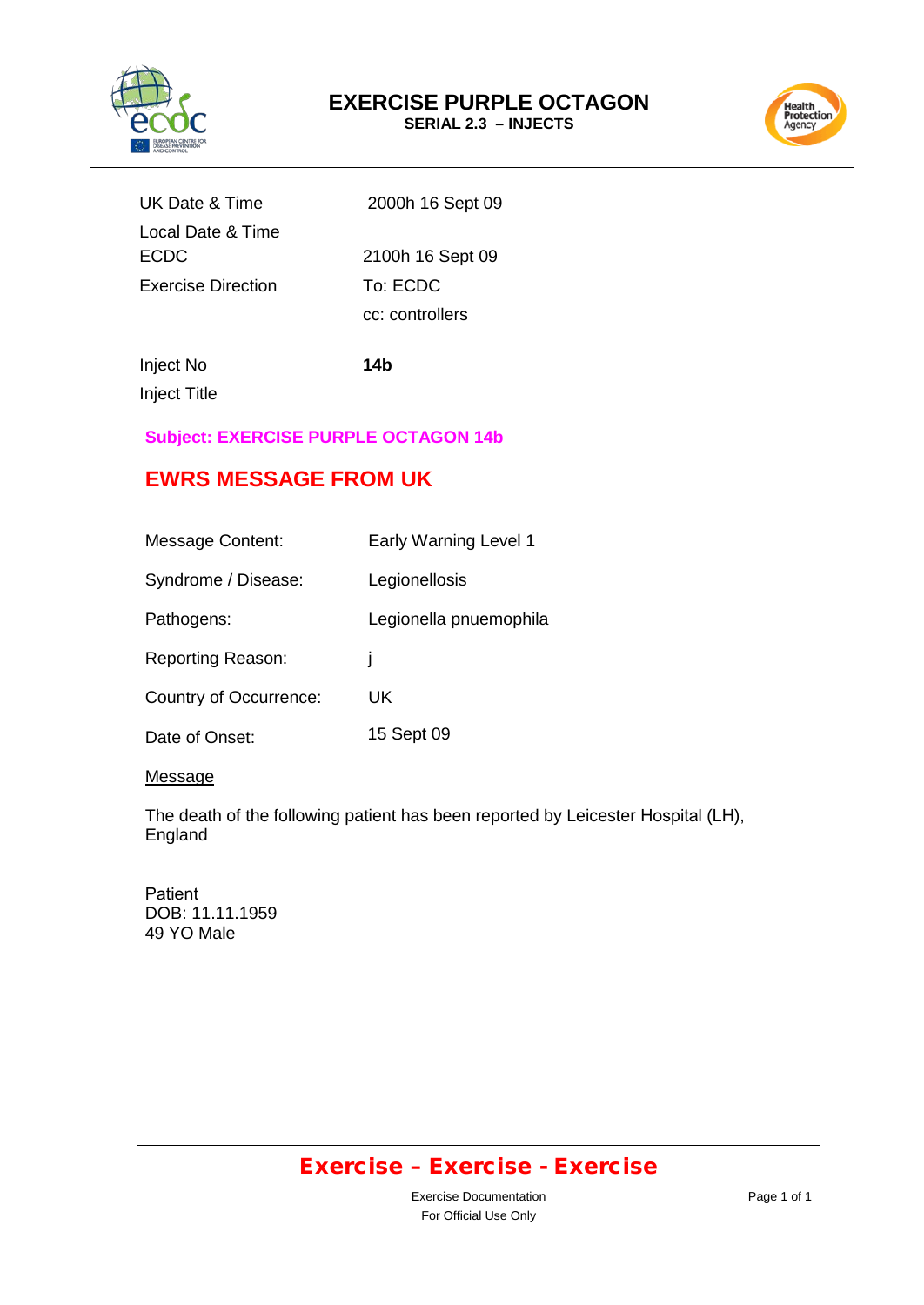

# **EXERCISE PURPLE OCTAGON**

**SERIAL 2.3 – INJECTS**



| UK Date & Time            | 2000h 16      |
|---------------------------|---------------|
| Local Date & Time         | 2100h 16      |
| <b>Exercise Direction</b> | To: EWRS      |
|                           | باللحميم بمما |

6 Sept 09 6 Sept 09 cc: email to controllers

Inject No **14c** Inject Title

### **Subject: EXERCISE PURPLE OCTAGON 14c**

### EWRS MESSAGE FROM ITALY

| <b>Message Content:</b>  | Early Warning Level 1  |
|--------------------------|------------------------|
| Syndrome / Disease:      | Legionellosis          |
| Pathogens:               | Legionella pneumophila |
| <b>Reporting Reason:</b> | ı                      |
| Country of Occurrence:   | Italy                  |
| Date of Onset:           | 15 Sept 09             |
| Message                  |                        |

Update of report at 1400h (CEST)

Report of the death of a patient at the following hospital following confirmed travel to World Junior Athletic Championships in Amsterdam. The link to the travel is **UNCONFIRMED**

**Hospital of Florence** Tel. 055-xxx81 Italy

Attachments: None

Send mail

### Exercise – Exercise - Exercise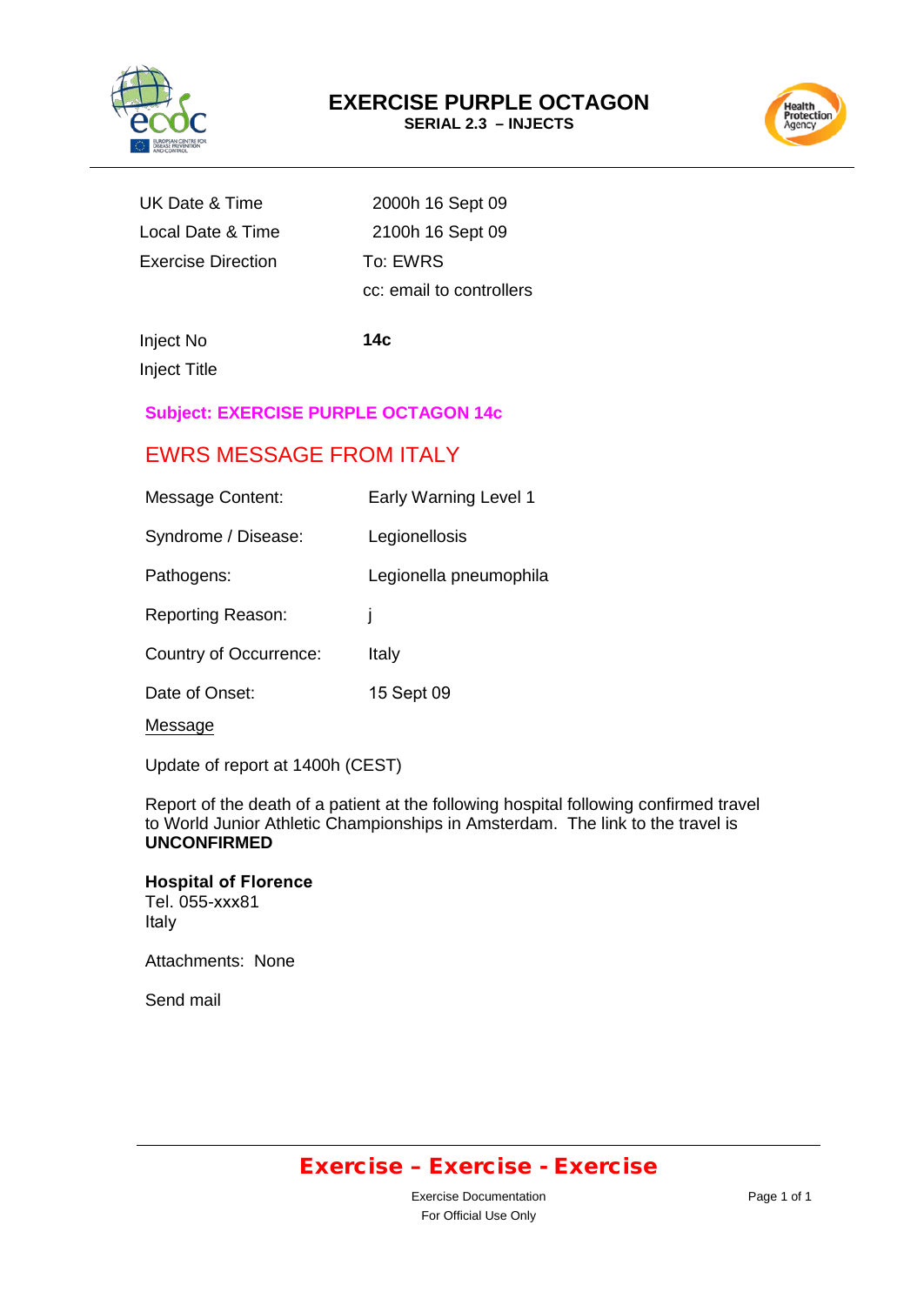

# **EXERCISE PURPLE OCTAGON**

**SERIAL 2.3 – INJECTS**



| <b>Inject Title</b>       | Are we being protected? - newspaper clip Email |
|---------------------------|------------------------------------------------|
| Inject No                 | 15                                             |
|                           | cc: Holland / Controllers ECDC                 |
| <b>Exercise Direction</b> | To: ECDC damian & Kathryn / press / support    |
| Local Date & Time         | 2300h 16 Sept 09                               |
| UK Date & Time            | 2200h 16 Sept 09                               |

#### **Subject: EXERCISE PURPLE OCTAGON 15**

| Source:  | The News                                   |
|----------|--------------------------------------------|
| Country: | UK.                                        |
| Date:    | 16 September 2009                          |
| Page:    | 54 Sports - This week in Athletics Comment |

#### **Are we being protected?**

Stories are growing this week of increasing numbers of cases of illness amongst young athletes around the world, who attended the World Junior Athletics in Amsterdam a week ago. Now, we need to know – if anything - our European health authorities are doing to protect the public from the mystery virus which is attacking the athletes. There is no signal yet from the European Centre for Disease Control (ECDC) in Stockholm of the severity or extent of what could be a whole new wave of the influenza pandemic, now being spread round the world by competitors and spectators at the games. Tell us now - what provision will be made to ensure that athletes preparing to participate in the World Junior Para-athletics Championships at the same venue next week do not suffer a similar fate?

**\_\_\_\_\_\_\_\_\_\_\_\_\_\_\_\_\_\_\_\_\_\_\_\_\_\_\_\_\_\_\_\_\_\_\_\_\_\_\_\_\_\_\_\_\_\_\_\_\_\_\_\_\_\_\_\_\_\_\_\_\_\_\_\_\_\_\_\_\_\_**

### Exercise – Exercise - Exercise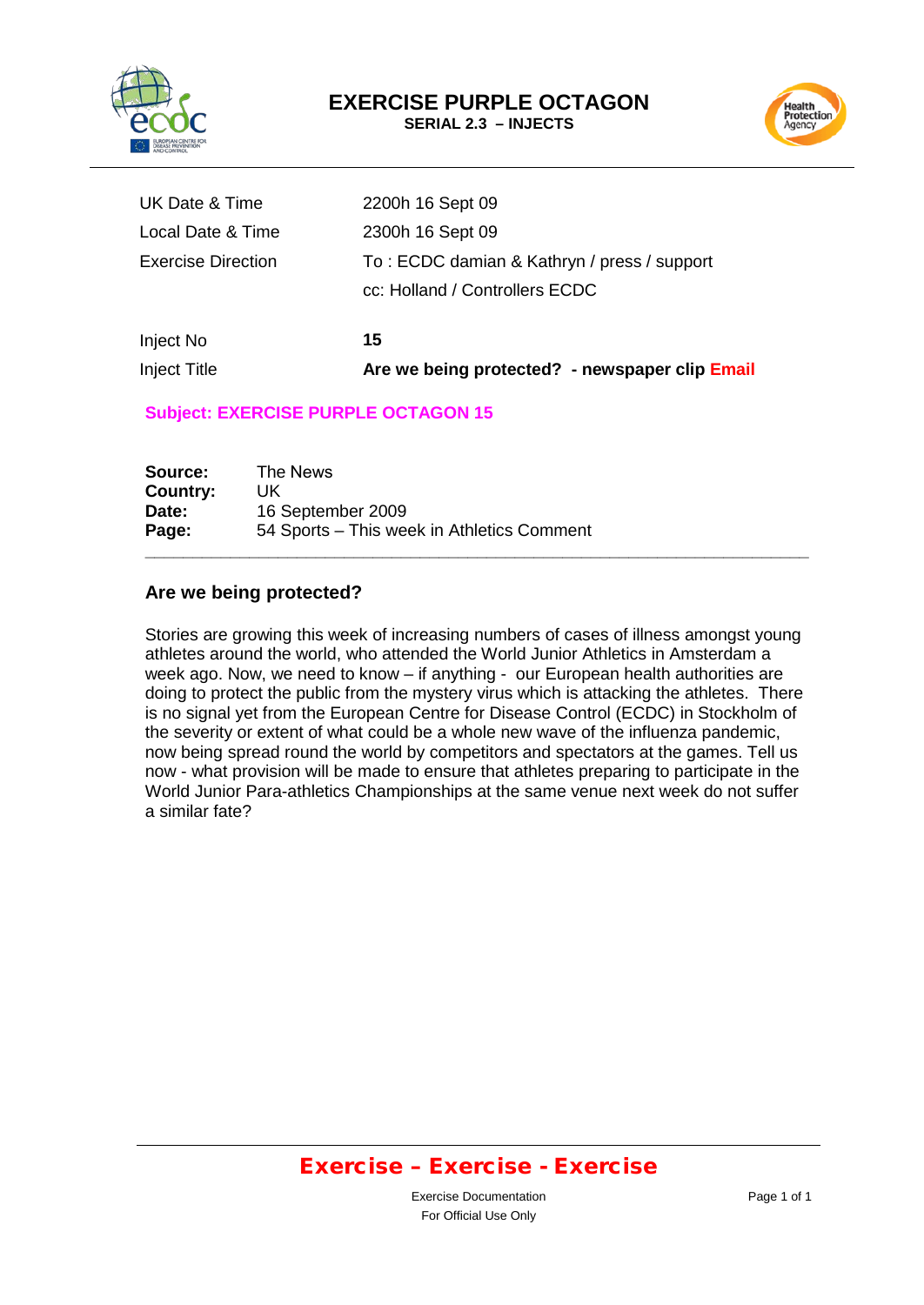



| UK Date & Time            | 0000h 17 Sept 09                                       |
|---------------------------|--------------------------------------------------------|
| Local Date & Time         |                                                        |
| ECDC                      | 0100h 17 Sept 09                                       |
| China                     | 0700h 17 Sept 09                                       |
| <b>Exercise Direction</b> | To: controller china                                   |
|                           | cc: ECDC Controller & Evaluator / relevant controllers |
|                           |                                                        |

| Inject No    | 17                  |
|--------------|---------------------|
| Inject Title | Initial information |

### **Subject: EXERCISE PURPLE OCTAGON 17**

#### **Please show the video at the web link below to all players**

<http://risktiles.org.uk/news/>

User Name: exercise

Password: porton

### **Please see Video at tab 5**

The Exercise DVD should now have been shown to all players either via disk (sent previously) or web stream. The transcript below should now be made available to all players.

| <b>Ver</b> | <b>Audio</b>                                                                                                                                                                                                                                                                                                                                                                                                                                         | <b>Video</b>           | <b>Duration</b> | Total |
|------------|------------------------------------------------------------------------------------------------------------------------------------------------------------------------------------------------------------------------------------------------------------------------------------------------------------------------------------------------------------------------------------------------------------------------------------------------------|------------------------|-----------------|-------|
| 1.1        | In Spotlight on European Sport tonight<br>we bring you news that the condition of<br>Canada's 100 metre Gold Medallist<br>and new junior world record holder, has<br>worsened in Amsterdam Hospital,<br>Holland. A spokesman for the hospital<br>said that her condition was 'giving<br>cause for concern'. There is still no<br>information on the cause of her illness<br>and the spokesman said that further<br>tests would be carried out today. | Anchorman<br>in studio | 1'20"           | 1'20" |

### Exercise – Exercise - Exercise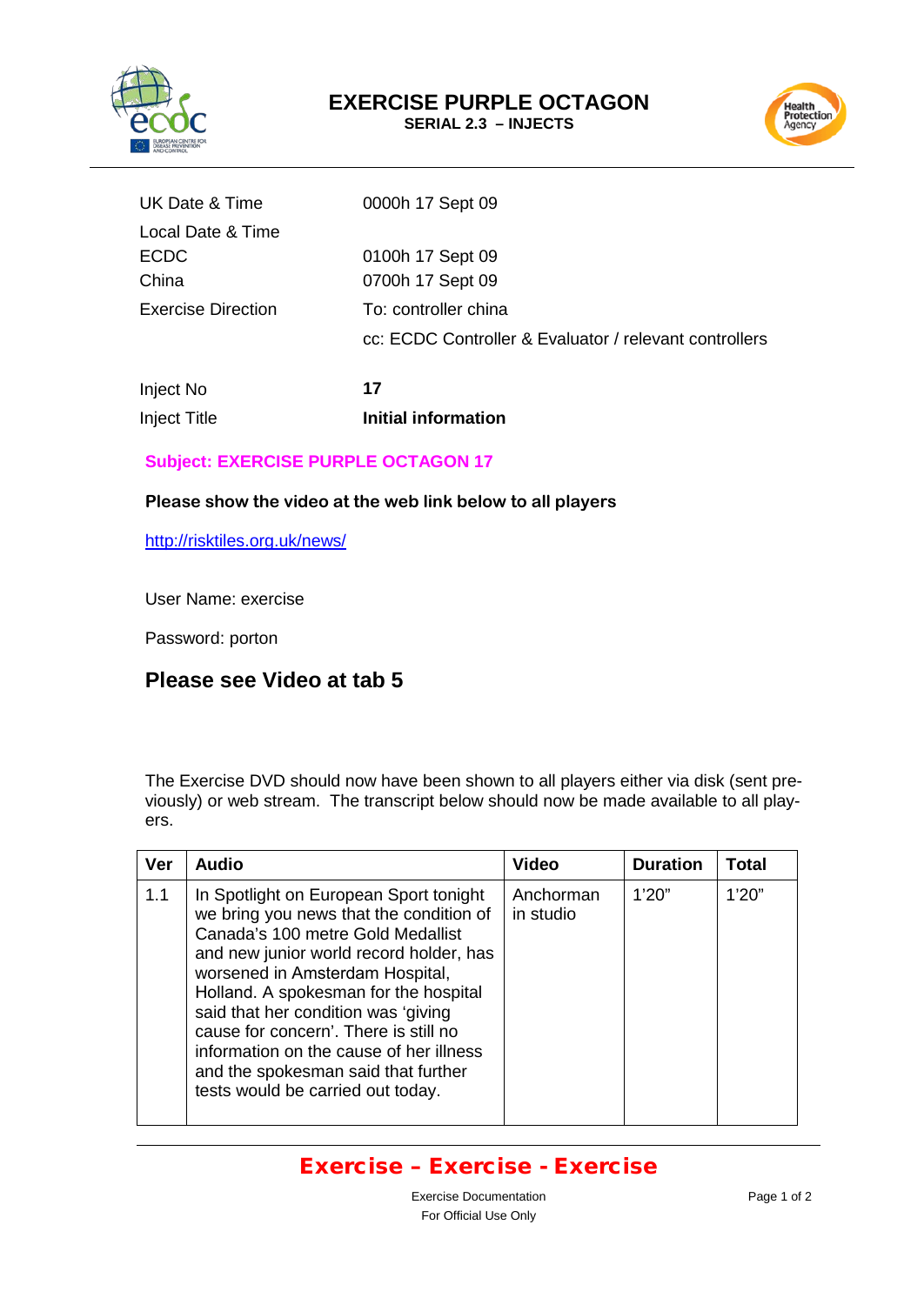

#### **EXERCISE PURPLE OCTAGON SERIAL 2.3 – INJECTS**



| The 18 year old athlete thrilled crowds<br>at the World Junior Athletics a week<br>ago, with her spectacular finish, beating<br>her US and Jamaican rivals into second<br>and third place and breaking the junior<br>world record. Canadian fans were dev-<br>astated when their athlete had to<br>withdraw from the 4 by 100 relay on the<br>last day of the games, due to a<br>respiratory illness and breathing<br>difficulties.<br>Sports commentators are asking today<br>whether this marks a re-emergence of<br>the H1N1 virus in Europe, sparking<br>fears that members of other teams may<br>have been infected. All athletes used<br>university accommodation during their<br>stay in the Netherlands. During the<br>spring and summer young people in<br>colleges, universities and boarding<br>schools were particularly hard hit by the<br>virus.<br>Questions are already being asked<br>about whether any special measures<br>should be taken in advance of the host-<br>ing of the Word Junior Para-athletics<br>championships in the same facilities<br>and venues later this month to prevent<br>any further outbreaks.<br>In other sports news England staged a<br>comeback from previous poor form by<br>beating Holland in a football friendly | 2 stills - fade<br>from one into<br>the other<br>Amsterdam<br>University |  |
|---------------------------------------------------------------------------------------------------------------------------------------------------------------------------------------------------------------------------------------------------------------------------------------------------------------------------------------------------------------------------------------------------------------------------------------------------------------------------------------------------------------------------------------------------------------------------------------------------------------------------------------------------------------------------------------------------------------------------------------------------------------------------------------------------------------------------------------------------------------------------------------------------------------------------------------------------------------------------------------------------------------------------------------------------------------------------------------------------------------------------------------------------------------------------------------------------------------------------------------------------------------------|--------------------------------------------------------------------------|--|
|                                                                                                                                                                                                                                                                                                                                                                                                                                                                                                                                                                                                                                                                                                                                                                                                                                                                                                                                                                                                                                                                                                                                                                                                                                                                     | Fade to black                                                            |  |

### Exercise – Exercise - Exercise

For Official Use Only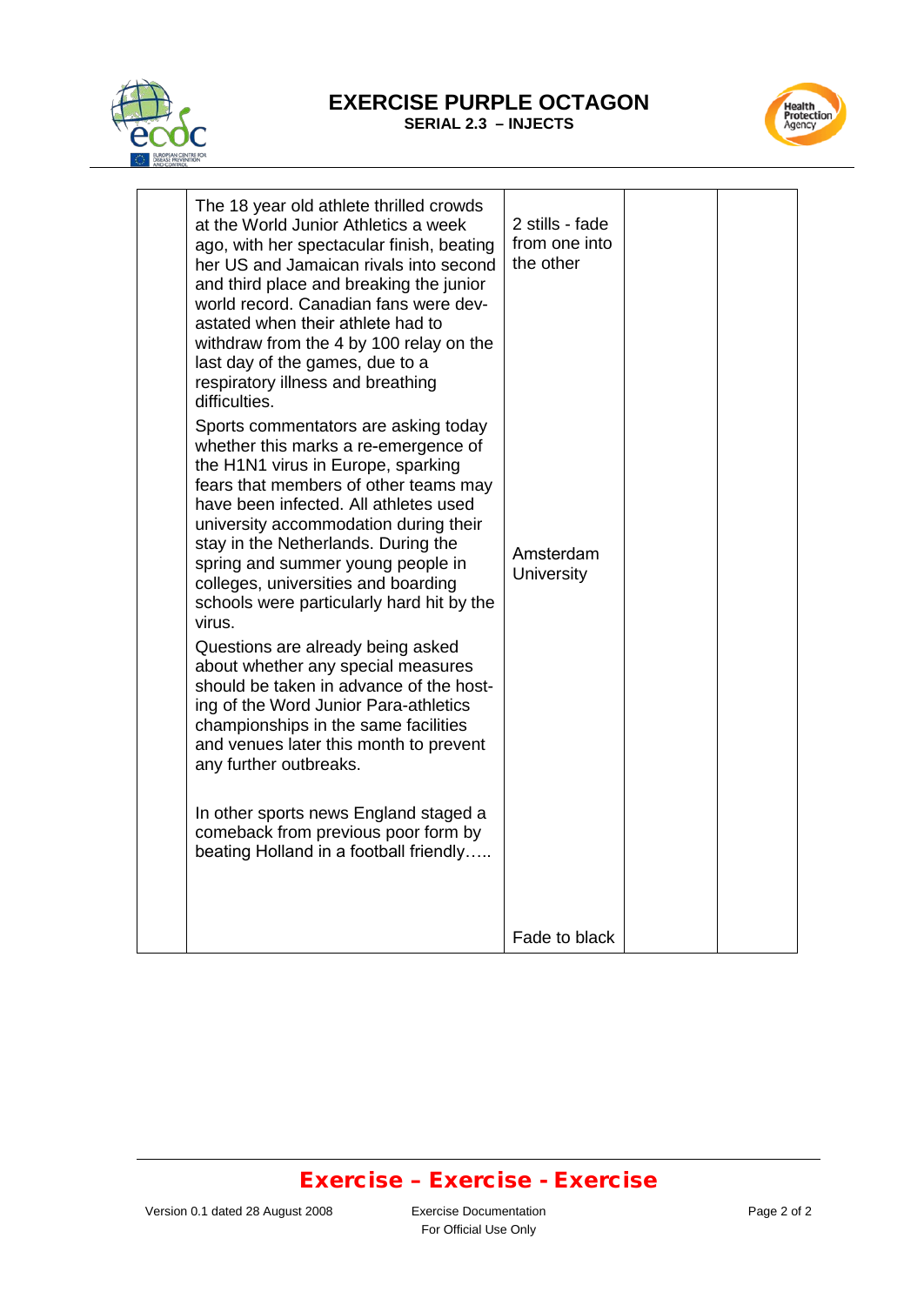



| Inject No                 | 17a                                                    |
|---------------------------|--------------------------------------------------------|
|                           | cc: ECDC Controller & Evaluator / relevant controllers |
| <b>Exercise Direction</b> | To: China                                              |
| China                     | 0700h 17 Sept 09                                       |
| <b>ECDC</b>               | 0100h17 Sept 09                                        |
| Local Date & Time         |                                                        |
| UK Date & Time            | 0000h 17 Sept 09                                       |
|                           |                                                        |

**Subject: EXERCISE PURPLE OCTAGON 17a** 

Inject Title **Patient update information**

#### **1. The following information was issued by Portugal Health Service at 1330h CEST, 16 September:**

Information has been received from the following hospital reporting the admission of 3 Chinese tourists from an official party within the last 24 hours, due to unknown flu like symptoms/ respiratory disease. Testing for H1N1 currently negative, continuing to test for other / new strain

Hospitais Lisboa, Lisboa

Patient Details:

- a. First Patient DOB: 4 /3/1991 18 YO Female Chinese citizen Admitted 15 Sept 09 Breathing difficulties? Chest Infection Deteriorated to? Pneumonia Test Results Urinary antigen test *L. pneumophila* serogroup 1 – negative (to be repeated) H1N1 Positive
	- b. Second patient DOB: 24.10 1958 50 YO Male Chinese Citizen Admitted 16 Sept 09 Respiratory infection Test Results Urinary antigen test *L. pneumophila* serogroup 1 – positive H1N1 Negative

### Exercise – Exercise - Exercise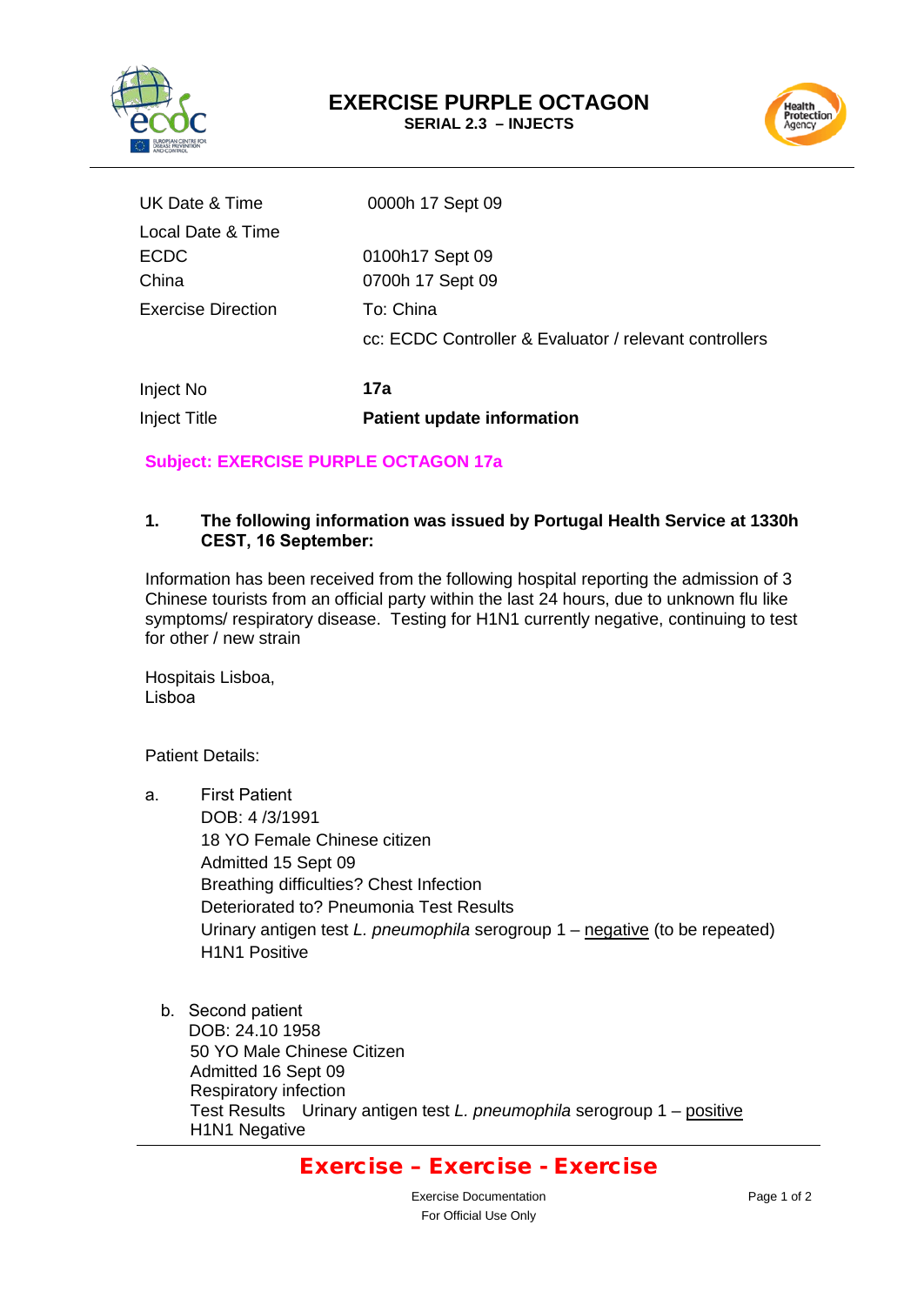





c. Third patient DOB: 12.01.1960 49 YO Female Chinese Citizen Admitted 16 Sept 09 Fever / respiratory difficulties

> Test Results Urinary antigen test *L. pneumophila* serogroup 1 – negative (to be repeated) H1N1 Negative

#### 2. **The following information was sent to CDC Beijing at 1400h CEST:**

Message to CDC Biejing:

From: World Junior Athletics Championships - Chinese Team Manager

Our tour has been held up in Portugal. The following Chinese citizens have been admitted to hospital in Portugal within the last 36 hours after becoming unwell during the official European tour. Unfortunately the team doctors returned to china after the championships and we have to delay the tour here.

**Hospital** 

Hospitais Lisboa Lisboa

Communications with the hospital are difficult due to language barriers and patient confidentiality – none of those admitted have (adult) next of kin with them. I would be grateful if you can get us some news and advice from your contacts here in Europe and give me advice on steps I should take including:

It is requested that contact is made with European counter parts to:

- Identify the severity of the disease and precautions to be taken with the rest of the tour party (18 people)
- Estimate the possible delay for the tour party

I would be grateful if you could inform me of the information via this email address:

[Excon@hpa.org.uk](mailto:Excon@hpa.org.uk)

### Exercise – Exercise - Exercise

Version 0.1 dated 28 August 2008 Exercise Documentation

For Official Use Only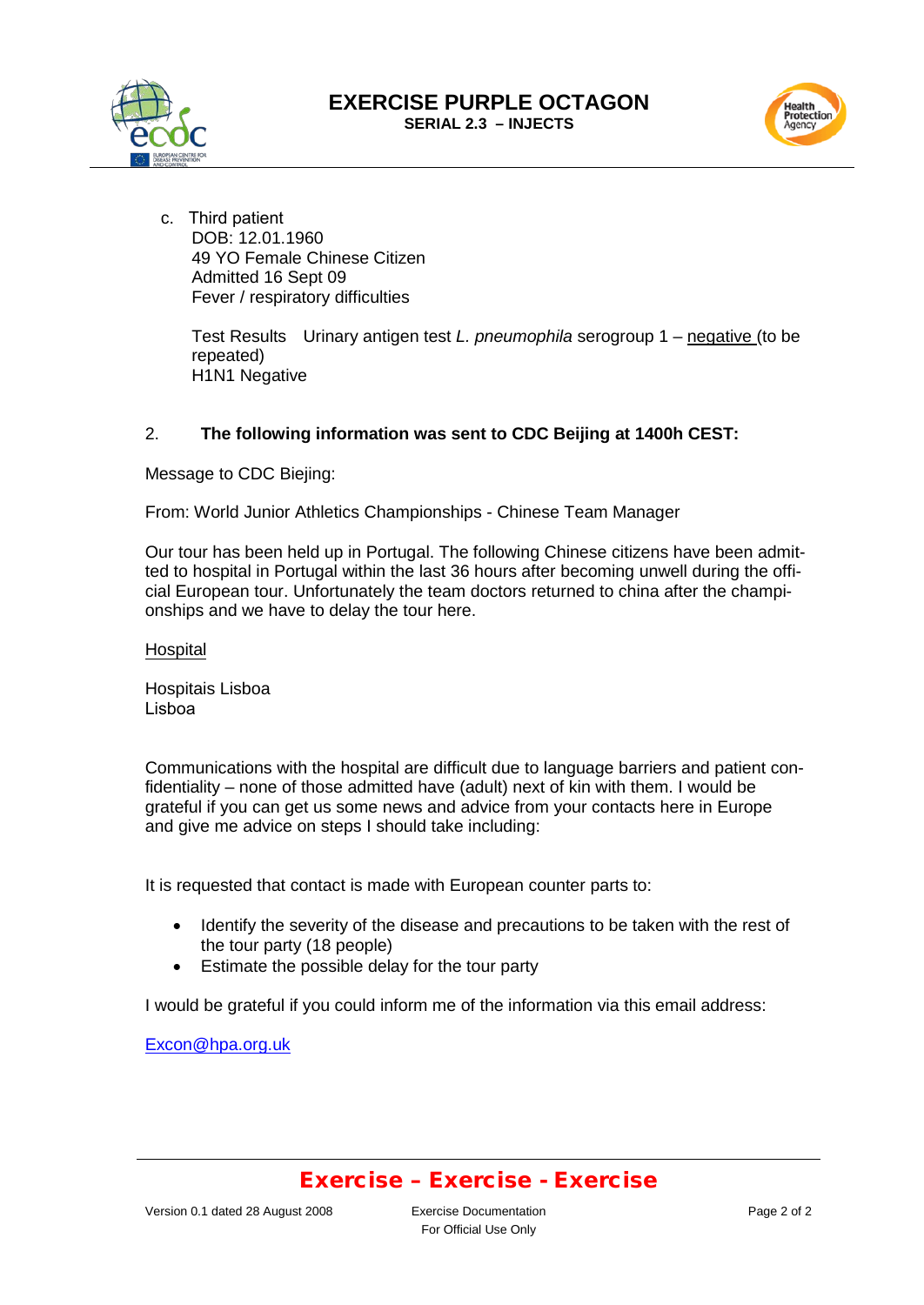



| UK Date & Time            | 0030h 17 Sept 09                                       |
|---------------------------|--------------------------------------------------------|
| Local Date & Time         |                                                        |
| <b>ECDC</b>               | 0130h 17 Sept 09                                       |
| China                     | 0730h 17 Sept 09                                       |
|                           |                                                        |
| <b>Exercise Direction</b> | To: China                                              |
|                           | cc: ECDC Controller & Evaluator / relevant controllers |
|                           |                                                        |
| Inject No                 | 17b                                                    |
| <b>Inject Title</b>       | Death of Chinese citizen                               |
|                           |                                                        |

### **Subject: EXERCISE PURPLE OCTAGON 17b**

The death of the following patient has been reported by Public Health Portugal

Second patient DOB: 24.10 1958 50 YO Male Chinese Citizen

# Exercise – Exercise - Exercise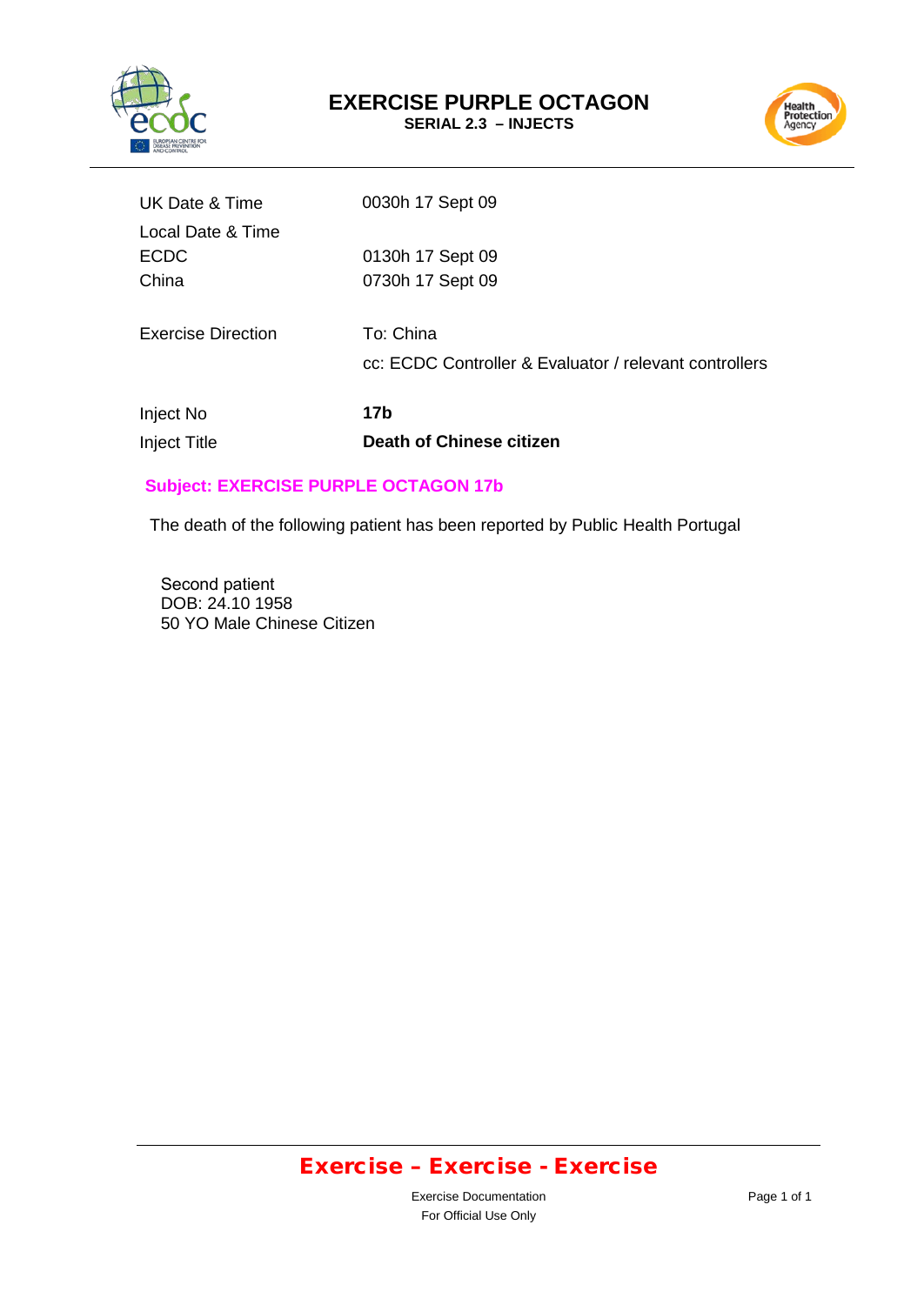



| UK Date & Time            | 0030h 17 Sept 09               |
|---------------------------|--------------------------------|
| Local Date & Time         | 0730h 17 Sept 09               |
| <b>Exercise Direction</b> | To: China                      |
|                           | From: WHO.Simulated@hpa.org.uk |
|                           |                                |

Inject No **17c**

Inject Title **WHO information EMAIL**

### **Subject: EXERCISE PURPLE OCTAGON 17c**

WHO have been informed that ECDC Stockholm are coordinating the European information gathering effort regarding the outbreak of *L. pneumophila* currently affecting the Chinese citizens in Europe.

# Exercise – Exercise - Exercise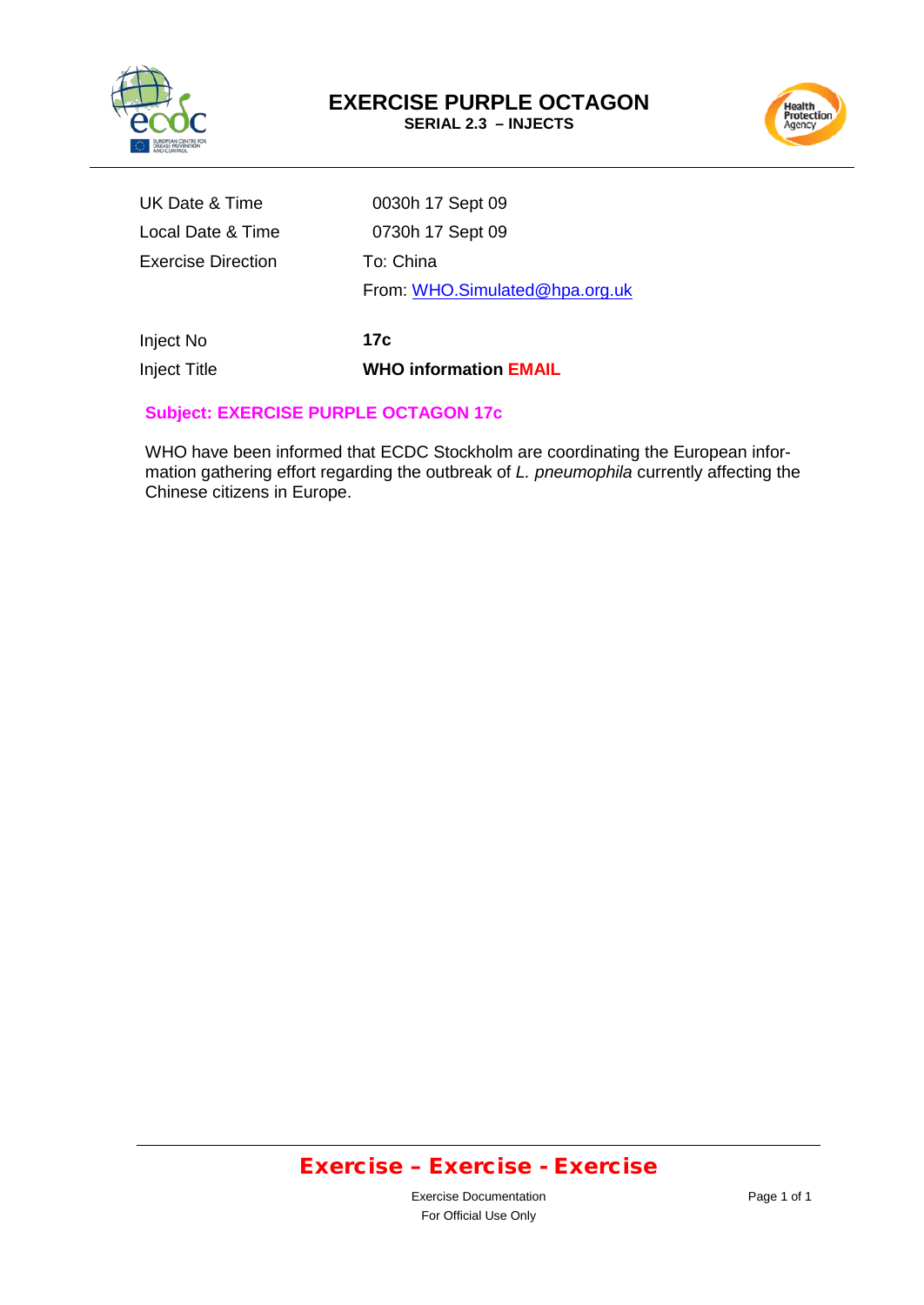

# **EXERCISE PURPLE OCTAGON**

**SERIAL 2.3 – INJECTS**



| Injoot No                 | 474                                                    |
|---------------------------|--------------------------------------------------------|
|                           | cc: ECDC Controller & Evaluator / relevant controllers |
| <b>Exercise Direction</b> | To China controller                                    |
| China                     | 0745h 17 Sept 09                                       |
| <b>ECDC</b>               | 0145h 17 Sept 09                                       |
| Local Date & Time:        |                                                        |
| UK Date & Time            | 1245h 17 Sept 09                                       |
|                           |                                                        |

### Inject No **17.1** Inject Title **Phone call – CDC Beijing with ECDC Email**

#### **Subject: EXERCISE PURPLE OCTAGON 17.1**

Please ensure your players conduct a video conference with ECDC in the next 15 minutes to discuss the following:

- Request for information updates on Chinese citizens in Portugal
- Report of death of Chinese citizen in Portugal
- Update on reports of other cases with links to Junior World Athletic Championships

### Exercise – Exercise - Exercise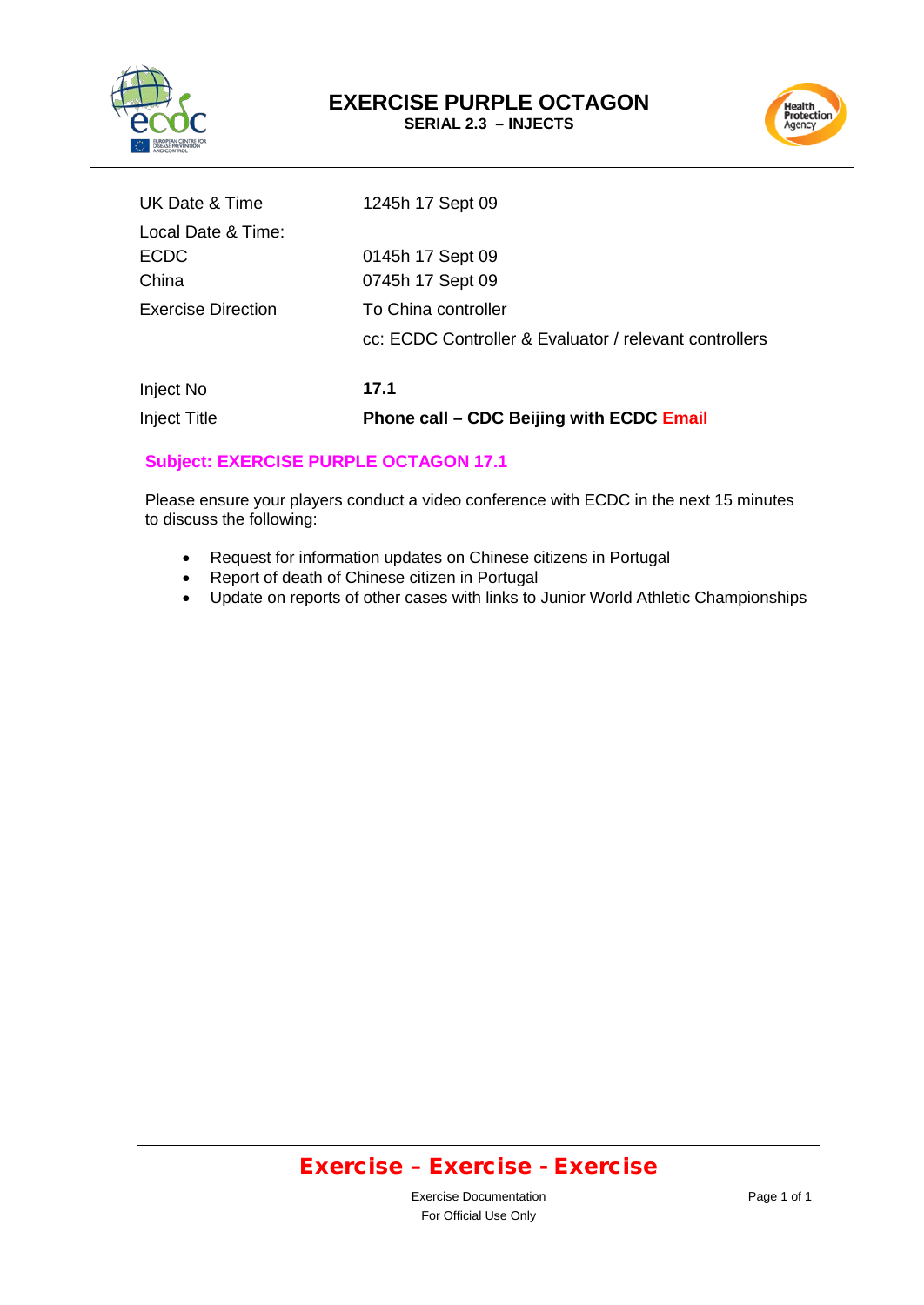



| UK Date & Time            | 0200 17 Sept 09                                        |
|---------------------------|--------------------------------------------------------|
| Local Date & Time:        |                                                        |
| <b>ECDC</b>               | 0300 17 Sept 09                                        |
| China                     | 0900 17 Sept 09                                        |
| <b>Exercise Direction</b> | To China and ECDC                                      |
|                           | cc: ECDC Controller & Evaluator / relevant controllers |
| Inject No                 | 17.2                                                   |

Inject Title **Request for video-conference: China - ECDC Email**

#### **Subject: EXERCISE PURPLE OCTAGON 17.2**

China have requested an audio conference at 1000 (China time), 0400 **CEST** with ECDC to discuss the outbreak related deaths and an update on the situation in Europe, including the viability of the World junior Para athletic Championships due to take place in Amsterdam on Saturday 26 September 2009.

Question is it safe for Para Athletes to travel to Holland?

ECDC will supply dial-in details and agenda .

# Exercise – Exercise - Exercise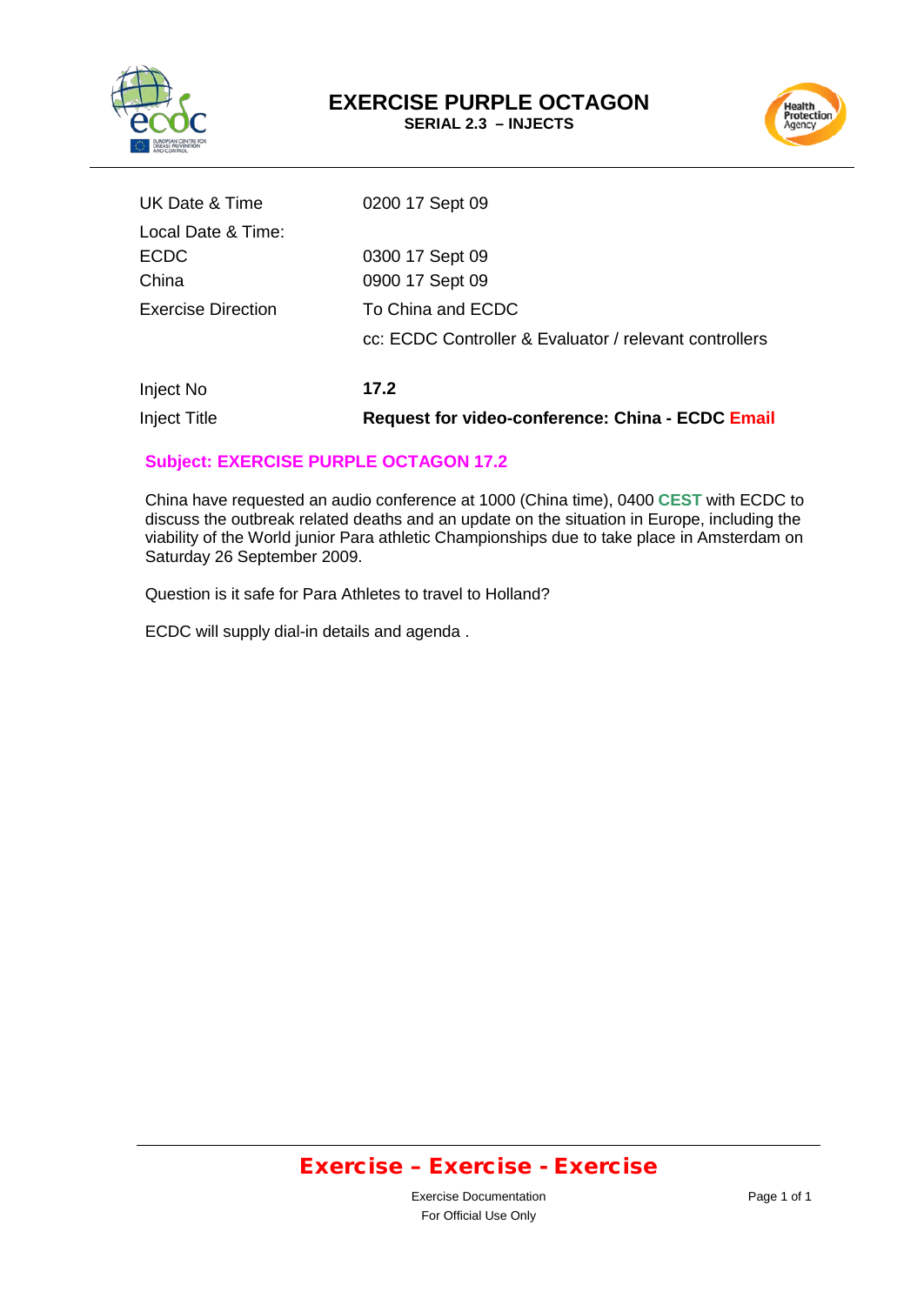



| UK Date & Time            | 0300 17 Sept 09                                        |
|---------------------------|--------------------------------------------------------|
| Local Date & Time:        |                                                        |
| <b>ECDC</b>               | 0400 17 Sept 09                                        |
| China                     | 1000 17 Sept 09                                        |
| <b>Exercise Direction</b> | To China and ECDC                                      |
|                           | cc: ECDC Controller & Evaluator / relevant controllers |
|                           |                                                        |

Inject No **17.3** Inject Title **Video-conference: China - ECDC Email**

#### **Subject: EXERCISE PURPLE OCTAGON 17.3**

Please participate in a audio conference with ECDC and China at 1000h (Beijing time), 0400 CEST.

Dial-in details and agenda will have been sent to you from ECDC.

Invited: ECDC China

# Exercise – Exercise - Exercise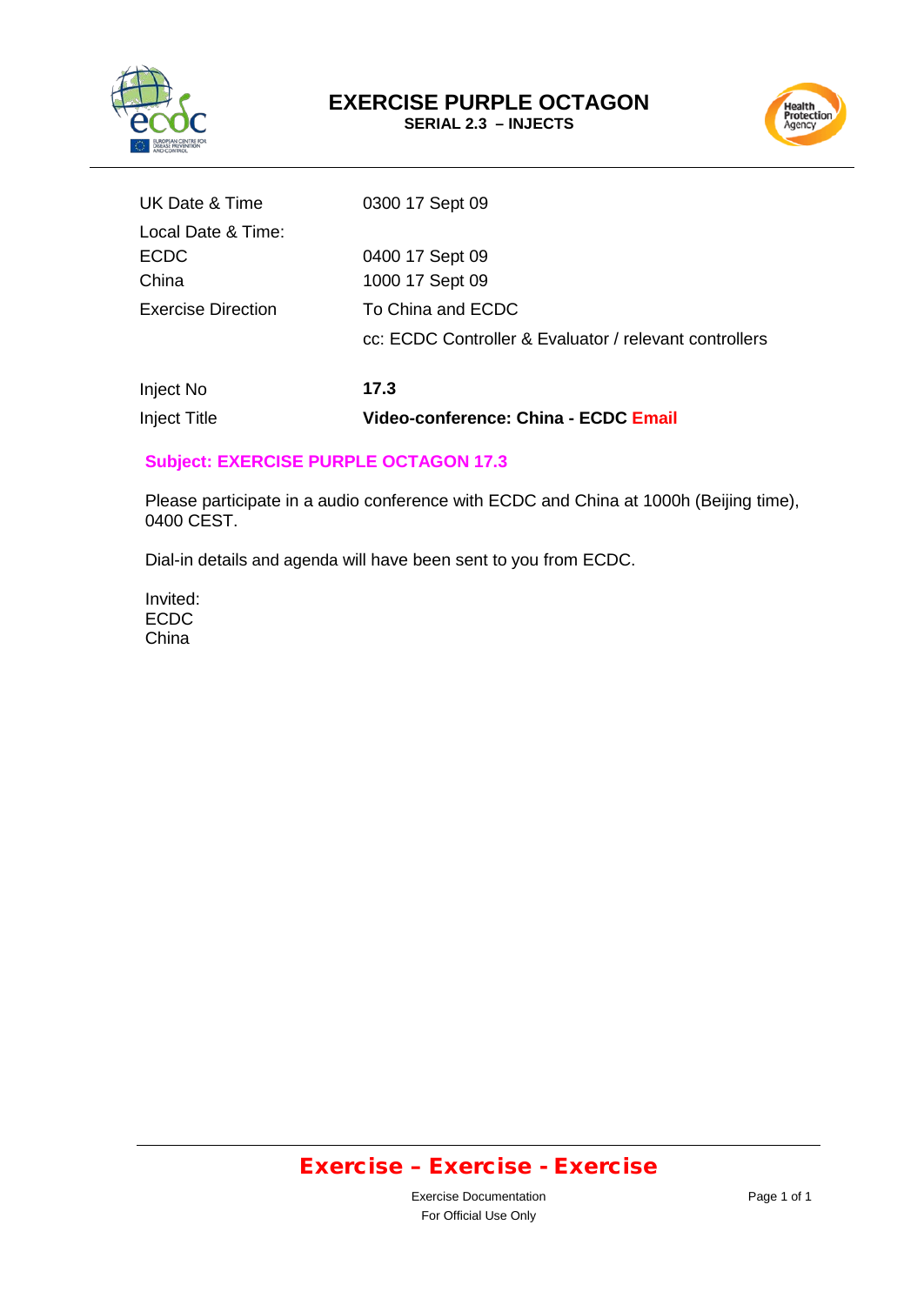



| Inject Title              | University spa pool: Email                             |
|---------------------------|--------------------------------------------------------|
| Inject No                 | 17.4                                                   |
|                           | cc: ECDC Controller & Evaluator / relevant controllers |
| <b>Exercise Direction</b> | To Holland                                             |
| Local Date & Time:        | 0800 17 Sept 09                                        |
| UK Date & Time            | 0700 17 Sept 09                                        |

### **Subject: EXERCISE PURPLE OCTAGON 17.4**

The athletes and coaches attending the Junior World Athletic Championships were accommodated and catered for at the student campus of Amsterdam University, Holland. The complex has an excellent sports park, swimming pool and spa facilities including 3 whirlpool spas. The accommodation is comprised of typical university standard, including single, twin and multiple occupancy rooms with either ensuite or shared bathroom facilities. The whole complex is air conditioned.

Included in these facilities are state of the art services for disabled persons, as these facilities will also be used for the Para Games.

These facilities proved extremely popular during the championships, but due to the high level of demand and unavailability of certain facilities, complaints were raised by team managers during the first few days of the championships. In order to address these complaints it was decided to open additional facilities, including another spa pool, to accommodate the demand.

Although the opening of these additional facilities was not in the original planning of the event, this decision was made by a (non-Dutch national) championship official. It has just been identified (by a concerned member of staff) that this spa pool does not have accredited certification (of disinfection etc) ie it is out of compliance.

The 10 person spa pool is located close to a well used bar and social area and is directly under an air intake which is part of the air conditioning system.

The spa pool was decommissioned on 14 September 2009 in planned maintenance and water samples from this pool are currently being tested, as well as all water sources within the facilities.

Results of preliminary investigations into spa pools at Amsterdam University Campus

Five (5) one (1) litre grab samples were received from each of four (4) spa pools, identified as 16-9-2009/73-1 / 16-9-2009/73-2 / 16-9-2009/73-3 / 16-9-2009/73-4.

### Exercise – Exercise - Exercise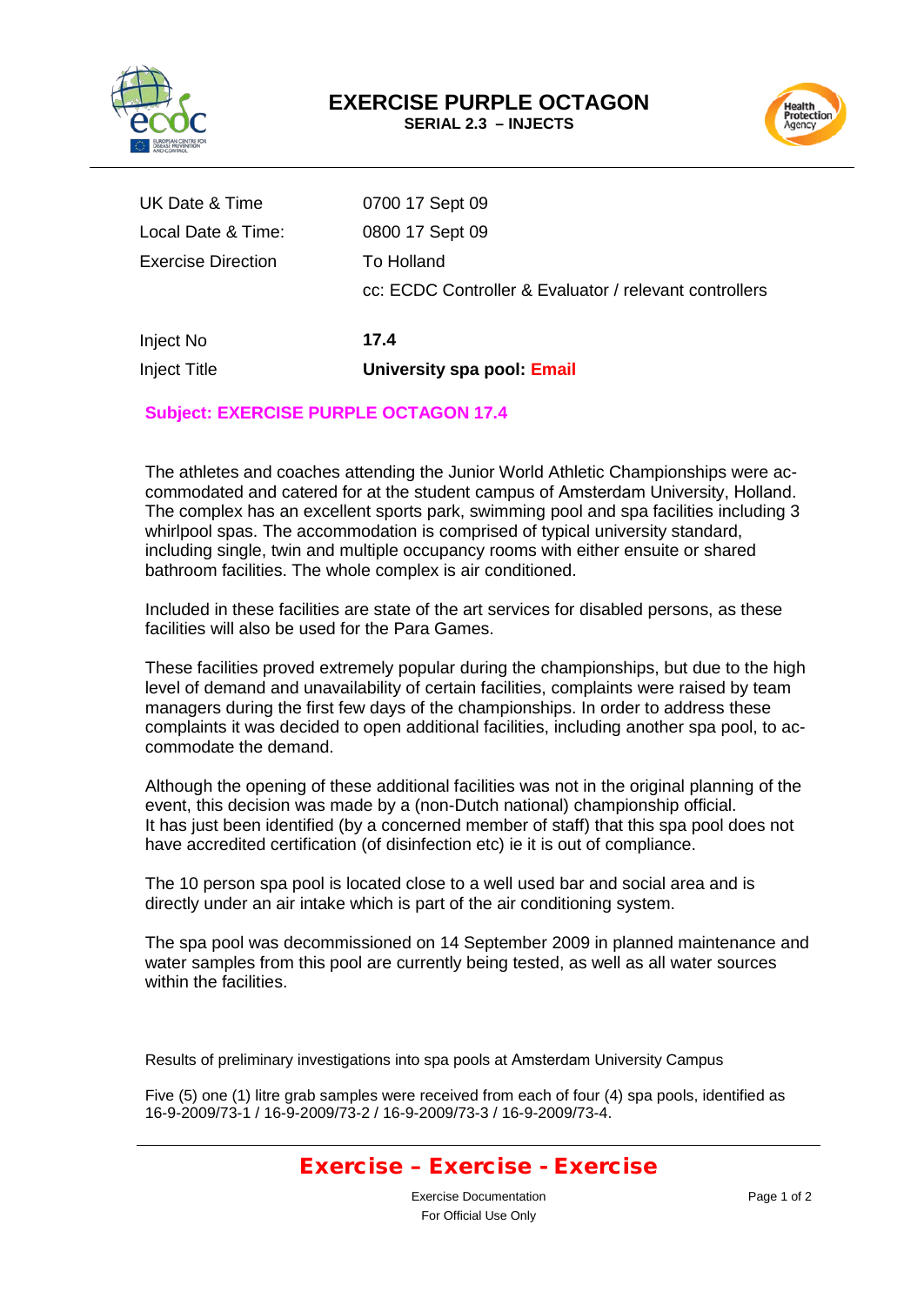





All samples were subjected to immunofluorescence studies using a Sg1 tagged antibody.

73-1/1 NEGATIVE immunofluorescence test 73-1/2 NEGATIVE immunofluorescence test 73-1/3 NEGATIVE immunofluorescence test 73-1/4 NEGATIVE immunofluorescence test 73-1/5 NEGATIVE immunofluorescence test

Immunofluorescence is a rapid screening test and will NOT detect low levels of contamination or Legionella species other thatn Sg1

Specimens will be subject to culture, results to follow in seven (7) days.

73-2/1 NEGATIVE immunofluorescence test 73-2/2 NEGATIVE immunofluorescence test 73-2/3 NEGATIVE immunofluorescence test 73-2/4 NEGATIVE immunofluorescence test 73-2/5 NEGATIVE immunofluorescence test

Immunofluorescence is a rapid screening test and will NOT detect low levels of contamination or Legionella species other thatn Sg1

Specimens will be subject to culture, results to follow in seven (7) days.

73-1/1 POSITIVE immunofluorescence test estimated at 4 x 10^5 organisms / litre 73-1/2 POSITIVE immunofluorescence test estimated at 1 x 10^4 organisms / litre 73-1/3 POSITIVE immunofluorescence test estimated at 7 x 10^4 organisms / litre 73-1/4 POSITIVE immunofluorescence test estimated at 9 x 10^3 organisms / litre 73-1/5 POSITIVE immunofluorescence test estimated at 1 x 10^5 organisms / litre

Immunofluorescene is a rapid screening test and will NOT detect low levels of contamination or Legionella species other thatn Sg1

Specimens will be subject to culture, results to follow in seven (7) days.

73-4/1 NEGATIVE immunofluorescence test 73-4/2 NEGATIVE immunofluorescence test 73-4/3 NEGATIVE immunofluorescence test 73-4/4 NEGATIVE immunofluorescence test 73-4/5 NEGATIVE immunofluorescence test

Immunofluorescence is a rapid screening test and will NOT detect low levels of contamination or Legionella species other thatn Sg1

Specimens will be subject to culture, results to follow in seven (7) days.

### Exercise – Exercise - Exercise

For Official Use Only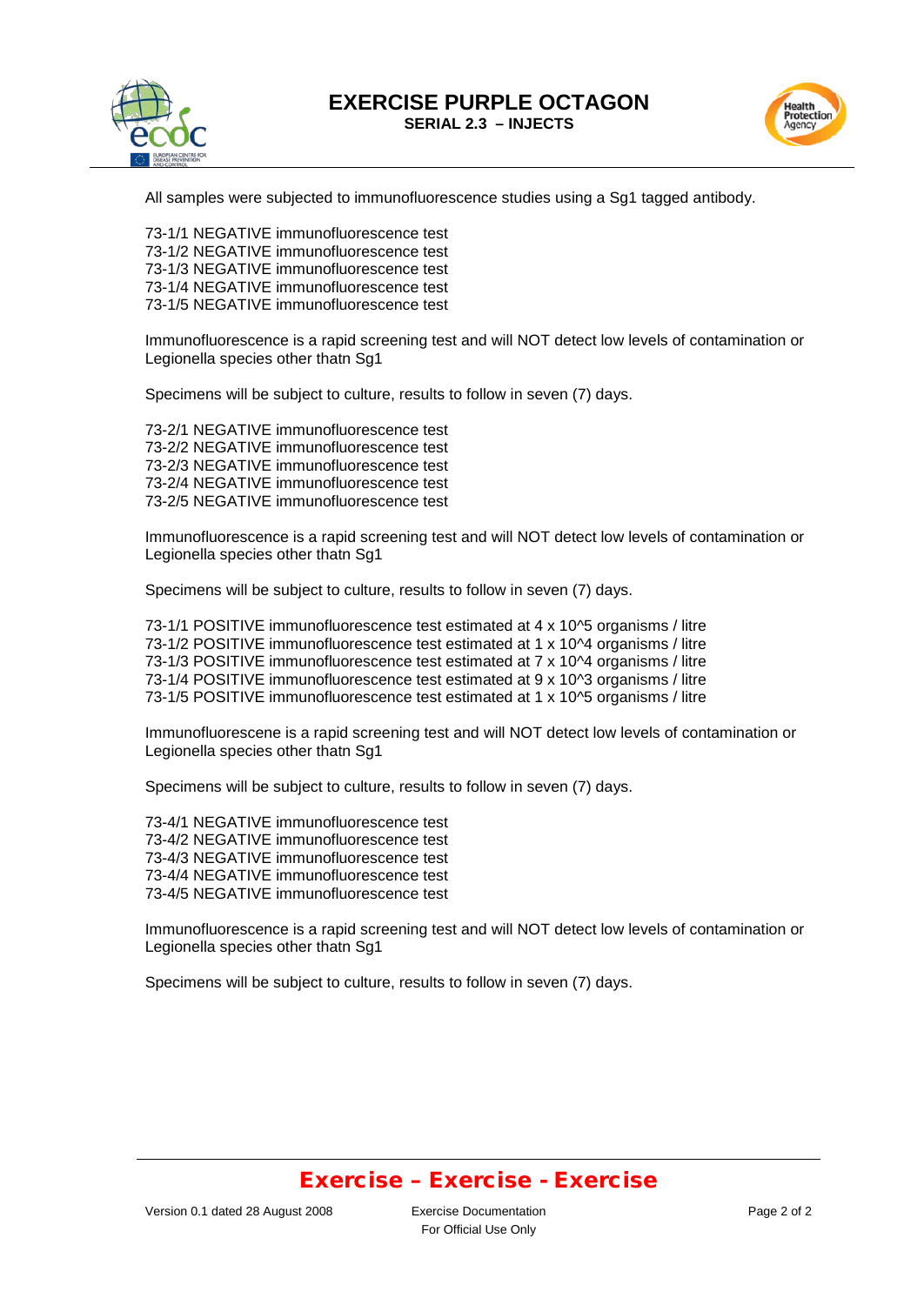



| Inject No                 | 17.4a                                                  |
|---------------------------|--------------------------------------------------------|
|                           | cc: ECDC Controller & Evaluator / relevant controllers |
| <b>Exercise Direction</b> | To: ECDC support / SANCO C3                            |
| Local Date & Time         | 0800h 16 Sept 09                                       |
| UK Date & Time            | 0700h 16 Sept 09                                       |
|                           |                                                        |

Inject Title **Terrorism update**

### **Subject: EXERCISE PURPLE OCTAGON 17.4a**

DG JLS (Justice, Freedom and Security) have requested information from DG SANCO C3 on the developing situation of *L. pneumophila* outbreaks appearing across Europe. Information has been received that there is a definite link to the Junior World Athletic Championships held in Amsterdam.

Could ECDC please provide or update previous information on:

- Any links to H1N1?
- How likely is it that this is the result of a terrorist incident?
- What is the risk assessment of further cases appearing?
- Need for co-ordinated diplomatic information / action. Should DG RELEX be informed?

SANCO would appreciate a fully update SITREP and risk assessment

## Exercise – Exercise - Exercise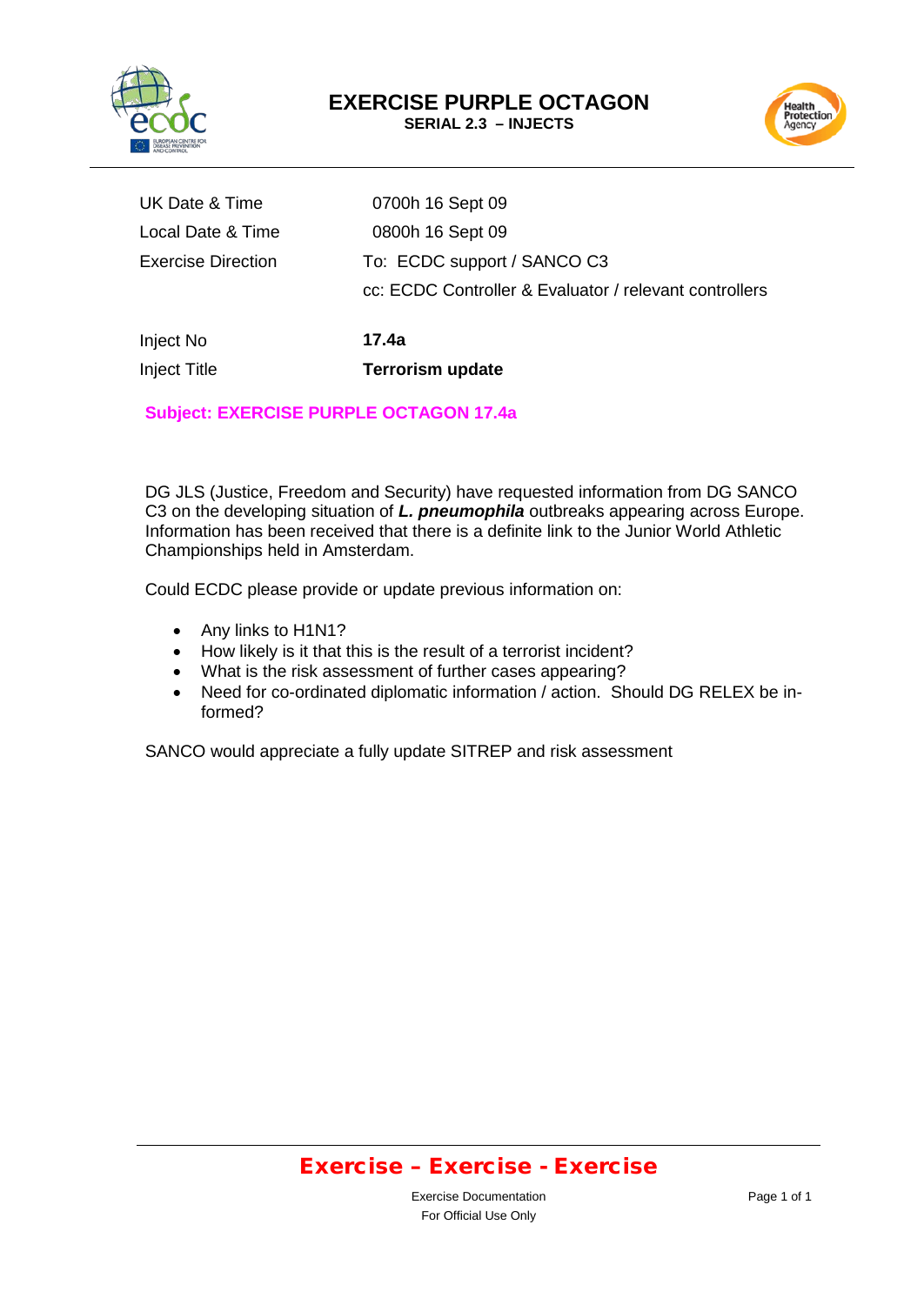

Health<br>Protection<br>Agency

UK Date & Time Local Date & Time Exercise Direction

0700h 17 Sept 09 0700h 17 Sept 09 To: **EXCON** cc:

Inject No Inject Title

**17.4b news reports** 

**Subject: EXERCISE PURPLE OCTAGON**

News reports of confirmation of L. pneumophila outbreak at Championships

News item asking if Para games are under threat

TWISTER discussions

# Exercise – Exercise - Exercise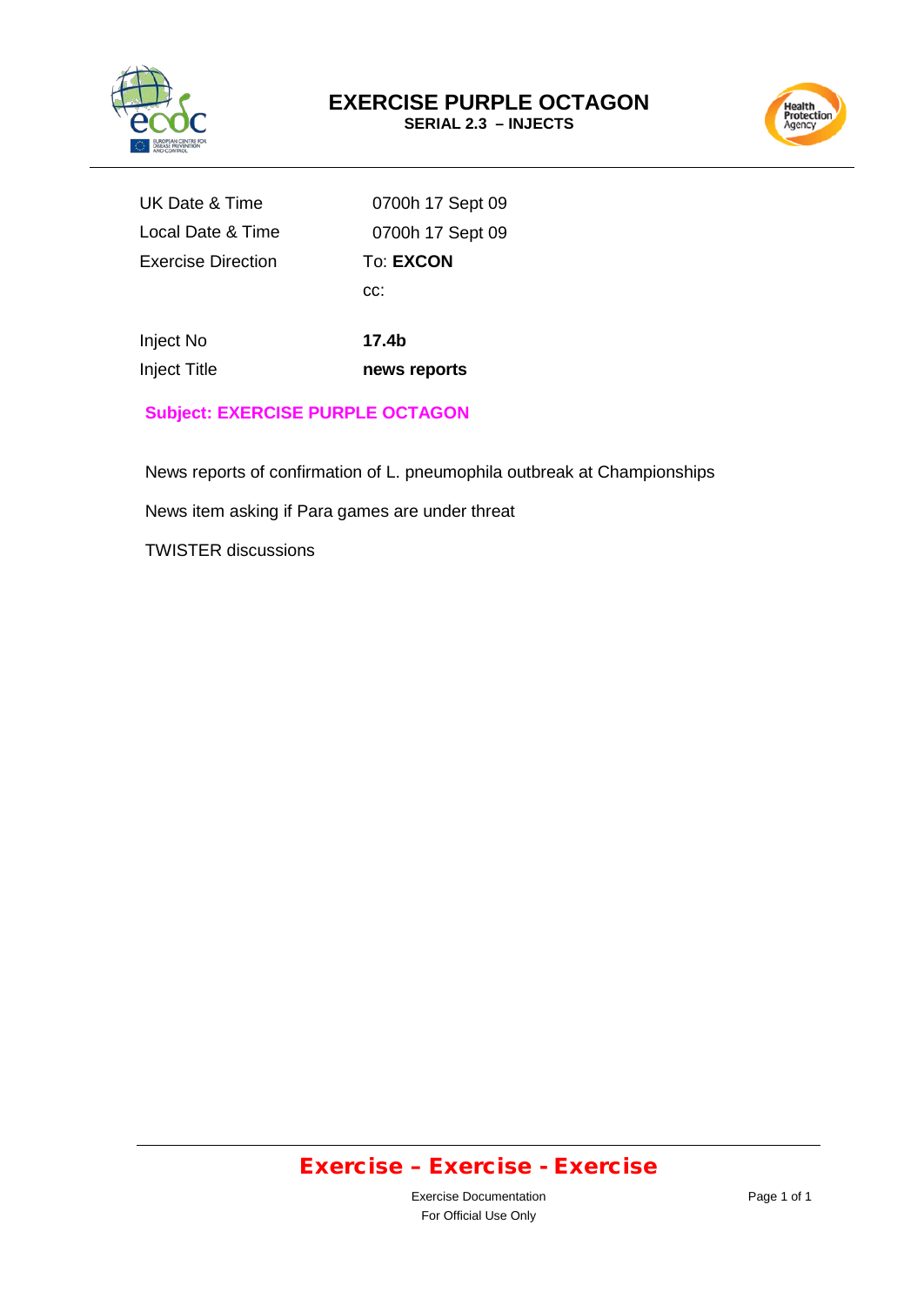



| UK Date & Time<br>Local Date & Time: | 0730 17 Sept 09                                                                      |
|--------------------------------------|--------------------------------------------------------------------------------------|
| <b>ECDC</b>                          | 0830 17 Sept 09                                                                      |
| Exercise Direction                   | To ECDC support /: DG SANCO<br>cc ECDC Controller & Evaluator / relevant controllers |
| Inject No<br><b>Inject Title</b>     | 17.5<br><b>Safety of Para Games: Email</b>                                           |

### **Subject: EXERCISE PURPLE OCTAGON 17.5**

DG RELEX has contacted DG SANCO regarding concerns received from several countries about sending their para-athletes to the para games. DG SANCO requests as much information and advice as possible from ECDC on how this should be handled.

## Exercise – Exercise - Exercise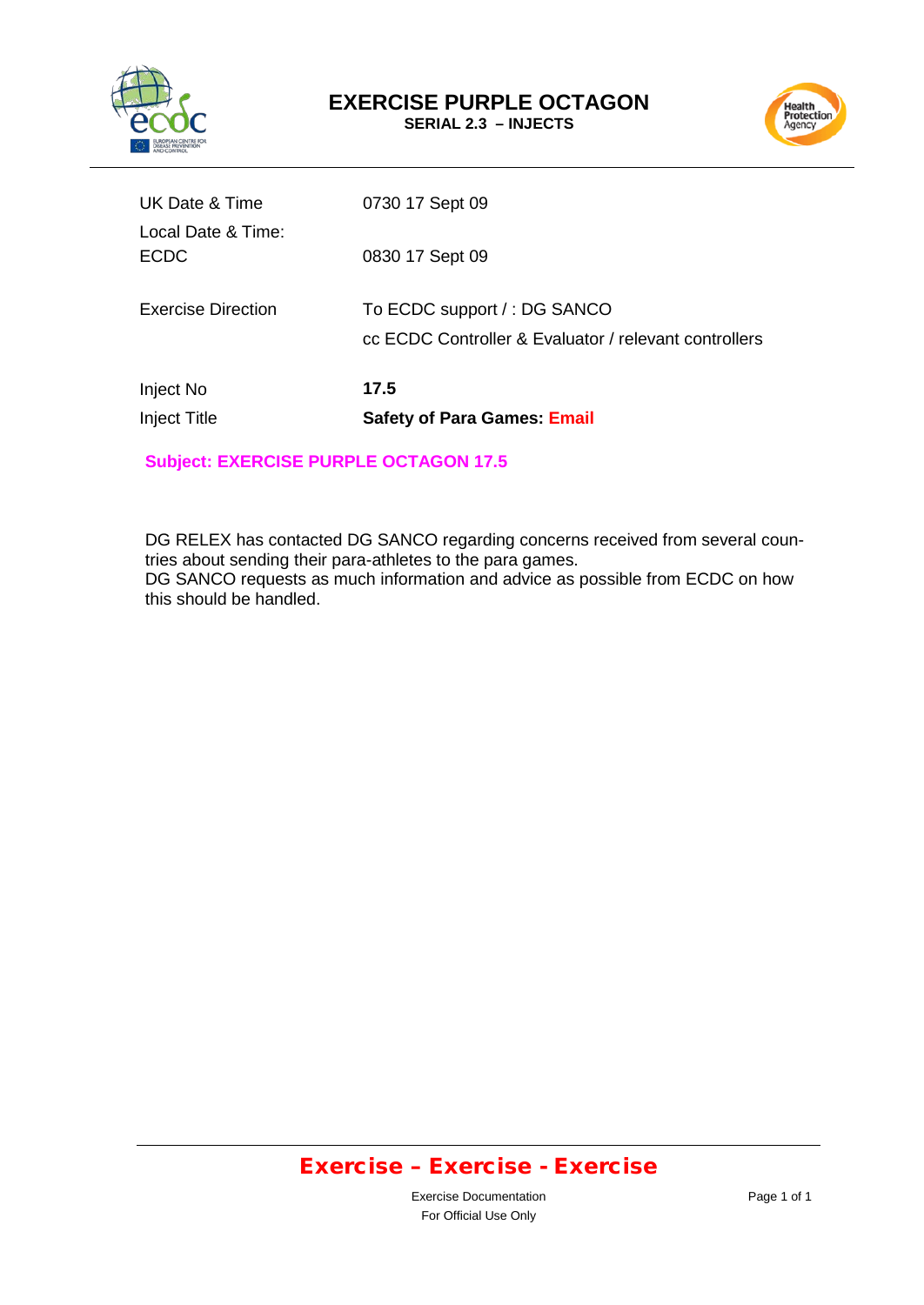



| UK Date & Time                   | 0800 17 Sept 09                                                                                                   |
|----------------------------------|-------------------------------------------------------------------------------------------------------------------|
| Date & Time:                     | 0900 17 Sept 09                                                                                                   |
| <b>Exercise Direction</b>        | To ECDC support / PL / P / NL / Fr / IT / ZA / SANCO C3<br>cc: ECDC Controller & Evaluator / relevant controllers |
| Inject No<br><b>Inject Title</b> | 17.6<br><b>Request for teleconference Email</b>                                                                   |

**Subject: EXERCISE PURPLE OCTAGON 17.6** 

ECDC have requested a audio conference in 1 hour at 1000 (**CEST**) to discuss the forthcoming Para games with all affected countries.

ECDC will supply dial-in details and agenda.

# Exercise – Exercise - Exercise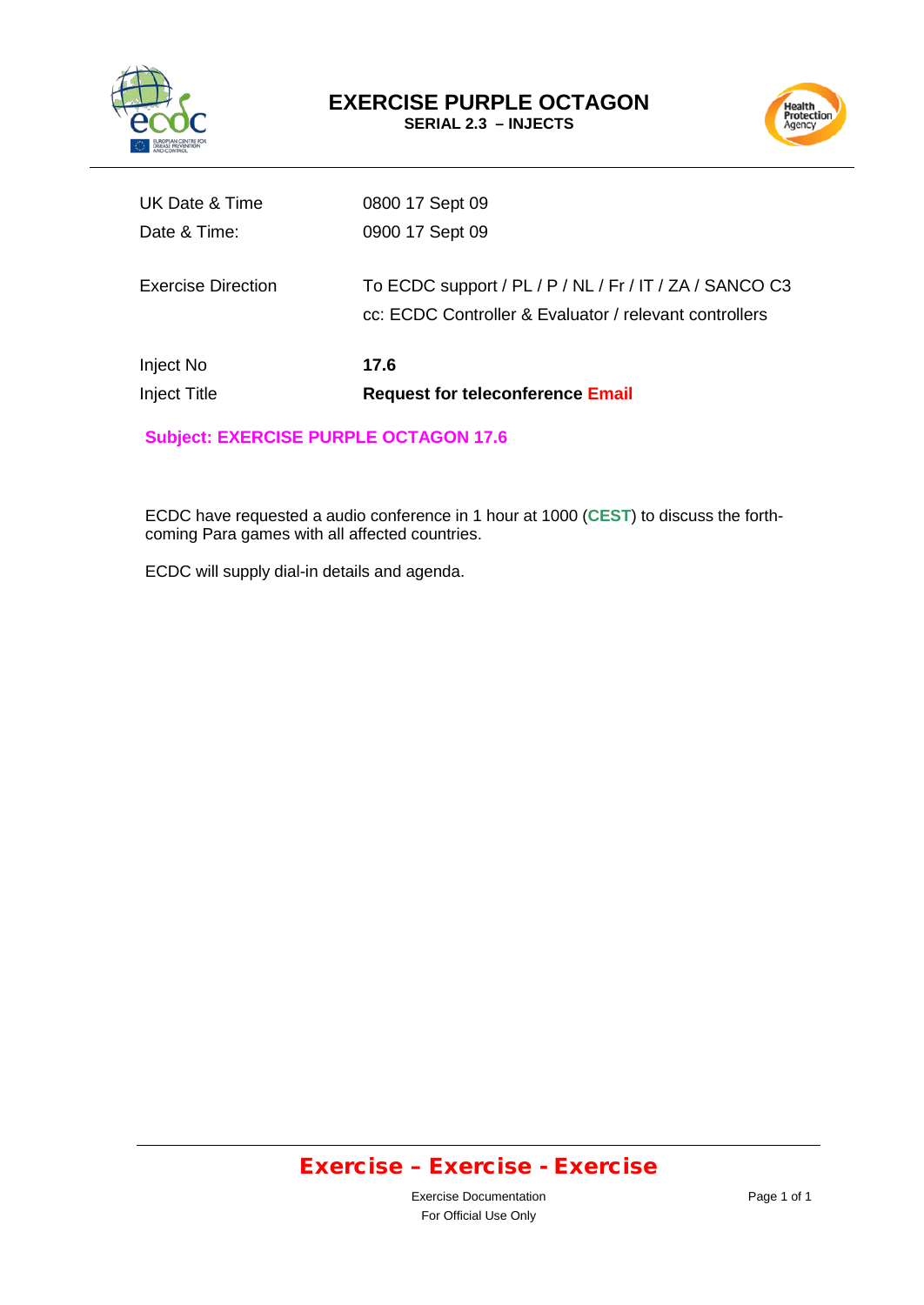



| <b>Inject Title</b> | International press conference Email                                                  |
|---------------------|---------------------------------------------------------------------------------------|
| Inject No           | 17.7                                                                                  |
| Exercise Direction  | To ECDC Support /: DG SANCO<br>cc: ECDC Controller & Evaluator / relevant controllers |
| Date & Time:        | 0930 17 Sept 09                                                                       |
| UK Date & Time      | 0830 17 Sept 09                                                                       |

### **Subject: EXERCISE PURPLE OCTAGON 17.7**

There will be an international press conference at 1400 (CEST) today (17 Sept). Please prepare lines to take for the Commissioners including:

- Crisis Management and Co-ordination
- Public Information / Media Handling / Communications
- Para Games

Please supply this brief to Excon (simulating EC) by 1330 (CEST)

## Exercise – Exercise - Exercise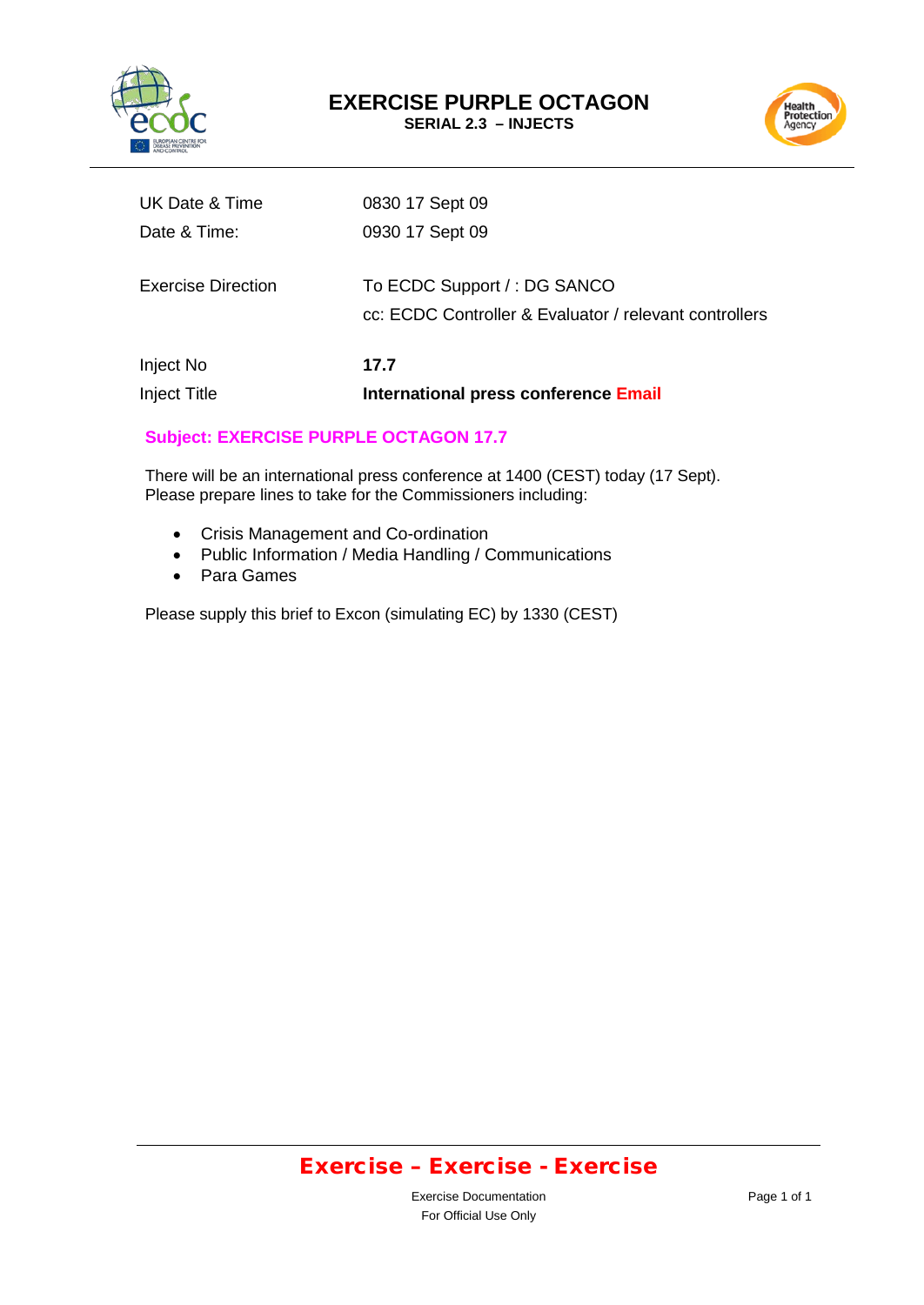



| UK Date & Time                                                  | 0830h 17 Sept 09                                                              |
|-----------------------------------------------------------------|-------------------------------------------------------------------------------|
| Local Date & Time                                               | 0930h 17 Sept 09                                                              |
| Exercise Direction                                              | To: ZA                                                                        |
|                                                                 | cc: ZA Controller & Evaluator / ECDC Controller & ECDC<br>Evaluator           |
| Inject No                                                       | 17.7a                                                                         |
| <b>Inject Title</b>                                             | In country cases                                                              |
| <b>Subject: EXERCISE PURPLE OCTAGON 17.7a</b><br>L. pneumophila | Information has been received from the following medical centres of confirmed |
|                                                                 |                                                                               |

#### **Johannesburg Hospital**

Second person 55 YO female

Test Results Urinary antigen test *L. pneumophila* serogroup 1 – positive

Sputum samples being cultured

Recent travel to Holland -  $1.9.09 - 12.9.09$  Hotel

Amsterdam +31 xx xxxxx66

#### **Johannesburg Second Hospital**

Cnr Rivonia & Hill Roads, Morningside 2057 Private Bag X6, Bryanston 2021

Fourth person 41 YO Male

Test Results Urinary antigen test *L. pneumophila* serogroup 1 – positive<br>Recent travel to Holland - 1. 9. 09 – 12.9.09 Amsterdam University Recent travel to Holland - 1.  $9.09 - 12.9.09$ Amsterdam

### Exercise – Exercise - Exercise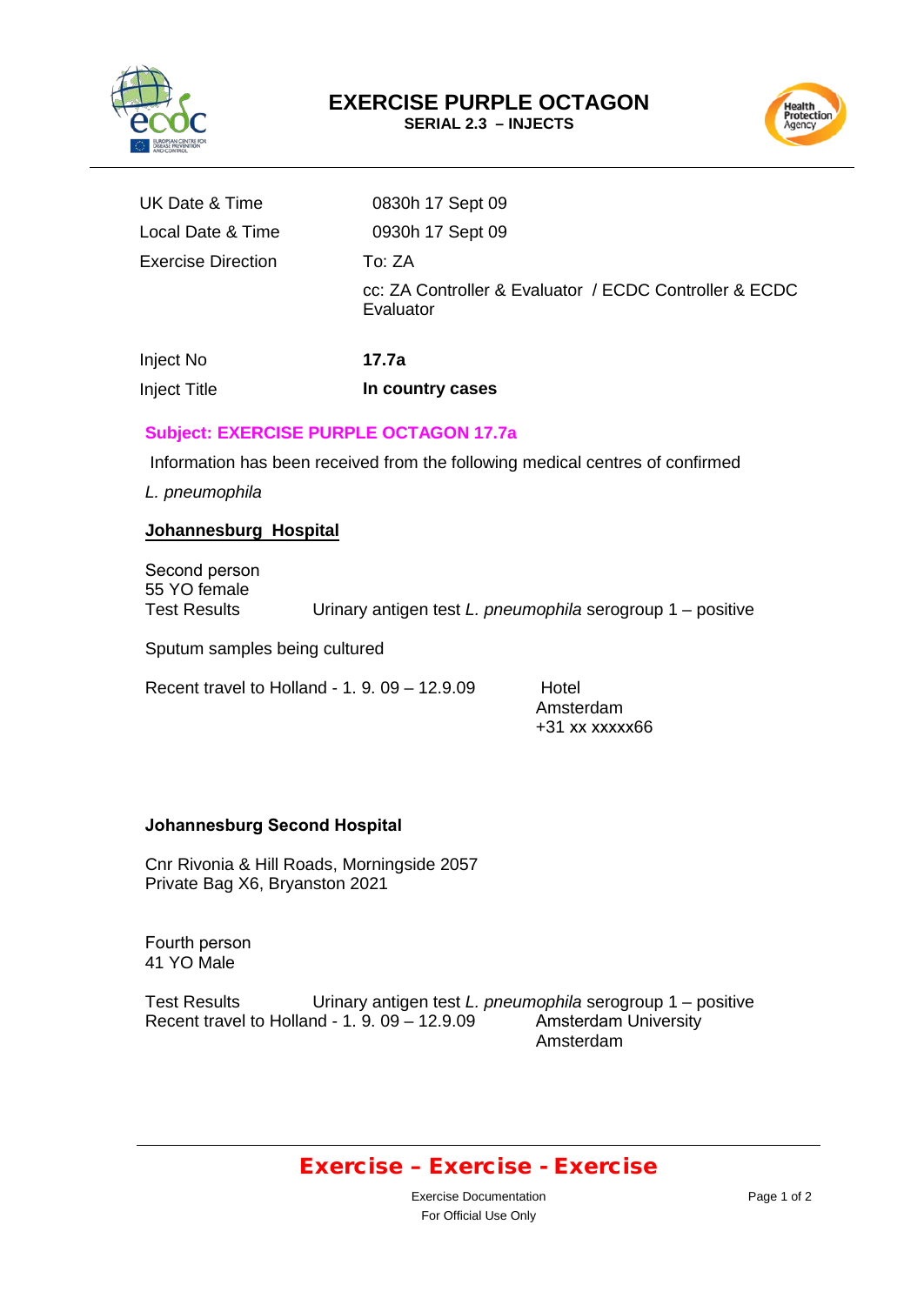



#### **Johannesburg south hospital**

Sixth person DOB: 2 / 01/ 2001

Urinary antigen test *L. pneumophila* serogroup 1 – positive Test Results

Travel Hx – Unconfirmed

**In the light of other S. African cases in Greece and any correspondence you may have had with ECDC or Member States, what will you do with this information?**

### Exercise – Exercise - Exercise

For Official Use Only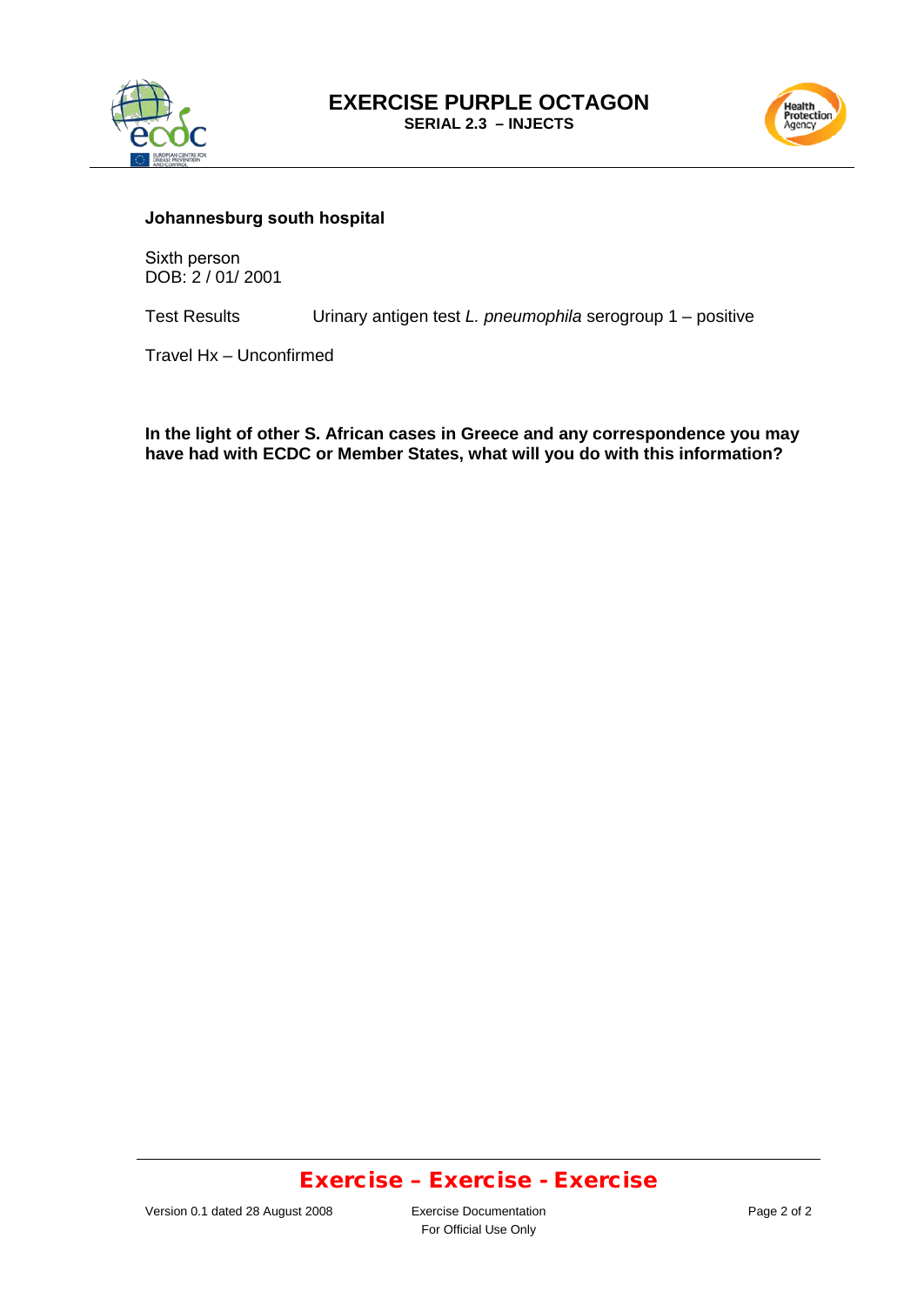



| Inject No<br><b>Inject Title</b> | 17.8<br><b>Teleconference Email</b>                                                                          |
|----------------------------------|--------------------------------------------------------------------------------------------------------------|
| <b>Exercise Direction</b>        | To ECDC support / ZA / P / PL / NL / GR / SANCO C3<br>cc: ECDC Controller & Evaluator / relevant controllers |
| Date & Time:                     | 1000 CET 17 Sept 09                                                                                          |
| UK Date & Time                   | 0900 17 Sept 09                                                                                              |

### **Subject: EXERCISE PURPLE OCTAGON 17.8**

Please participate in a audio conference with ECDC, S.Africa and all (playing) MS at 1000 (CEST), Dial-in details and agenda will have been sent to you from ECDC.

Invited: ECDC All relevant MS S.Africa SANCO C3

# Exercise – Exercise - Exercise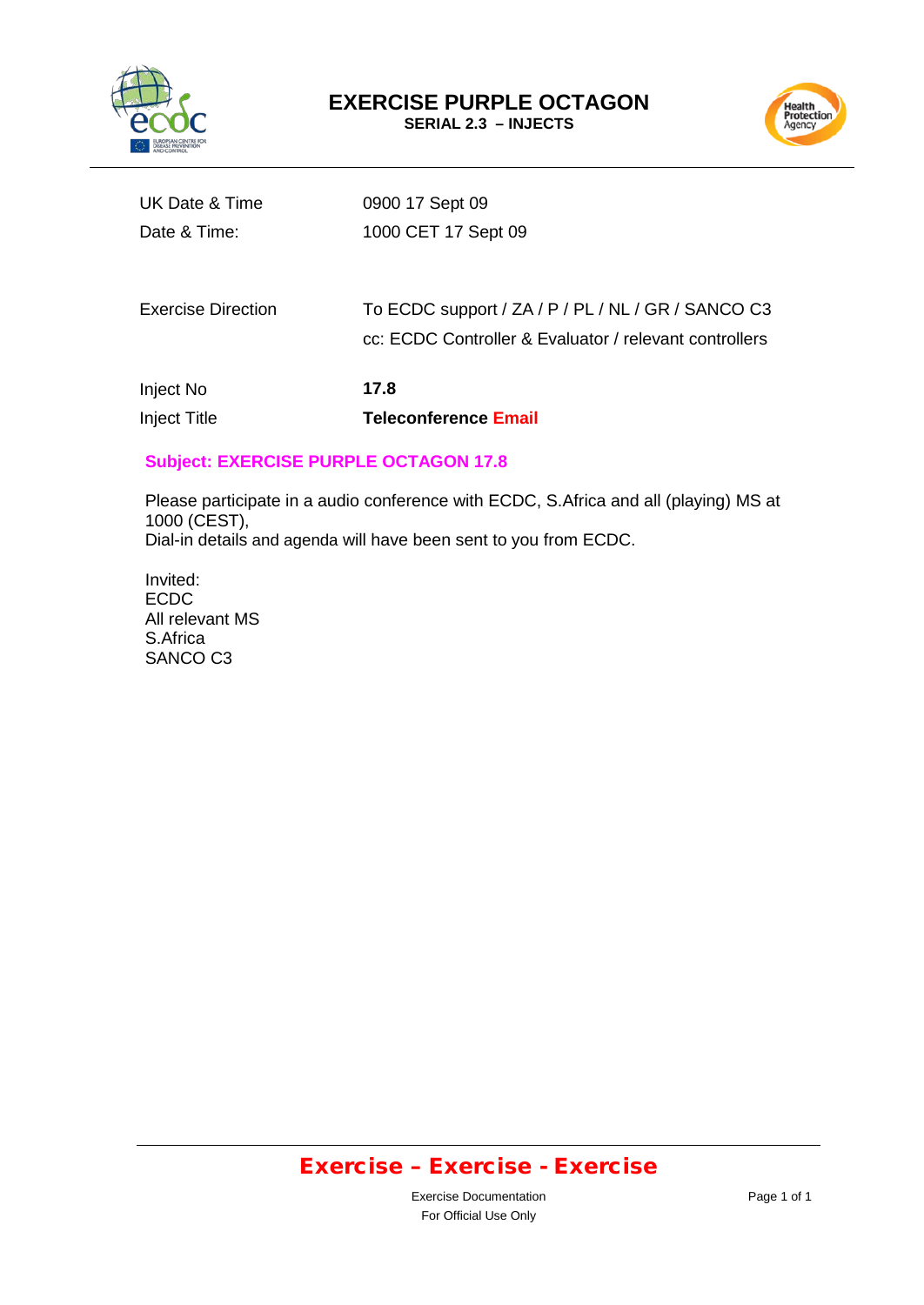



| Inject No<br>Inject Title | 17.9<br><b>Request for video-conference SANCO Email</b>                                                       |
|---------------------------|---------------------------------------------------------------------------------------------------------------|
| <b>Exercise Direction</b> | To: ECDC support / ZA / P / PL / NL / GR / SANCO C3<br>cc: ECDC Controller & Evaluator / relevant controllers |
| Date & Time:              | 1030 17 Sept 09                                                                                               |
| UK Date & Time            | 0930 17 Sept 09                                                                                               |

**Subject: EXERCISE PURPLE OCTAGON 17.9** 

DG SANCO has requested a videoconference with ECDC in 1 hour at 1130h (**CEST**) to discuss the forth-coming Para games and surveillance effort.

ECDC will supply dial-in details and agenda.

# Exercise – Exercise - Exercise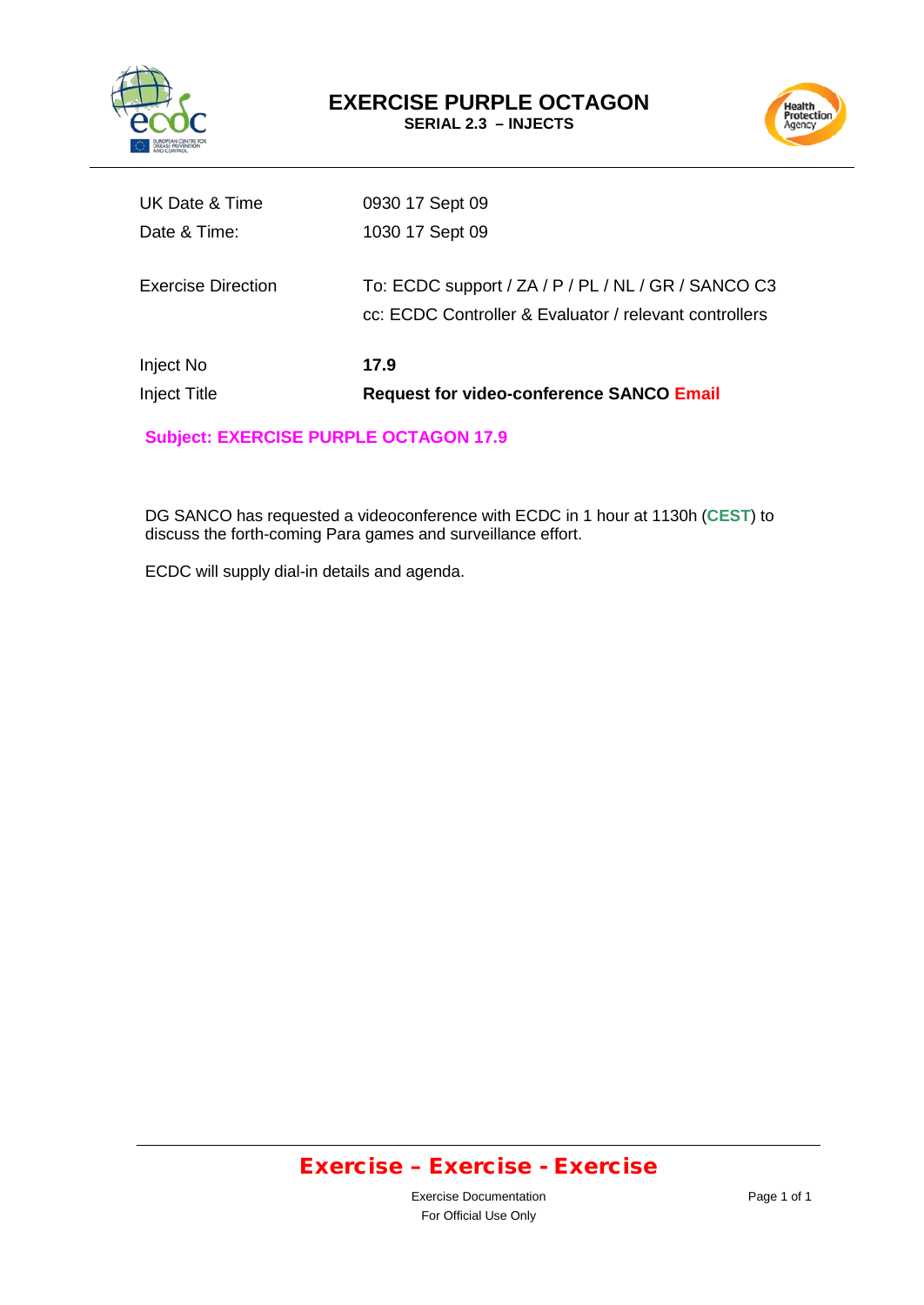



| <b>Inject Title</b>       | <b>Surveillance effort Email</b>                       |
|---------------------------|--------------------------------------------------------|
| Inject No                 | 17.10                                                  |
|                           | cc: ECDC Controller & Evaluator / relevant controllers |
| <b>Exercise Direction</b> | To ECDC support                                        |
| Local Date & Time:        | 1100h 17 Sept 09                                       |
| UK Date & Time            | 1000h 17 Sept 09                                       |

### **Subject: EXERCISE PURPLE OCTAGON 17.10**

Please develop a strategy to coordinate the surveillance effort for the next 30 days across all (86) countries participating in the games.

What role will EWGLINET / EPIS potentially play in this on going surveillance task

Inform EXCON of your proposal via **EXCON@hpa.org.uk** 

## Exercise – Exercise - Exercise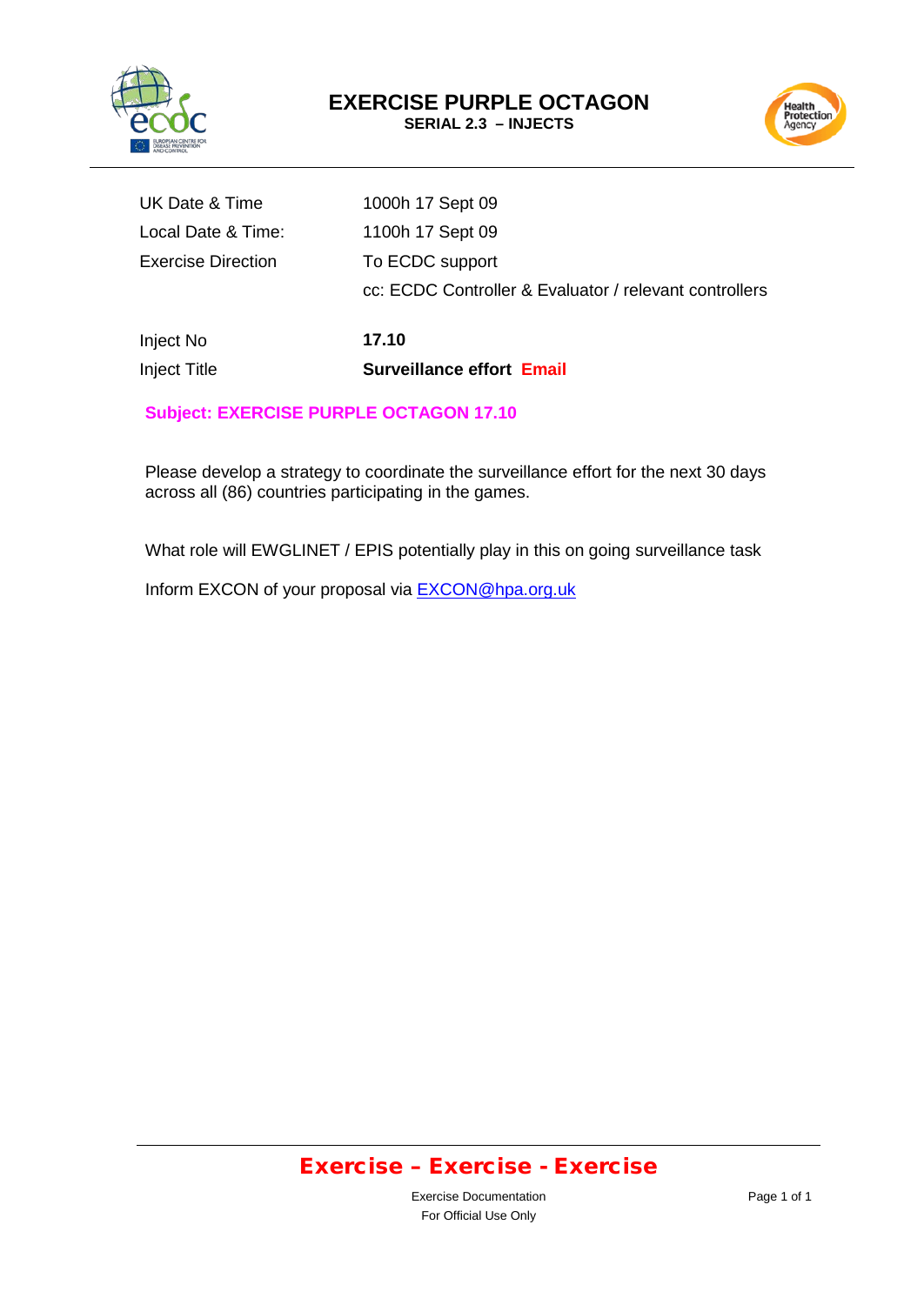



| UK Date & Time      | 0930h 17 Sept 09             |
|---------------------|------------------------------|
| Local Date & Time   | 1030h 17 Sept 09             |
| Exercise Direction  | To: EWRS MESSAGE FROM FRANCE |
|                     | CC:                          |
|                     |                              |
| Inject No           | 17.10a                       |
| <b>Inject Title</b> | <b>PCR Results</b>           |

### **Subject: EXERCISE PURPLE OCTAGON 17.10a**

## EWRS MESSAGE FROM FRANCE

We have just received confirmation from our National *Legionella* Reference Laboratory in Lyon that a patient, 60 YO Male; has been confirmed as infected with *Legionella pneumophila* Sg1 using two independent confirmatory tests. We still await confirmation by culture but do not expect this result to be available for a number of days. From the point of view of the French Ministry, we are now content that this is a confirmed case of *Legionella pneumophila* infection

For information:

The tests used were a commercially available urinary antigen enzyme immunoassay kit (Biotest) and an in house 5S rRNA PCR amplification assay linked with a fluorescent probe using the method of Lindsay *et al J Med Microbiol* **53**, p183-186. Both methods have a specificity and a sensitivity in excess of 90%.

HOSPITALIER UNIVERSITAIRE PARIS

## Exercise – Exercise - Exercise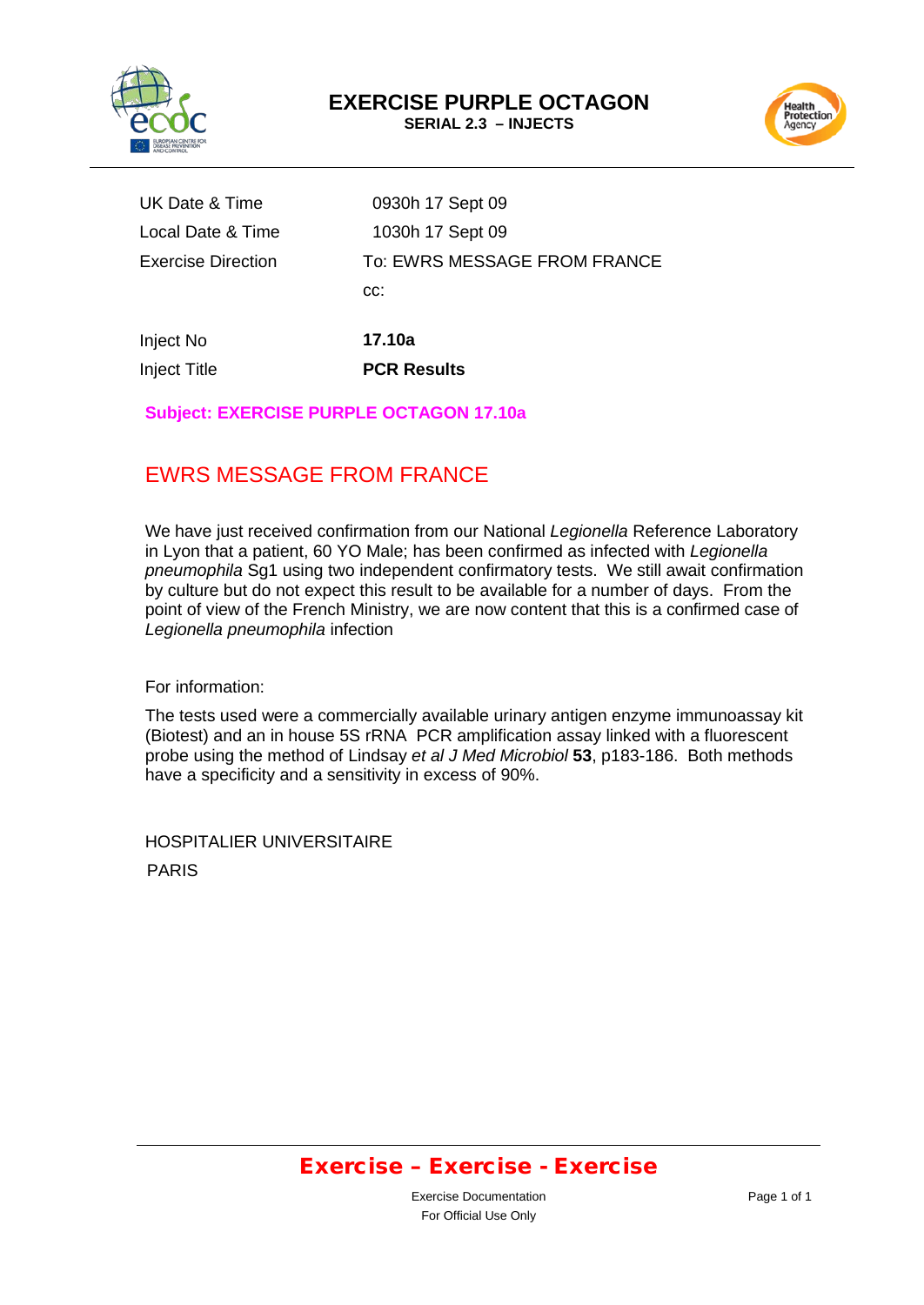



UK Date & Time 0930h 17 Sept 09 Local Date & Time 1030h 17 Sept 09 Exercise Direction To: EWRS MESSAGE FROM ITALY cc:

Inject No **17.10b**

Inject Title

### **Subject: EXERCISE PURPLE OCTAGON**

## EWRS MESSAGE FROM ITALY

Confirmation has been received in our department from our *Legionella* reference laboratory at the Centro Nazionale di Epidemiologica, Instituto Superiore di Sanita', Roma, that a patient, 18 years old Female; has been infected with *Legionella pneumophila* Serogroup 1 according to two independent tests.

Confirmation by culture has yet to be received but we are advised that this will not be possible for at least two more days. The Italian health ministry is now pleased to inform you that this is a confirmed case of *Legionella pneumophila* infection

#### For information:

The tests used were a commercially available urinary antigen ELISA (Binax) and an inhouse PCR assay using 16S ribosomal DNA-targeted primers to detect *Legionella* DNA in respiratory specimens using a Lightcycler format with SYBR Green I detection and melting curve analysis (Rantakokko-Jalava & Jalava, J Clin Microbiol 39 2904-2910)

### Exercise – Exercise - Exercise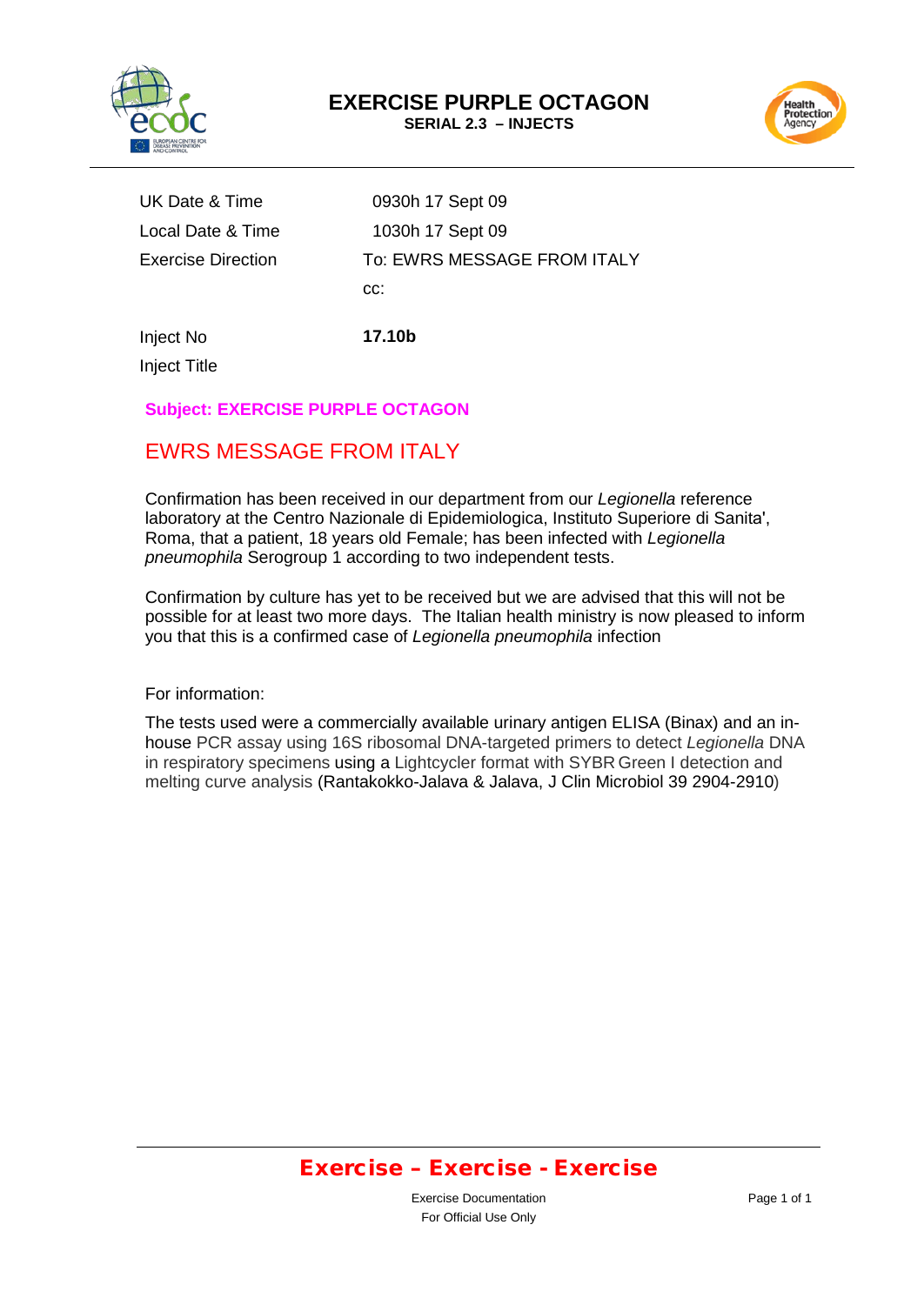



| <b>Inject Title</b>       | Water test results Email                                                            |
|---------------------------|-------------------------------------------------------------------------------------|
| Inject No                 | 17.10c                                                                              |
| <b>Exercise Direction</b> | To ECDC Support / HOLLAND<br>cc: ECDC Controller & Evaluator / relevant controllers |
| Local & Time:             | 1115h 17 Sept 09                                                                    |
| UK Date & Time            | 1015h 17 Sept 09                                                                    |

#### **Subject: EXERCISE PURPLE OCTAGON 17.10c**

PCR results on water samples taken from1 spa pool in Amsterdam University have proved pos-itive for *L. pneumophila* serogroup 1. Samples are being cultured.

PCR results on water samples taken from1 air-conditioning reservoirs in Amsterdam University have proved inconclusive for *L. pneumophila* serogroup 1. PCR testing is being repeated Samples are being cultured.

Results on water samples taken from 3 other spa pools and swimming pool in Amsterdam University have proved negative by PCR testing for *L. pneumophila* serogroup 1.

### **(INFORMATION TO BE ADDED BY NG)**

## Exercise – Exercise - Exercise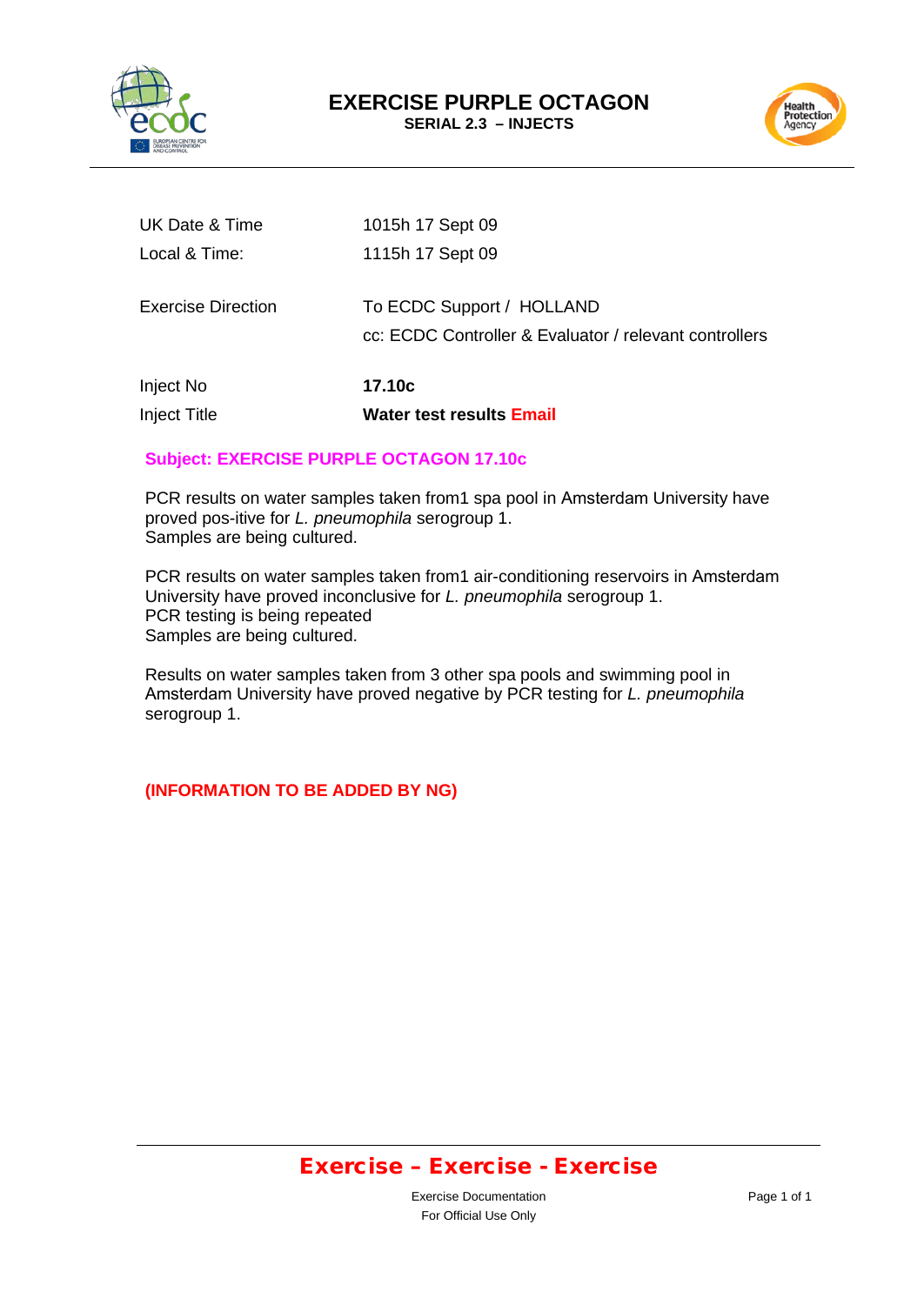



| Inject No<br><b>Inject Title</b> | 17.11<br><b>Video-conference SANCO Email</b>                                         |
|----------------------------------|--------------------------------------------------------------------------------------|
| Exercise Direction               | To ECDC Support / SANCO C3<br>cc: ECDC Controller & Evaluator / relevant controllers |
| Local Date & Time:               | 1130h 17 Sept 09                                                                     |
| UK Date & Time                   | 1030h 17 Sept 09                                                                     |

### **Subject: EXERCISE PURPLE OCTAGON 17.11**

Please participate in a videoconference with DG SANCO and ECDC at 1130 (**CET**) to discuss the forth-coming Para games and surveillance effort.

Dial-in details and agenda will have been sent to you from ECDC.

Invited: ECDC DG SANCO

# Exercise – Exercise - Exercise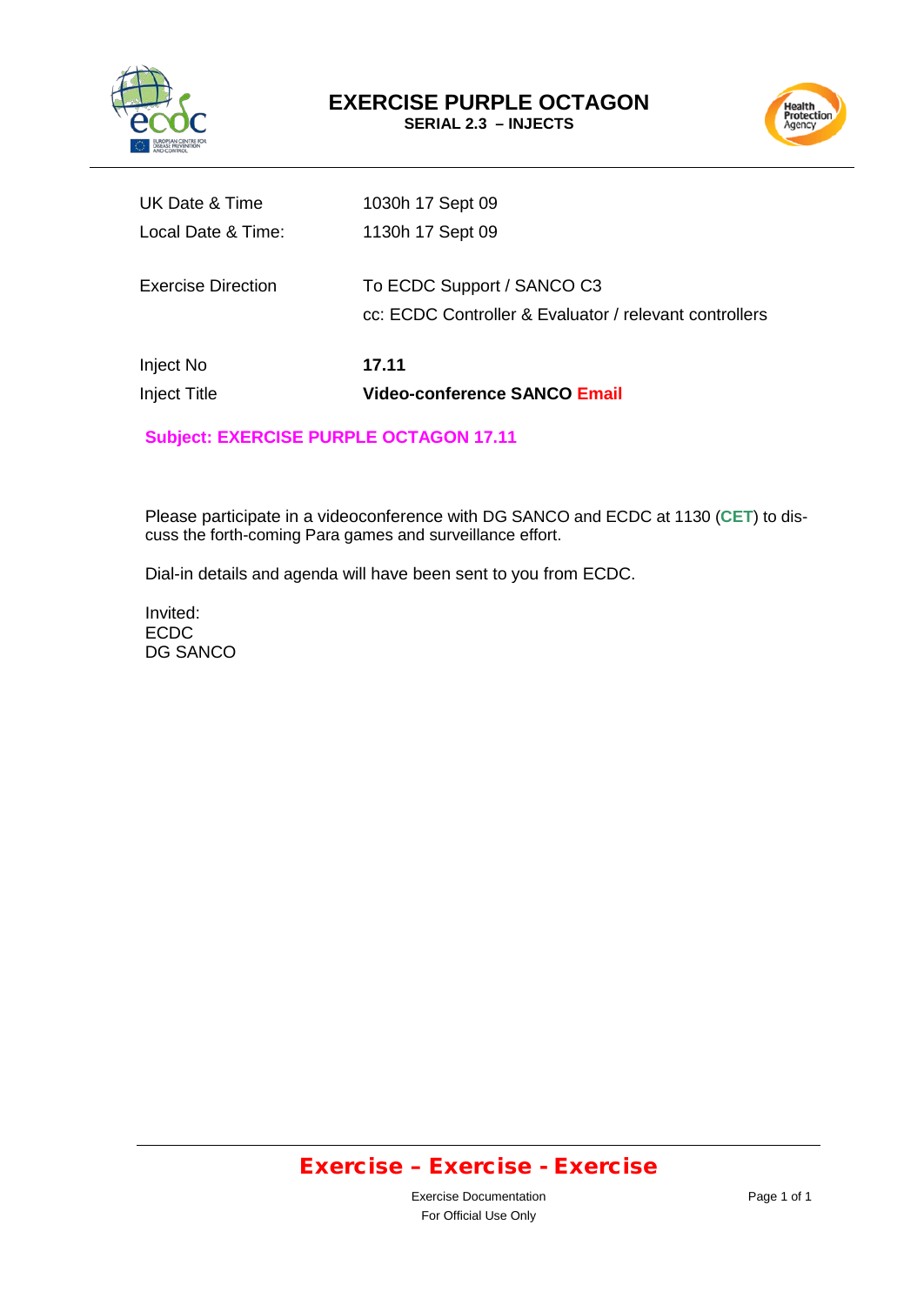



| <b>Inject Title</b>       | <b>Request for Updates on international implications</b> |
|---------------------------|----------------------------------------------------------|
| Inject No                 | 17.12a                                                   |
|                           | From: Excon.France simulated mail                        |
| <b>Exercise Direction</b> | To: ECDC support                                         |
| Local Date & Time         | 1200h 17 Sept 09                                         |
| UK Date & Time            | 1100h 17 Sept 09                                         |

### **Subject: EXERCISE PURPLE OCTAGON 17.12a**

**EMAIL**

Following this morning's audio conferences and Videoconference with various EU MS and international partners the French PH would be grateful of an update on the current situation regarding the outbreak of *L. pneumophila* at the athletics championships in Amsterdam

# Exercise – Exercise - Exercise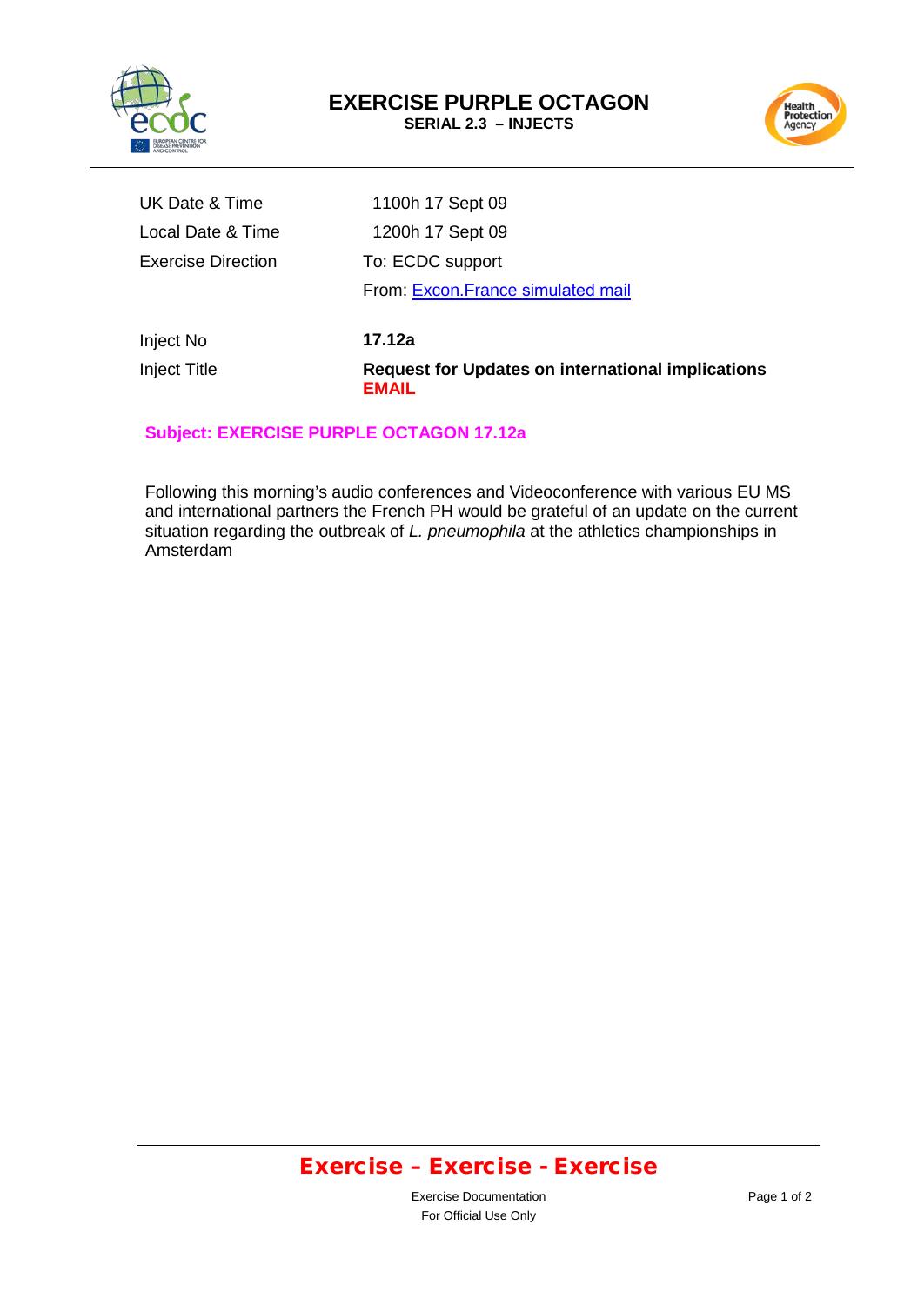



| <b>Inject Title</b>       | <b>Request for Updates on international implications</b><br><b>EMAIL</b> |
|---------------------------|--------------------------------------------------------------------------|
| Inject No                 | 17.12b                                                                   |
|                           | From: Excon.Italy simulated mail                                         |
| <b>Exercise Direction</b> | To: ECDC support                                                         |
| Local Date & Time         | 1200h 17 Sept 09                                                         |
| UK Date & Time            | 1100h 17 Sept 09                                                         |

#### **Subject: EXERCISE PURPLE OCTAGON 17.12b**

Following this morning's audio conferences and Videoconference with various EU MS and international partners the Italian PH would be grateful of an update on the current situation regarding the outbreak of *L. pneumophila* at the athletics championships in Amsterdam

# Exercise – Exercise - Exercise